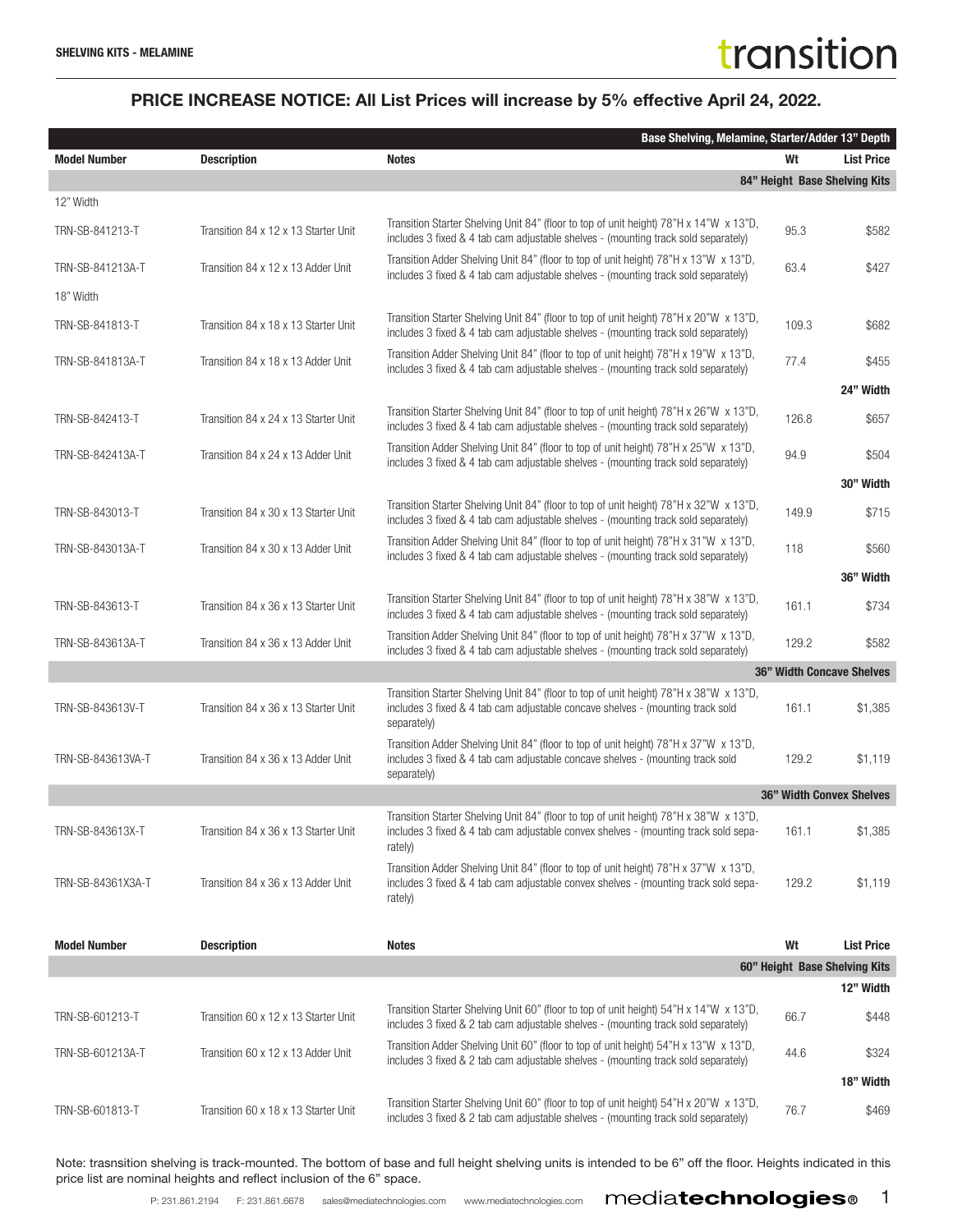### PRICE INCREASE NOTICE: All List Prices will increase by 5% effective April 24, 2022.

|                           |                                      | Base Shelving, Melamine, Starter/Adder 13" Depth                                                                                                                                         |       |                               |
|---------------------------|--------------------------------------|------------------------------------------------------------------------------------------------------------------------------------------------------------------------------------------|-------|-------------------------------|
| <b>Model Number</b>       | <b>Description</b>                   | <b>Notes</b>                                                                                                                                                                             | Wt    | <b>List Price</b>             |
| TRN-SB-601813A-T          | Transition 60 x 18 x 13 Adder Unit   | Transition Adder Shelving Unit 60" (floor to top of unit height) 54"H x 19"W x 13"D,<br>includes 3 fixed & 2 tab cam adjustable shelves - (mounting track sold separately)               | 54.6  | \$345                         |
| 24" Width                 |                                      |                                                                                                                                                                                          |       |                               |
| TRN-SB-602413-T           | Transition 60 x 24 x 13 Starter Unit | Transition Starter Shelving Unit 60" (floor to top of unit height) 54"H x 26"W x 13"D,<br>includes 3 fixed & 2 tab cam adjustable shelves - (mounting track sold separately)             | 89.2  | \$504                         |
| TRN-SB-602413A-T          | Transition 60 x 24 x 13 Adder Unit   | Transition Adder Shelving Unit 60" (floor to top of unit height) 54"H x 25"W x 13"D,<br>includes 3 fixed & 2 tab cam adjustable shelves - (mounting track sold separately)               | 67.1  | \$380                         |
| 30" Width                 |                                      |                                                                                                                                                                                          |       |                               |
| TRN-SB-603013-T           | Transition 60 x 30 x 13 Starter Unit | Transition Starter Shelving Unit 60" (floor to top of unit height) 54"H x 32"W x 13"D,<br>includes 3 fixed & 2 tab cam adjustable shelves - (mounting track sold separately)             | 105.7 | \$546                         |
| TRN-SB-603013A-T          | Transition 60 x 30 x 13 Adder Unit   | Transition Adder Shelving Unit 60" (floor to top of unit height) 54"H x 31"W x 13"D,<br>includes 3 fixed & 2 tab cam adjustable shelves - (mounting track sold separately)               | 83.6  | \$419                         |
| 36" Width                 |                                      |                                                                                                                                                                                          |       |                               |
| TRN-SB-603613-T           | Transition 60 x 36 x 13 Starter Unit | Transition Starter Shelving Unit 60" (floor to top of unit height) 54"H x 38"W x 13"D,<br>includes 3 fixed & 2 tab cam adjustable shelves - (mounting track sold separately)             | 113.7 | \$558                         |
| TRN-SB-603613A-T          | Transition 60 x 36 x 13 Adder Unit   | Transition Adder Shelving Unit 60" (floor to top of unit height) 54"H x 37"W x 13"D,<br>includes 3 fixed & 2 tab cam adjustable shelves - (mounting track sold separately)               | 91.6  | \$434                         |
| 36" Width Concave Shelves |                                      |                                                                                                                                                                                          |       |                               |
| TRN-SB-603613V-T          | Transition 60 x 36 x 13 Starter Unit | Transition Starter Shelving Unit 60" (floor to top of unit height) 54"H x 38"W x 13"D,<br>includes 3 fixed & 2 tab cam adjustable concaveshelves - (mounting track sold<br>separately)   | 113.7 | \$1,077                       |
| TRN-SB-603613VA-T         | Transition 60 x 36 x 13 Adder Unit   | Transition Adder Shelving Unit 60" (floor to top of unit height) 54"H x 37"W x 13"D,<br>includes 3 fixed & 2 tab cam adjustable concave shelves - (mounting track sold<br>separately)    | 91.6  | \$860                         |
| 36" Width Convex Shelves  |                                      |                                                                                                                                                                                          |       |                               |
| TRN-SB-603613X-T          | Transition 60 x 36 x 13 Starter Unit | Transition Starter Shelving Unit 60" (floor to top of unit height) 54"H x 38"W x 13"D,<br>includes 3 fixed & 2 tab cam adjustable convex shelves - (mounting track sold sepa-<br>rately) | 113.7 | \$1,077                       |
| TRN-SB-603613XA-T         | Transition 60 x 36 x 13 Adder Unit   | Transition Adder Shelving Unit 60" (floor to top of unit height) 54"H x 37"W x 13"D,<br>includes 3 fixed & 2 tab cam adjustable convex shelves - (mounting track sold sepa-<br>rately)   | 91.6  | \$860                         |
| <b>Model Number</b>       | <b>Description</b>                   | <b>Notes</b>                                                                                                                                                                             | Wt    | <b>List Price</b>             |
|                           |                                      |                                                                                                                                                                                          |       | 48" Height Base Shelving Kits |
|                           |                                      |                                                                                                                                                                                          |       | 12" Width                     |
| TRN-SB-481213-T           | Transition 48 x 12 x 13 Starter Unit | Transition Starter Shelving Unit 48" (floor to top of unit height) 42"H x 14"W x 13"D,<br>includes 2 fixed & 2 tab cam adjustable shelves - (mounting track sold separately)             | 52.4  | \$403                         |
| TRN-SB-481213A-T          | Transition 48 x 12 x 13 Adder Unit   | Transition Adder Shelving Unit 48" (floor to top of unit height) 42"H x 13"W x 13"D,<br>includes 2 fixed & 2 tab cam adjustable shelves - (mounting track sold separately)               | 35.2  | \$287                         |
|                           |                                      |                                                                                                                                                                                          |       | 18" Width                     |
| TRN-SB-481813-T           | Transition 48 x 18 x 13 Starter Unit | Transition Starter Shelving Unit 48" (floor to top of unit height) 42"H x 20"W x 13"D,<br>includes 2 fixed & 2 tab cam adjustable shelves - (mounting track sold separately)             | 60.4  | \$419                         |
| TRN-SB-481813A-T          | Transition 48 x 18 x 13 Adder Unit   | Transition Adder Shelving Unit 48" (floor to top of unit height) 42"H x 19"W x 13"D,<br>includes 2 fixed & 2 tab cam adjustable shelves - (mounting track sold separately)               | 43.2  | \$304                         |
|                           |                                      |                                                                                                                                                                                          |       | 24" Width                     |
| TRN-SB-482413-T           | Transition 48 x 24 x 13 Starter Unit | Transition Starter Shelving Unit 48" (floor to top of unit height) 42"H x 26"W x 13"D,<br>includes 2 fixed & 2 tab cam adjustable shelves - (mounting track sold separately)             | 70.4  | \$447                         |
| TRN-SB-482413A-T          | Transition 48 x 24 x 13 Adder Unit   | Transition Adder Shelving Unit 48" (floor to top of unit height) 42"H x 25"W x 13"D,<br>includes 2 fixed & 2 tab cam adjustable shelves - (mounting track sold separately)               | 53.2  | \$331                         |
|                           |                                      |                                                                                                                                                                                          |       | 30" Width                     |
| TRN-SB-483013-T           | Transition 48 x 30 x 13 Starter Unit | Transition Starter Shelving Unit 48" (floor to top of unit height) 42"H x 32"W x 13"D,<br>includes 2 fixed & 2 tab cam adjustable shelves - (mounting track sold separately)             | 83.6  | \$480                         |
| TRN-SB-483013A-T          | Transition 48 x 30 x 13 Adder Unit   | Transition Adder Shelving Unit 48" (floor to top of unit height) 42"H x 31"W x 13"D,<br>includes 2 fixed & 2 tab cam adjustable shelves - (mounting track sold separately)               | 66.4  | \$364                         |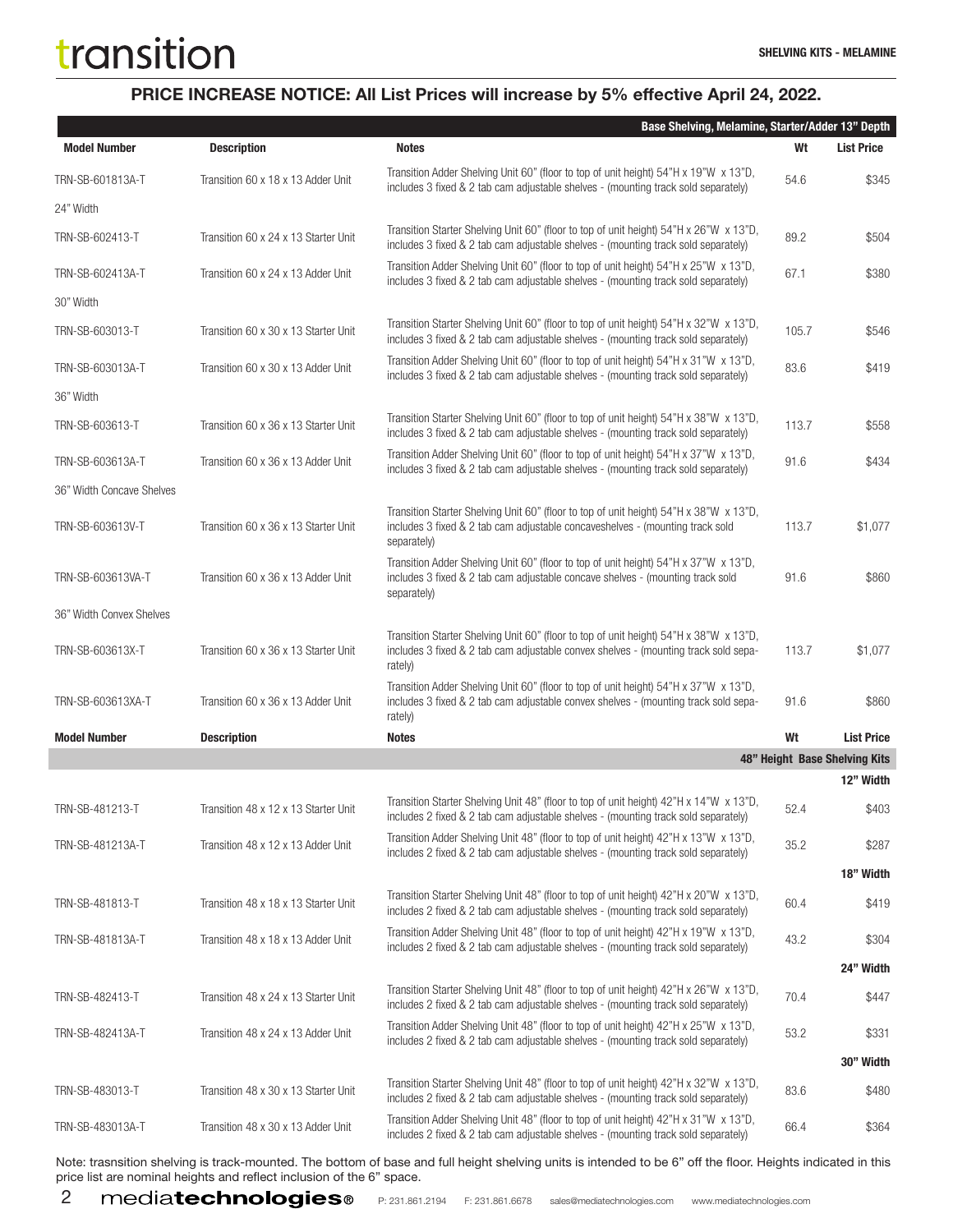|                     |                                      | Base Shelving, Melamine, Starter/Adder 13" Depth                                                                                                                                         |      |                                  |
|---------------------|--------------------------------------|------------------------------------------------------------------------------------------------------------------------------------------------------------------------------------------|------|----------------------------------|
| <b>Model Number</b> | <b>Description</b>                   | <b>Notes</b>                                                                                                                                                                             | Wt   | <b>List Price</b>                |
|                     |                                      |                                                                                                                                                                                          |      | 36" Width                        |
| TRN-SB-483613-T     | Transition 48 x 36 x 13 Starter Unit | Transition Starter Shelving Unit 36" (floor to top of unit height) 42"H x 38"W x 13"D,<br>includes 2 fixed & 1 tab cam adjustable shelves - (mounting track sold separately)             | 72.8 | \$411                            |
| TRN-SB-483613A-T    | Transition 48 x 36 x 13 Adder Unit   | Transition Adder Shelving Unit 48" (floor to top of unit height) 42"H x 37"W x 13"D,<br>includes 2 fixed & 2 tab cam adjustable shelves - (mounting track sold separately)               | 66.3 | \$374                            |
|                     |                                      |                                                                                                                                                                                          |      | <b>36" Width Concave Shelves</b> |
| TRN-SB-483613V-T    | Transition 48 x 36 x 13 Starter Unit | Transition Starter Shelving Unit 36" (floor to top of unit height) 42"H x 38"W x 13"D,<br>includes 2 fixed & 1 tab cam adjustable concave shelves - (mounting track sold<br>separately)  | 72.8 | \$820                            |
| TRN-SB-483613VA-T   | Transition 48 x 36 x 13 Adder Unit   | Transition Adder Shelving Unit 48" (floor to top of unit height) 42"H x 37"W x 13"D,<br>includes 2 fixed & 2 tab cam adjustable concave shelves - (mounting track sold<br>separately)    | 66.3 | \$755                            |
|                     |                                      |                                                                                                                                                                                          |      | <b>36" Width Convex Shelves</b>  |
| TRN-SB-483613X-T    | Transition 48 x 36 x 13 Starter Unit | Transition Starter Shelving Unit 36" (floor to top of unit height) 42"H x 38"W x 13"D,<br>includes 2 fixed & 1 tab cam adjustable convex shelves - (mounting track sold sepa-<br>rately) | 72.8 | \$820                            |
| TRN-SB-483613XA-T   | Transition 48 x 36 x 13 Adder Unit   | Transition Adder Shelving Unit 48" (floor to top of unit height) 42"H x 37"W x 13"D,<br>includes 2 fixed & 2 tab cam adjustable convex shelves - (mounting track sold sepa-<br>rately)   | 66.3 | \$755                            |
| <b>Model Number</b> | <b>Description</b>                   | <b>Notes</b>                                                                                                                                                                             | Wt   | <b>List Price</b>                |
|                     |                                      |                                                                                                                                                                                          |      | 36" Height Base Shelving Kits    |
|                     |                                      |                                                                                                                                                                                          |      | 12" Width                        |
| TRN-SB-361213-T     | Transition 36 x 12 x 13 Starter Unit | Transition Starter Shelving Unit 36" (floor to top of unit height) 30"H x 14"W x 13"D,<br>includes 2 fixed & 1 tab cam adjustable shelves - (mounting track sold separately)             | 38.1 | \$390                            |
| TRN-SB-361213A-T    | Transition 36 x 12 x 13 Adder Unit   | Transition Adder Shelving Unit 36" (floor to top of unit height) 30"H x 13"W x 13"D,<br>includes 2 fixed & 1 tab cam adjustable shelves - (mounting track sold separately)               | 25.8 | \$229                            |
|                     |                                      |                                                                                                                                                                                          |      | 18" Width                        |
| TRN-SB-361813-T     | Transition 36 x 18 x 13 Starter Unit | Transition Starter Shelving Unit 36" (floor to top of unit height) 30"H x 20"W x 13"D,<br>includes 2 fixed & 1 tab cam adjustable shelves - (mounting track sold separately)             | 44.1 | \$358                            |
| TRN-SB-361813A-T    | Transition 36 x 18 x 13 Adder Unit   | Transition Adder Shelving Unit 36" (floor to top of unit height) 30"H x 19"W x 13"D,<br>includes 2 fixed & 1 tab cam adjustable shelves - (mounting track sold separately)               | 31.8 | \$255                            |
|                     |                                      |                                                                                                                                                                                          |      | 24" Width                        |
| TRN-SB-362413-T     | Transition 36 x 24 x 13 Starter Unit | Transition Starter Shelving Unit 36" (floor to top of unit height) 30"H x 26"W x 13"D,<br>includes 2 fixed & 1 tab cam adjustable shelves - (mounting track sold separately)             | 51.6 | \$380                            |
| TRN-SB-362413A-T    | Transition 36 x 24 x 13 Adder Unit   | Transition Adder Shelving Unit 36" (floor to top of unit height) 30"H x 25"W x 13"D,<br>includes 2 fixed & 1 tab cam adjustable shelves - (mounting track sold separately)               | 39.3 | \$276                            |
|                     |                                      |                                                                                                                                                                                          |      | 30" Width                        |
| TRN-SB-363013-T     | Transition 36 x 30 x 13 Starter Unit | Transition Starter Shelving Unit 36" (floor to top of unit height) 30"H x 32"W x 13"D,<br>includes 2 fixed & 1 tab cam adjustable shelves - (mounting track sold separately)             | 61.5 | \$403                            |
| TRN-SB-363013A-T    | Transition 36 x 30 x 13 Adder Unit   | Transition Adder Shelving Unit 36" (floor to top of unit height) 30"H x 31"W x 13"D,<br>includes 2 fixed & 1 tab cam adjustable shelves - (mounting track sold separately)               | 49.2 | \$302                            |
|                     |                                      |                                                                                                                                                                                          |      | 36" Width                        |
| TRN-SB-363613-T     | Transition 36 x 36 x 13 Starter Unit | Transition Starter Shelving Unit 36" (floor to top of unit height) 30"H x 38"W x 13"D,<br>includes 2 fixed & 1 tab cam adjustable shelves - (mounting track sold separately)             | 66.3 | \$411                            |
| TRN-SB-363613A-T    | Transition 36 x 36 x 13 Adder Unit   | Transition Adder Shelving Unit 36" (floor to top of unit height) 30"H x 37"W x 13"D,<br>includes 2 fixed & 1 tab cam adjustable shelves - (mounting track sold separately)               | 54   | \$309                            |
|                     |                                      |                                                                                                                                                                                          |      | <b>36" Width Concave Shelves</b> |
| TRN-SB-363613V-T    | Transition 36 x 36 x 13 Starter Unit | Transition Starter Shelving Unit 36" (floor to top of unit height) 30"H x 38"W x 13"D,<br>includes 2 fixed & 1 tab cam adjustable concave shelves - (mounting track sold<br>separately)  | 66.3 | \$820                            |
| TRN-SB-363613VA-T   | Transition 36 x 36 x 13 Adder Unit   | Transition Adder Shelving Unit 36" (floor to top of unit height) 30"H x 37"W x 13"D,<br>includes 2 fixed & 1 tab cam adjustable concave shelves - (mounting track sold<br>separately)    | 54   | \$641                            |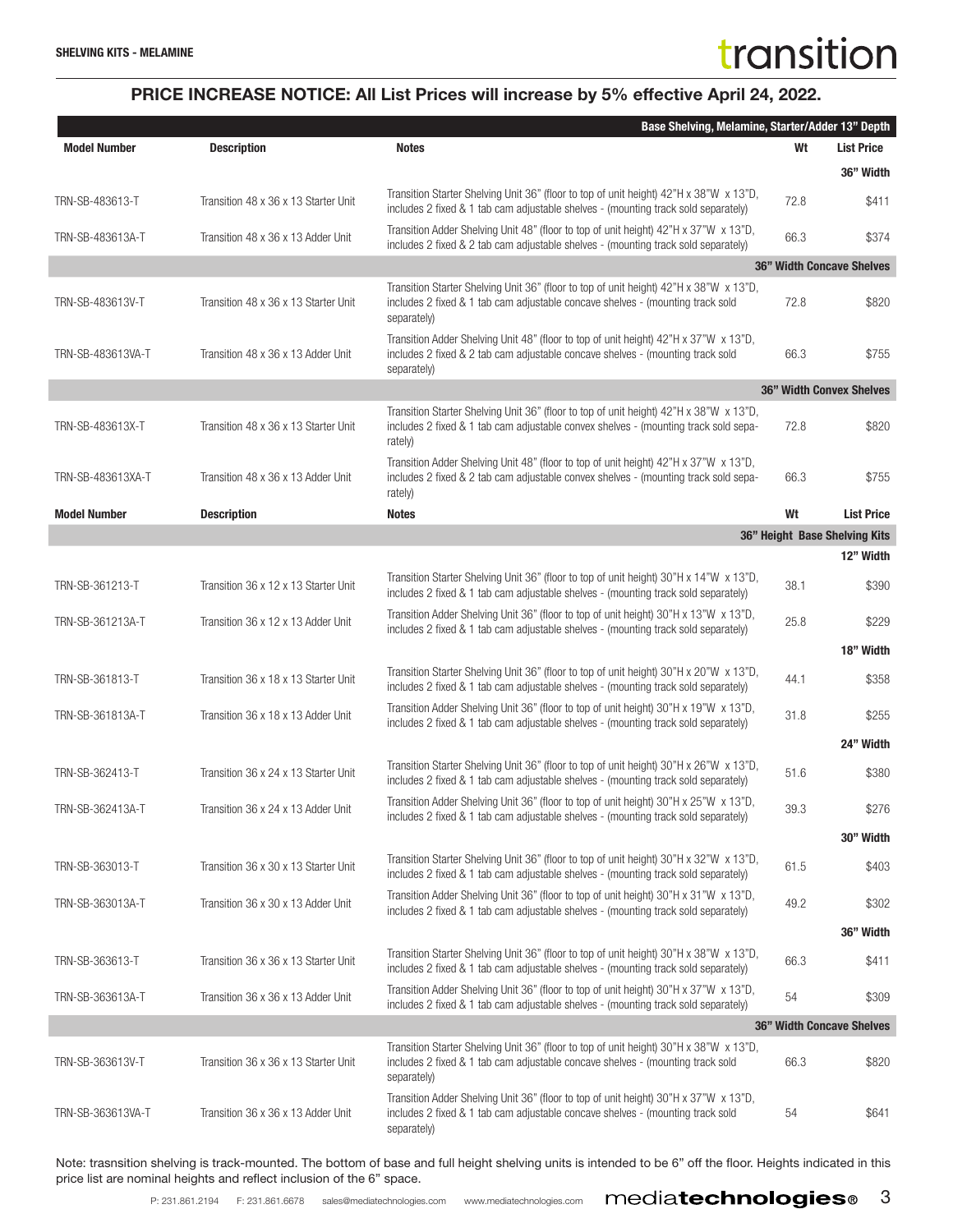### PRICE INCREASE NOTICE: All List Prices will increase by 5% effective April 24, 2022.

|                     |                                      |                                                                                                                                                                                          |       | 36" Width Convex Shelves         |
|---------------------|--------------------------------------|------------------------------------------------------------------------------------------------------------------------------------------------------------------------------------------|-------|----------------------------------|
| TRN-SB-363613X-T    | Transition 36 x 36 x 13 Starter Unit | Transition Starter Shelving Unit 36" (floor to top of unit height) 30"H x 38"W x 13"D,<br>includes 2 fixed & 1 tab cam adjustable convex shelves - (mounting track sold sepa-<br>rately) | 66.3  | \$820                            |
| TRN-SB-363613XA-T   | Transition 36 x 36 x 13 Adder Unit   | Transition Adder Shelving Unit 36" (floor to top of unit height) 30"H x 37"W x 13"D,<br>includes 2 fixed & 1 tab cam adjustable convex shelves - (mounting track sold sepa-<br>rately)   | 54    | \$641                            |
|                     |                                      | Base Shelving, Melamine, Starter/Adder 19" Depth                                                                                                                                         |       |                                  |
| <b>Model Number</b> | <b>Description</b>                   | <b>Notes</b>                                                                                                                                                                             | Wt    | <b>List Price</b>                |
|                     |                                      |                                                                                                                                                                                          |       | 84" Height Base Shelving Kits    |
|                     |                                      |                                                                                                                                                                                          |       | 12" Width                        |
| TRN-SB-841219-T     | Transition 84 x 12 x 19 Starter Unit | Transition Starter Shelving Unit 84" (floor to top of unit height) 78"H x 14"W x 19"D,<br>includes 3 fixed & 4 tab cam adjustable shelves - (mounting track sold separately)             | 140.1 | \$739                            |
| TRN-SB-841219A-T    | Transition 84 x 12 x 19 Adder Unit   | Transition Adder Shelving Unit 84" (floor to top of unit height) 78"H x 13"W x 19"D,<br>includes 3 fixed & 4 tab cam adjustable shelves - (mounting track sold separately)               | 93.5  | \$545                            |
|                     |                                      |                                                                                                                                                                                          |       | 18" Width                        |
| TRN-SB-841819-T     | Transition 84 x 18 x 19 Starter Unit | Transition Starter Shelving Unit 84" (floor to top of unit height) 78"H x 20"W x 19"D,<br>includes 3 fixed & 4 tab cam adjustable shelves - (mounting track sold separately)             | 160.4 | \$787                            |
| TRN-SB-841819A-T    | Transition 84 x 18 x 19 Adder Unit   | Transition Adder Shelving Unit 84" (floor to top of unit height) 78"H x 19"W x 19"D,<br>includes 3 fixed & 4 tab cam adjustable shelves - (mounting track sold separately)               | 113.8 | \$591                            |
|                     |                                      |                                                                                                                                                                                          |       | 24" Width                        |
| TRN-SB-842419-T     | Transition 84 x 24 x 19 Starter Unit | Transition Starter Shelving Unit 84" (floor to top of unit height) 78"H x 26"W x 19"D,<br>includes 3 fixed & 4 tab cam adjustable shelves - (mounting track sold separately)             | 186.3 | \$815                            |
| TRN-SB-842419A-T    | Transition 84 x 24 x 19 Adder Unit   | Transition Adder Shelving Unit 84" (floor to top of unit height) 78"H x 25"W x 19"D,<br>includes 3 fixed & 4 tab cam adjustable shelves - (mounting track sold separately)               | 139.7 | \$620                            |
|                     |                                      |                                                                                                                                                                                          |       | 30" Width                        |
| TRN-SB-843019-T     | Transition 84 x 30 x 19 Starter Unit | Transition Starter Shelving Unit 84" (floor to top of unit height) 78"H x 32"W x 19"D,<br>includes 3 fixed & 4 tab cam adjustable shelves - (mounting track sold separately)             | 219.9 | \$883                            |
| TRN-SB-843019A-T    | Transition 84 x 30 x 19 Adder Unit   | Transition Adder Shelving Unit 84" (floor to top of unit height) 78"H x 31"W x 19"D,<br>includes 3 fixed & 4 tab cam adjustable shelves - (mounting track sold separately)               | 173.3 | \$689                            |
|                     |                                      |                                                                                                                                                                                          |       | 36" Width                        |
| TRN-SB-843619-T     | Transition 84 x 36 x 19 Starter Unit | Transition Starter Shelving Unit 84" (floor to top of unit height) 78"H x 38"W x 19"D,<br>includes 3 fixed & 4 tab cam adjustable shelves - (mounting track sold separately)             | 236.7 | \$930                            |
| TRN-SB-843619A-T    | Transition 84 x 36 x 19 Adder Unit   | Transition Adder Shelving Unit 84" (floor to top of unit height) 78"H x 37"W x 19"D,<br>includes 3 fixed & 4 tab cam adjustable shelves - (mounting track sold separately)               | 190.1 | \$735                            |
|                     |                                      |                                                                                                                                                                                          |       | <b>36" Width Concave Shelves</b> |
| TRN-SB-843619V-T    | Transition 84 x 36 x 19 Starter Unit | Transition Starter Shelving Unit 84" (floor to top of unit height) 78"H x 38"W x 19"D,<br>includes 3 fixed & 4 tab cam adjustable concave shelves - (mounting track sold<br>separately)  | 236.7 | \$1,728                          |
| TRN-SB-843619VA-T   | Transition 84 x 36 x 19 Adder Unit   | Transition Adder Shelving Unit 84" (floor to top of unit height) 78"H x 37"W x 19"D,<br>includes 3 fixed & 4 tab cam adjustable concave shelves - (mounting track sold<br>separately)    | 190.1 | \$1,386                          |
|                     |                                      |                                                                                                                                                                                          |       | 36" Width Convex Shelves         |
| TRN-SB-843619X-T    | Transition 84 x 36 x 19 Starter Unit | Transition Starter Shelving Unit 84" (floor to top of unit height) 78"H x 38"W x 19"D,<br>includes 3 fixed & 4 tab cam adjustable convex shelves - (mounting track sold sepa-<br>rately) | 236.7 | \$1,728                          |
| TRN-SB-843619XA-T   | Transition 84 x 36 x 19 Adder Unit   | Transition Adder Shelving Unit 84" (floor to top of unit height) 78"H x 37"W x 19"D,<br>includes 3 fixed & 4 tab cam adjustable convex shelves - (mounting track sold sepa-<br>rately)   | 190.1 | \$1,386                          |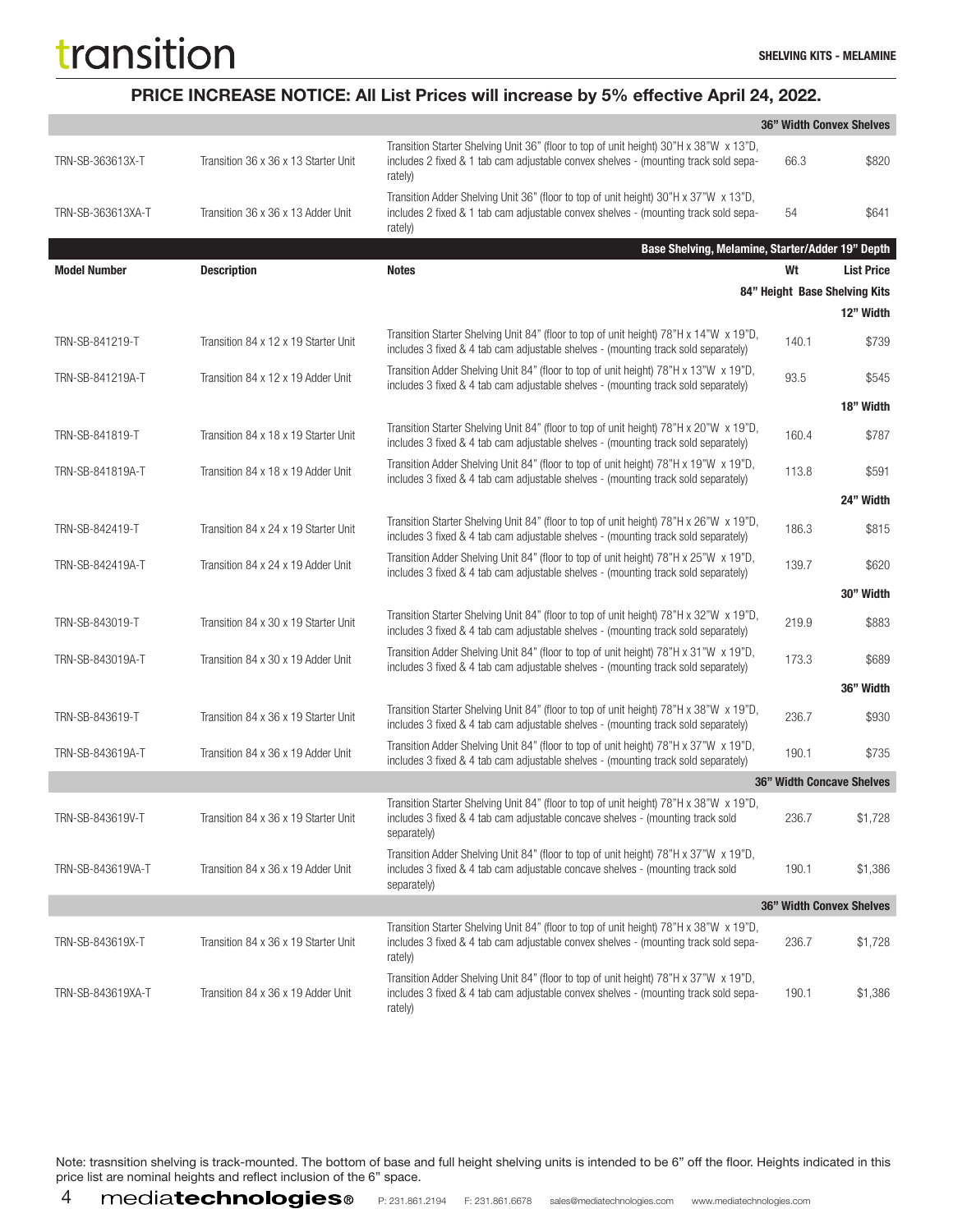|                     |                                      | Base Shelving, Melamine, Starter/Adder 19" Depth                                                                                                                                         |       |                                  |  |
|---------------------|--------------------------------------|------------------------------------------------------------------------------------------------------------------------------------------------------------------------------------------|-------|----------------------------------|--|
| <b>Model Number</b> | <b>Description</b>                   | <b>Notes</b>                                                                                                                                                                             | Wt    | <b>List Price</b>                |  |
|                     |                                      |                                                                                                                                                                                          |       | 60" Height Base Shelving Kits    |  |
|                     |                                      |                                                                                                                                                                                          |       | 12" Width                        |  |
| TRN-SB-601219-T     | Transition 60 x 12 x 19 Starter Unit | Transition Starter Shelving Unit 60" (floor to top of unit height) 54"H x 14"W x 19"D,<br>includes 3 fixed & 2 tab cam adjustable shelves - (mounting track sold separately)             | 98.1  | \$542                            |  |
| TRN-SB-601219A-T    | Transition 60 x 12 x 19 Adder Unit   | Transition Adder Shelving Unit 60" (floor to top of unit height) 54"H x 13"W x 19"D,<br>includes 3 fixed & 2 tab cam adjustable shelves - (mounting track sold separately)               | 65.8  | \$402                            |  |
|                     |                                      |                                                                                                                                                                                          |       | 18" Width                        |  |
| TRN-SB-601819-T     | Transition 60 x 18 x 19 Starter Unit | Transition Starter Shelving Unit 60" (floor to top of unit height) 54"H x 20"W x 19"D,<br>includes 3 fixed & 2 tab cam adjustable shelves - (mounting track sold separately)             | 112.6 | \$575                            |  |
| TRN-SB-601819A-T    | Transition 60 x 18 x 19 Adder Unit   | Transition Adder Shelving Unit 60" (floor to top of unit height) 54"H x 19"W x 19"D,<br>includes 3 fixed & 2 tab cam adjustable shelves - (mounting track sold separately)               | 80.3  | \$437                            |  |
|                     |                                      |                                                                                                                                                                                          |       | 24" Width                        |  |
| TRN-SB-602419-T     | Transition 60 x 24 x 19 Starter Unit | Transition Starter Shelving Unit 60" (floor to top of unit height) 54"H x 26"W x 19"D,<br>includes 3 fixed & 2 tab cam adjustable shelves - (mounting track sold separately)             | 131.1 | \$596                            |  |
| TRN-SB-602419A-T    | Transition 60 x 24 x 19 Adder Unit   | Transition Adder Shelving Unit 60" (floor to top of unit height) 54"H x 25"W x 19"D,<br>includes 3 fixed & 1 tab cam adjustable shelves - (mounting track sold separately)               | 98.8  | \$457                            |  |
|                     |                                      |                                                                                                                                                                                          |       | 30" Width                        |  |
| TRN-SB-603019-T     | Transition 60 x 30 x 19 Starter Unit | Transition Starter Shelving Unit 60" (floor to top of unit height) 54"H x 32"W x 19"D,<br>includes 3 fixed & 2tab cam adjustable shelves - (mounting track sold separately)              | 155.1 | \$644                            |  |
| TRN-SB-603019A-T    | Transition 60 x 30 x 19 Adder Unit   | Transition Adder Shelving Unit 60" (floor to top of unit height) 54"H x 31"W x 19"D,<br>includes 3 fixed & 2 tab cam adjustable shelves - (mounting track sold separately)               | 122.8 | \$505                            |  |
|                     |                                      |                                                                                                                                                                                          |       | 36" Width                        |  |
| TRN-SB-843619-T     | Transition 84 x 36 x 19 Starter Unit | Transition Starter Shelving Unit 84" (floor to top of unit height) 78"H x 38"W x 19"D,<br>includes 3 fixed & 4 tab cam adjustable shelves - (mounting track sold separately)             | 236.7 | \$930                            |  |
| TRN-SB-843619A-T    | Transition 84 x 36 x 19 Adder Unit   | Transition Adder Shelving Unit 84" (floor to top of unit height) 78"H x 37"W x 19"D,<br>includes 3 fixed & 4 tab cam adjustable shelves - (mounting track sold separately)               | 190.1 | \$735                            |  |
|                     |                                      |                                                                                                                                                                                          |       | <b>36" Width Concave Shelves</b> |  |
| TRN-SB-843619V-T    | Transition 84 x 36 x 19 Starter Unit | Transition Starter Shelving Unit 84" (floor to top of unit height) 78"H x 38"W x 19"D,<br>includes 3 fixed & 4 tab cam adjustable concave shelves - (mounting track sold<br>separately)  | 236.7 | \$1,727                          |  |
| TRN-SB-843619VA-T   | Transition 84 x 36 x 19 Adder Unit   | Transition Adder Shelving Unit 84" (floor to top of unit height) 78"H x 37"W x 19"D,<br>includes 3 fixed & 4 tab cam adjustable concave shelves - (mounting track sold<br>separately)    | 190.1 | \$1,387                          |  |
|                     |                                      |                                                                                                                                                                                          |       | <b>36" Width Convex Shelves</b>  |  |
| TRN-SB-843619X-T    | Transition 84 x 36 x 19 Starter Unit | Transition Starter Shelving Unit 84" (floor to top of unit height) 78"H x 38"W x 19"D,<br>includes 3 fixed & 4 tab cam adjustable convex shelves - (mounting track sold sepa-<br>rately) | 236.7 | \$1,727                          |  |
| TRN-SB-843619XA-T   | Transition 84 x 36 x 19 Adder Unit   | Transition Adder Shelving Unit 84" (floor to top of unit height) 78"H x 37"W x 19"D,<br>includes 3 fixed & 4 tab cam adjustable convex shelves - (mounting track sold sepa-<br>rately)   | 190.1 | \$1,387                          |  |
|                     |                                      |                                                                                                                                                                                          |       |                                  |  |
| <b>Model Number</b> | <b>Description</b>                   | <b>Notes</b>                                                                                                                                                                             | Wt    | <b>List Price</b>                |  |
|                     |                                      |                                                                                                                                                                                          |       | 48" Height Base Shelving Kits    |  |
|                     |                                      |                                                                                                                                                                                          |       | 12" Width                        |  |
| TRN-SB-481219-T     | Transition 48 x 12 x 19 Starter Unit | Transition Starter Shelving Unit 48" (floor to top of unit height) 42"H x 14"W x 19"D,<br>includes 2 fixed & 2 tab cam adjustable shelves - (mounting track sold separately)             | 77.2  | \$470                            |  |
| TRN-SB-481219A-T    | Transition 48 x 12 x 19 Adder Unit   | Transition Adder Shelving Unit 48" (floor to top of unit height) 42"H x 13"W x 19"D,<br>includes 2 fixed & 2 tab cam adjustable shelves - (mounting track sold separately)               | 52    | \$345                            |  |
|                     |                                      |                                                                                                                                                                                          |       | 18" Width                        |  |
| TRN-SB-481819-T     | Transition 48 x 18 x 19 Starter Unit | Transition Starter Shelving Unit 48" (floor to top of unit height) 42"H x 20"W x 19"D,<br>includes 2 fixed & 2 tab cam adjustable shelves - (mounting track sold separately)             | 88.8  | \$497                            |  |
| TRN-SB-481819A-T    | Transition 48 x 18 x 19 Adder Unit   | Transition Adder Shelving Unit 48" (floor to top of unit height) 42"H x 19"W x 19"D,<br>includes 2 fixed & 2 tab cam adjustable shelves - (mounting track sold separately)               | 63.6  | \$372                            |  |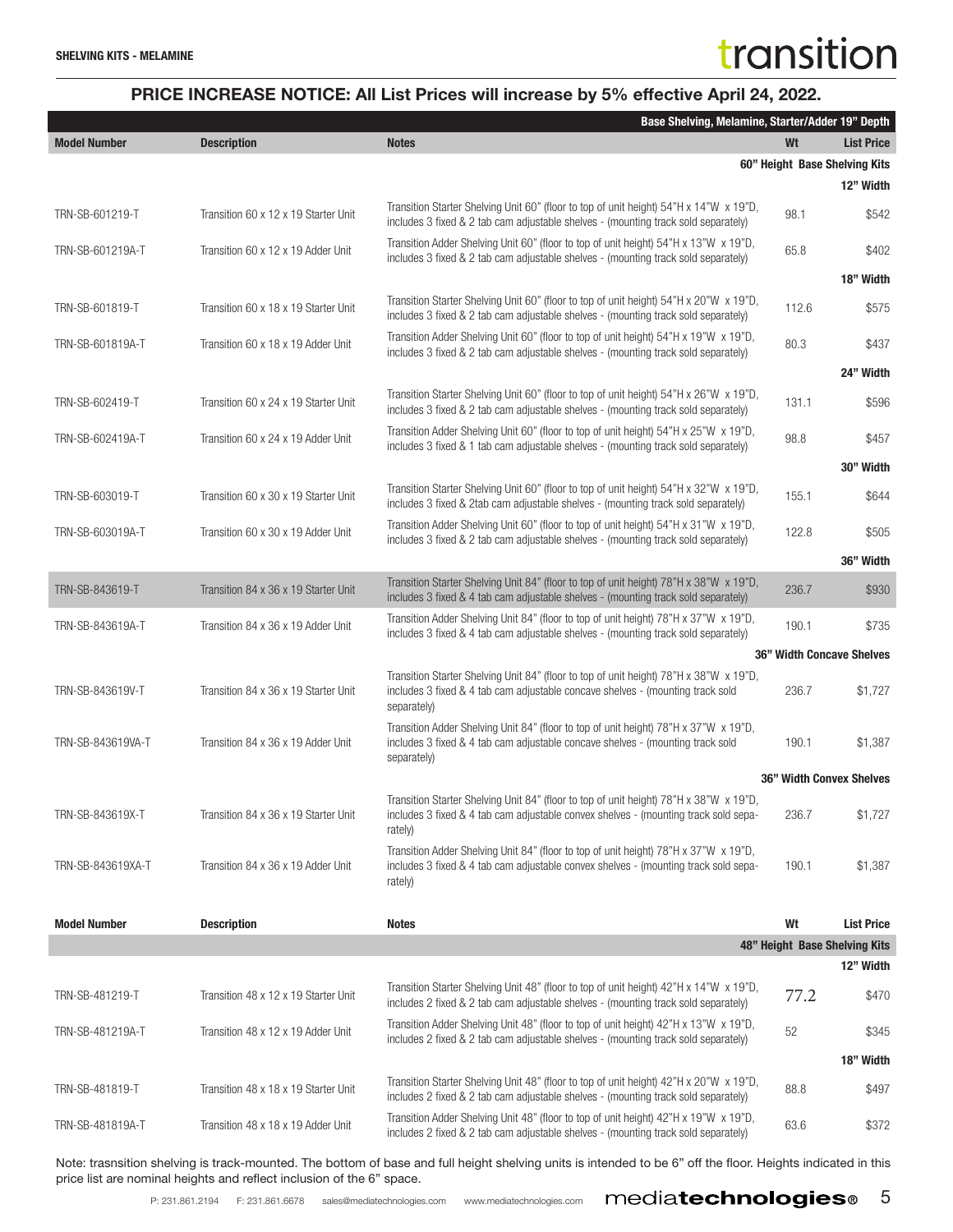### PRICE INCREASE NOTICE: All List Prices will increase by 5% effective April 24, 2022.

|                     |                                      | Base Shelving, Melamine, Starter/Adder 19" Depth                                                                                                                                         |       |                                 |
|---------------------|--------------------------------------|------------------------------------------------------------------------------------------------------------------------------------------------------------------------------------------|-------|---------------------------------|
| <b>Model Number</b> | <b>Description</b>                   | <b>Notes</b>                                                                                                                                                                             | Wt    | <b>List Price</b>               |
|                     |                                      |                                                                                                                                                                                          |       | 24" Width                       |
| TRN-SB-482419-T     | Transition 48 x 24 x 19 Starter Unit | Transition Starter Shelving Unit 48" (floor to top of unit height) 42"H x 26"W x 19"D,<br>includes 2 fixed & 2 tab cam adjustable shelves - (mounting track sold separately)             | 103.6 | \$513                           |
| TRN-SB-482419A-T    | Transition 48 x 24 x 19 Adder Unit   | Transition Adder Shelving Unit 48" (floor to top of unit height) 42"H x 25"W x 19"D,<br>includes 2 fixed & 2 tab cam adjustable shelves - (mounting track sold separately)               | 78.4  | \$389                           |
|                     |                                      |                                                                                                                                                                                          |       | 30" Width                       |
| TRN-SB-483019-T     | Transition 48 x 30 x 19 Starter Unit | Transition Starter Shelving Unit 48" (floor to top of unit height) 42"H x 32"W x 19"D,<br>includes 2 fixed & 2 tab cam adjustable shelves - (mounting track sold separately)             | 122.8 | \$552                           |
| TRN-SB-483019A-T    | Transition 48 x 30 x 19 Adder Unit   | Transition Adder Shelving Unit 48" (floor to top of unit height) 42"H x 31"W x 19"D,<br>includes 2 fixed & 2 tab cam adjustable shelves - (mounting track sold separately)               | 97.6  | \$427                           |
|                     |                                      |                                                                                                                                                                                          |       | 36" Width                       |
| TRN-SB-483619-T     | Transition 48 x 36 x 19 Starter Unit | Transition Starter Shelving Unit 48" (floor to top of unit height) 42"H x 38"W x 19"D,<br>includes 2 fixed & 2 tab cam adjustable shelves - (mounting track sold separately)             | 132.4 | \$583                           |
| TRN-SB-483619A-T    | Transition 48 x 36 x 19 Adder Unit   | Transition Adder Shelving Unit 48" (floor to top of unit height) 42"H x 37"W x 19"D,<br>includes 2 fixed & 2 tab cam adjustable shelves - (mounting track sold separately)               | 107.2 | \$454                           |
|                     |                                      |                                                                                                                                                                                          |       | 36" Width Concave Shelves       |
| TRN-SB-483619V-T    | Transition 48 x 36 x 19 Starter Unit | Transition Starter Shelving Unit 48" (floor to top of unit height) 42"H x 38"W x 19"D,<br>includes 2 fixed & 2 tab cam adjustable concave shelves - (mounting track sold<br>separately)  | 132.4 | \$1,120                         |
| TRN-SB-483619VA-T   | Transition 48 x 36 x 19 Adder Unit   | Transition Adder Shelving Unit 48" (floor to top of unit height) 42"H x 37"W x 19"D,<br>includes 2 fixed & 2 tab cam adjustable concave shelves - (mounting track sold<br>separately)    | 107.2 | \$894                           |
|                     |                                      |                                                                                                                                                                                          |       | <b>36" Width Convex Shelves</b> |
| TRN-SB-483619X-T    | Transition 48 x 36 x 19 Starter Unit | Transition Starter Shelving Unit 48" (floor to top of unit height) 42"H x 38"W x 19"D,<br>includes 2 fixed & 2 tab cam adjustable convex shelves - (mounting track sold sepa-<br>rately) | 132.4 | \$1,120                         |
| TRN-SB-483619XA-T   | Transition 48 x 36 x 19 Adder Unit   | Transition Adder Shelving Unit 48" (floor to top of unit height) 42"H x 37"W x 19"D,<br>includes 2 fixed & 2 tab cam adjustable convex shelves - (mounting track sold sepa-<br>rately)   | 107.2 | \$894                           |
| <b>Model Number</b> | <b>Description</b>                   | <b>Notes</b>                                                                                                                                                                             | Wt    | <b>List Price</b>               |
|                     |                                      |                                                                                                                                                                                          |       | 36" Height Base Shelving Kits   |
|                     |                                      |                                                                                                                                                                                          |       | 12" Width                       |
| TRN-SB-361219-T     | Transition 36 x 12 x 19 Starter Unit | Transition Starter Shelving Unit 36" (floor to top of unit height) 30"H x 14"W x 19"D,<br>includes 3 fixed cam adjustable shelves - (mounting track sold separately)                     | 56.1  | \$404                           |
| TRN-SB-361219A-T    | Transition 36 x 12 x 19 Adder Unit   | Transition Adder Shelving Unit 36" (floor to top of unit height) 30"H x 13"W x 19"D,<br>includes 3 fixed cam adjustable shelves - (mounting track sold separately)                       | 38.1  | \$290                           |
|                     |                                      |                                                                                                                                                                                          |       | 18" Width                       |
| TRN-SB-361819-T     | Transition 36 x 18 x 19 Starter Unit | Transition Starter Shelving Unit 36" (floor to top of unit height) 30"H x 20"W x 19"D,<br>includes 2 fixed & 1 tab cam adjustable shelves - (mounting track sold separately)             | 64.8  | \$426                           |
| TRN-SB-361819A-T    | Transition 36 x 18 x 19 Adder Unit   | Transition Adder Shelving Unit 36" (floor to top of unit height) 30"H x 19"W x 19"D,<br>includes 2 fixed & 1 tab cam adjustable shelves - (mounting track sold separately)               | 46.8  | \$311                           |
|                     |                                      |                                                                                                                                                                                          |       | 24" Width                       |
| TRN-SB-362419-T     | Transition 36 x 24 x 19 Starter Unit | Transition Starter Shelving Unit 36" (floor to top of unit height) 30"H x 26"W x 19"D,<br>includes 2 fixed & 1 tab cam adjustable shelves - (mounting track sold separately)             | 75.9  | \$438                           |
| TRN-SB-362419A-T    | Transition 36 x 24 x 19 Adder Unit   | Transition Adder Shelving Unit 36" (floor to top of unit height) 30"H x 25"W x 19"D,<br>includes 2 fixed & 1 tab cam adjustable shelves - (mounting track sold separately)               | 57.9  | \$324                           |
|                     |                                      |                                                                                                                                                                                          |       | 30" Width                       |
| TRN-SB-363019-T     | Transition 36 x 30 x 19 Starter Unit | Transition Starter Shelving Unit 36" (floor to top of unit height) 30"H x 32"W x 19"D,<br>includes 2 fixed & 1 tab cam adjustable shelves - (mounting track sold separately)             | 90.3  | \$467                           |
| TRN-SB-363019A-T    | Transition 36 x 30 x 19 Adder Unit   | Transition Adder Shelving Unit 36" (floor to top of unit height) 30"H x 31"W x 19"D,<br>includes 2 fixed & 1 tab cam adjustable shelves - (mounting track sold separately)               | 72.3  | \$353                           |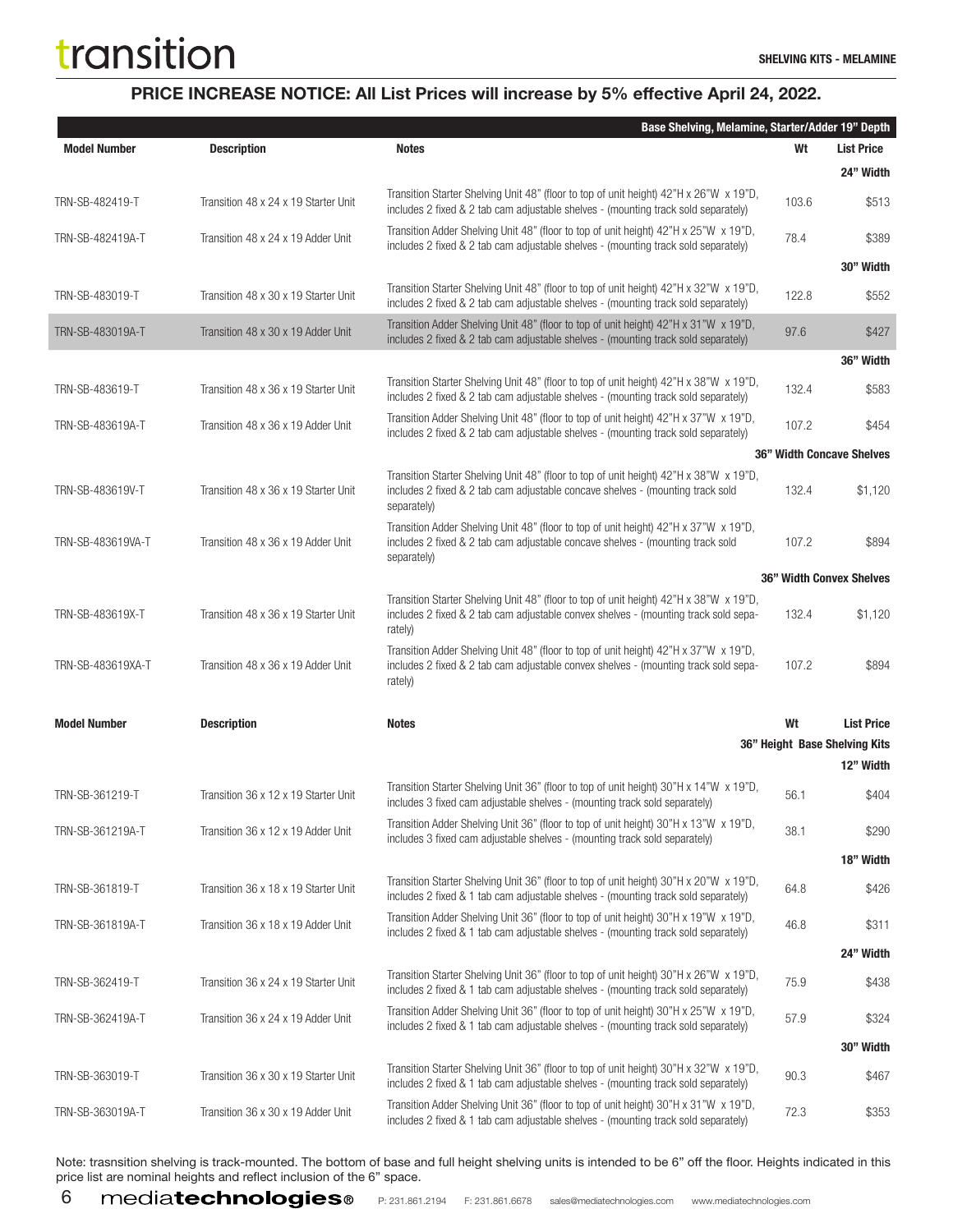|                     |                                      | Base Shelving, Melamine, Starter/Adder 19" Depth                                                                                                                                         |       |                                  |
|---------------------|--------------------------------------|------------------------------------------------------------------------------------------------------------------------------------------------------------------------------------------|-------|----------------------------------|
| <b>Model Number</b> | <b>Description</b>                   | <b>Notes</b>                                                                                                                                                                             | Wt    | <b>List Price</b><br>36" Width   |
| TRN-SB-363619-T     | Transition 36 x 36 x 19 Starter Unit | Transition Starter Shelving Unit 36" (floor to top of unit height) 30"H x 38"W x 19"D,<br>includes 2 fixed & 1 tab cam adjustable shelves - (mounting track sold separately)             | 97.5  | \$489                            |
| TRN-SB-363619A-T    | Transition 36 x 36 x 19 Adder Unit   | Transition Adder Shelving Unit 36" (floor to top of unit height) 30"H x 37"W x 19"D,<br>includes 2 fixed & 1 tab cam adjustable shelves - (mounting track sold separately)               | 79.5  | \$373                            |
|                     |                                      |                                                                                                                                                                                          |       | <b>36" Width Concave Shelves</b> |
| TRN-SB-363619V-T    | Transition 36 x 36 x 19 Starter Unit | Transition Starter Shelving Unit 36" (floor to top of unit height) 30"H x 38"W x 19"D,<br>includes 2 fixed & 1 tab cam adjustable concave shelves - (mounting track sold<br>separately)  | 97.5  | \$956                            |
| TRN-SB-363619VA-T   | Transition 36 x 36 x 19 Adder Unit   | Transition Adder Shelving Unit 36" (floor to top of unit height) 30"H x 37"W x 19"D,<br>includes 2 fixed & 1 tab cam adjustable concave shelves - (mounting track sold<br>separately)    | 79.5  | \$753                            |
|                     |                                      |                                                                                                                                                                                          |       | <b>36" Width Convex Shelves</b>  |
| TRN-SB-363619X-T    | Transition 36 x 36 x 19 Starter Unit | Transition Starter Shelving Unit 36" (floor to top of unit height) 30"H x 38"W x 19"D,<br>includes 2 fixed & 1 tab cam adjustable convex shelves - (mounting track sold sepa-<br>rately) | 97.5  | \$956                            |
| TRN-SB-363619XA-T   | Transition 36 x 36 x 19 Adder Unit   | Transition Adder Shelving Unit 36" (floor to top of unit height) 30"H x 37"W x 19"D,<br>includes 2 fixed & 1 tab cam adjustable convex shelves - (mounting track sold sepa-<br>rately)   | 79.5  | \$753                            |
|                     |                                      | Base Shelving, HPL, Starter/Adder 13" Depth                                                                                                                                              |       |                                  |
| <b>Model Number</b> | <b>Description</b>                   | <b>Notes</b>                                                                                                                                                                             | Wt    | <b>List Price</b>                |
|                     |                                      |                                                                                                                                                                                          |       | 84" Height Base Shelving Kits    |
|                     |                                      |                                                                                                                                                                                          |       | 12" Width                        |
| TRN-SB-841213-L     | Transition 84 x 12 x 13 Starter Unit | Transition Starter Shelving Unit 84" (floor to top of unit height) 78"H x 14"W x 13"D,<br>includes 3 fixed & 4 tab cam adjustable shelves - (mounting track sold separately)             | 95.3  | \$785                            |
| TRN-SB-841213A-L    | Transition 84 x 12 x 13 Adder Unit   | Transition Adder Shelving Unit 84" (floor to top of unit height) 78"H x 13"W x 13"D,<br>includes 3 fixed & 4 tab cam adjustable shelves - (mounting track sold separately)               | 63.4  | \$630                            |
|                     |                                      |                                                                                                                                                                                          |       | 18" Width                        |
| TRN-SB-841813-L     | Transition 84 x 18 x 13 Starter Unit | Transition Starter Shelving Unit 84" (floor to top of unit height) 78"H x 20"W x 13"D,<br>includes 3 fixed & 4 tab cam adjustable shelves - (mounting track sold separately)             | 109.3 | \$885                            |
| TRN-SB-841813A-L    | Transition 84 x 18 x 13 Adder Unit   | Transition Adder Shelving Unit 84" (floor to top of unit height) 78"H x 19"W x 13"D,<br>includes 3 fixed & 4 tab cam adjustable shelves - (mounting track sold separately)               | 77.4  | \$693                            |
|                     |                                      | Transition Starter Shelving Unit 84" (floor to top of unit height) 78"H x 26"W x 13"D,                                                                                                   |       | 24" Width                        |
| TRN-SB-842413-L     | Transition 84 x 24 x 13 Starter Unit | includes 3 fixed & 4 tab cam adjustable shelves - (mounting track sold separately)<br>Transition Adder Shelving Unit 84" (floor to top of unit height) 78"H x 25"W x 13"D,               | 126.8 | \$985                            |
| TRN-SB-842413A-L    | Transition 84 x 24 x 13 Adder Unit   | includes 3 fixed & 4 tab cam adjustable shelves - (mounting track sold separately)                                                                                                       | 94.9  | \$755                            |
|                     |                                      |                                                                                                                                                                                          |       | 30" Width                        |
| TRN-SB-843013-L     | Transition 84 x 30 x 13 Starter Unit | Transition Starter Shelving Unit 84" (floor to top of unit height) 78"H x 32"W x 13"D,<br>includes 3 fixed & 4 tab cam adjustable shelves - (mounting track sold separately)             | 149.9 | \$1,060                          |
| TRN-SB-843013A-L    | Transition 84 x 30 x 13 Adder Unit   | Transition Adder Shelving Unit 84" (floor to top of unit height) 78"H x 31"W x 13"D,<br>includes 3 fixed & 4 tab cam adjustable shelves - (mounting track sold separately)               | 118   | \$840                            |
|                     |                                      |                                                                                                                                                                                          |       | 36" Width                        |
| TRN-SB-843613-L     | Transition 84 x 36 x 13 Starter Unit | Transition Starter Shelving Unit 84" (floor to top of unit height) 78"H x 38"W x 13"D,<br>includes 3 fixed & 4 tab cam adjustable shelves - (mounting track sold separately)             | 161.1 | \$1,099                          |
| TRN-SB-843613A-L    | Transition 84 x 36 x 13 Adder Unit   | Transition Adder Shelving Unit 84" (floor to top of unit height) 78"H x 37"W x 13"D,<br>includes 3 fixed & 4 tab cam adjustable shelves - (mounting track sold separately)               | 129.2 | \$924                            |
|                     |                                      |                                                                                                                                                                                          |       | <b>36" Width Concave Shelves</b> |
| TRN-SB-843613V-L    | Transition 84 x 36 x 13 Starter Unit | Transition Starter Shelving Unit 84" (floor to top of unit height) 78"H x 38"W x 13"D,<br>includes 3 fixed & 4 tab cam adjustable concave shelves - (mounting track sold<br>separately)  | 161.1 | \$1,923                          |
| TRN-SB-843613VA-L   | Transition 84 x 36 x 13 Adder Unit   | Transition Adder Shelving Unit 84" (floor to top of unit height) 78"H x 37"W x 13"D,<br>includes 3 fixed & 4 tab cam adjustable concave shelves - (mounting track sold<br>separately)    | 129.2 | \$1,617                          |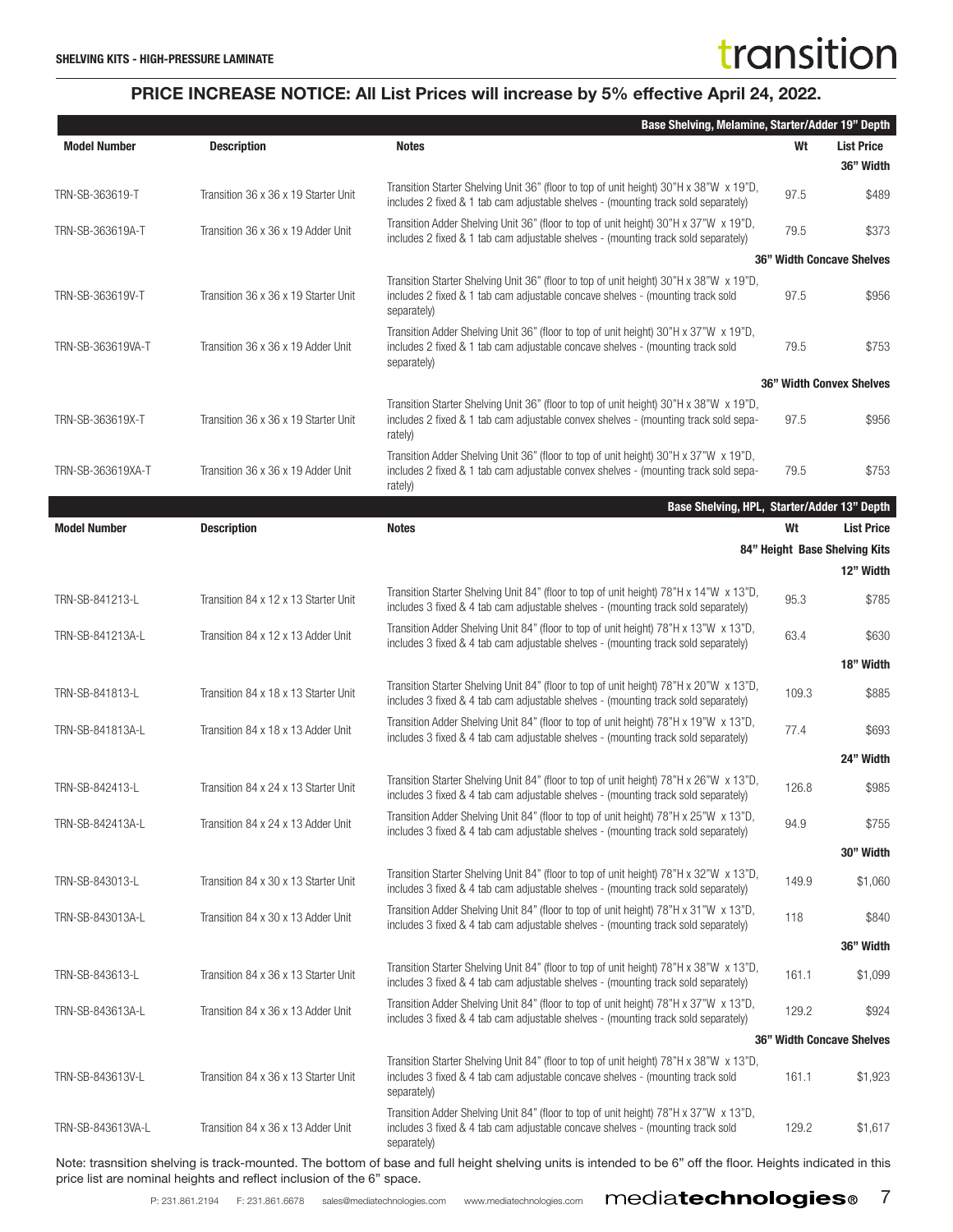### PRICE INCREASE NOTICE: All List Prices will increase by 5% effective April 24, 2022.

|                     |                                      | Base Shelving, HPL, Starter/Adder 13" Depth                                                                                                                                              |       |                                               |
|---------------------|--------------------------------------|------------------------------------------------------------------------------------------------------------------------------------------------------------------------------------------|-------|-----------------------------------------------|
| <b>Model Number</b> | <b>Description</b>                   | <b>Notes</b>                                                                                                                                                                             | Wt    | <b>List Price</b><br>36" Width Convex Shelves |
| TRN-SB-843613X-L    | Transition 84 x 36 x 13 Starter Unit | Transition Starter Shelving Unit 84" (floor to top of unit height) 78"H x 38"W x 13"D,<br>includes 3 fixed & 4 tab cam adjustable convex shelves - (mounting track sold sepa-<br>rately) | 161.1 | \$1,923                                       |
| TRN-SB-84361X3A-L   | Transition 84 x 36 x 13 Adder Unit   | Transition Adder Shelving Unit 84" (floor to top of unit height) 78"H x 37"W x 13"D,<br>includes 3 fixed & 4 tab cam adjustable convex shelves - (mounting track sold sepa-<br>rately)   | 129.2 | \$1,617                                       |
| <b>Model Number</b> | <b>Description</b>                   | <b>Notes</b>                                                                                                                                                                             | Wt    | <b>List Price</b>                             |
|                     |                                      |                                                                                                                                                                                          |       | 60" Height Base Shelving Kits                 |
|                     |                                      |                                                                                                                                                                                          |       | 12" Width                                     |
| TRN-SB-601213-L     | Transition 60 x 12 x 13 Starter Unit | Transition Starter Shelving Unit 60" (floor to top of unit height) 54"H x 14"W x 13"D,<br>includes 3 fixed & 2 tab cam adjustable shelves - (mounting track sold separately)             | 66.7  | \$582                                         |
| TRN-SB-601213A-L    | Transition 60 x 12 x 13 Adder Unit   | Transition Adder Shelving Unit 60" (floor to top of unit height) 54"H x 13"W x 13"D,<br>includes 3 fixed & 2 tab cam adjustable shelves - (mounting track sold separately)               | 44.6  | \$436                                         |
|                     |                                      |                                                                                                                                                                                          |       | 18" Width                                     |
| TRN-SB-601813-L     | Transition 60 x 18 x 13 Starter Unit | Transition Starter Shelving Unit 60" (floor to top of unit height) 54"H x 20"W x 13"D,<br>includes 3 fixed & 2 tab cam adjustable shelves - (mounting track sold separately)             | 76.7  | \$660                                         |
| TRN-SB-601813A-L    | Transition 60 x 18 x 13 Adder Unit   | Transition Adder Shelving Unit 60" (floor to top of unit height) 54"H x 19"W x 13"D,<br>includes 3 fixed & 2 tab cam adjustable shelves - (mounting track sold separately)               | 54.6  | \$508                                         |
|                     |                                      |                                                                                                                                                                                          |       | 24" Width                                     |
| TRN-SB-602413-L     | Transition 60 x 24 x 13 Starter Unit | Transition Starter Shelving Unit 60" (floor to top of unit height) 54"H x 26"W x 13"D,<br>includes 3 fixed & 2 tab cam adjustable shelves - (mounting track sold separately)             | 89.2  | \$738                                         |
| TRN-SB-602413A-L    | Transition 60 x 24 x 13 Adder Unit   | Transition Adder Shelving Unit 60" (floor to top of unit height) 54"H x 25"W x 13"D,<br>includes 3 fixed & 2 tab cam adjustable shelves - (mounting track sold separately)               | 67.1  | \$580                                         |
|                     |                                      |                                                                                                                                                                                          |       | 30" Width                                     |
| TRN-SB-603013-L     | Transition 60 x 30 x 13 Starter Unit | Transition Starter Shelving Unit 60" (floor to top of unit height) 54"H x 32"W x 13"D,<br>includes 3 fixed & 2 tab cam adjustable shelves - (mounting track sold separately)             | 105.7 | \$820                                         |
| TRN-SB-603013A-L    | Transition 60 x 30 x 13 Adder Unit   | Transition Adder Shelving Unit 60" (floor to top of unit height) 54"H x 31"W x 13"D,<br>includes 3 fixed & 2 tab cam adjustable shelves - (mounting track sold separately)               | 83.6  | \$644                                         |
|                     |                                      |                                                                                                                                                                                          |       | 36" Width                                     |
| TRN-SB-603613-L     | Transition 60 x 36 x 13 Starter Unit | Transition Starter Shelving Unit 60" (floor to top of unit height) 54"H x 38"W x 13"D,<br>includes 3 fixed & 2 tab cam adjustable shelves - (mounting track sold separately)             | 113.7 | \$837                                         |
| TRN-SB-603613A-L    | Transition 60 x 36 x 13 Adder Unit   | Transition Adder Shelving Unit 60" (floor to top of unit height) 54"H x 37"W x 13"D,<br>includes 3 fixed & 2 tab cam adjustable shelves - (mounting track sold separately)               | 91.6  | \$650                                         |
|                     |                                      |                                                                                                                                                                                          |       | 36" Width Concave Shelves                     |
| TRN-SB-603613V-L    | Transition 60 x 36 x 13 Starter Unit | Transition Starter Shelving Unit 60" (floor to top of unit height) 54"H x 38"W x 13"D,<br>includes 3 fixed & 2 tab cam adjustable concaveshelves - (mounting track sold<br>separately)   | 113.7 | \$1,465                                       |
| TRN-SB-603613VA-L   | Transition 60 x 36 x 13 Adder Unit   | Transition Adder Shelving Unit 60" (floor to top of unit height) 54"H x 37"W x 13"D,<br>includes 3 fixed & 2 tab cam adjustable concave shelves - (mounting track sold<br>separately)    | 91.6  | \$1,138                                       |
|                     |                                      |                                                                                                                                                                                          |       | <b>36" Width Convex Shelves</b>               |
| TRN-SB-603613X-L    | Transition 60 x 36 x 13 Starter Unit | Transition Starter Shelving Unit 60" (floor to top of unit height) 54"H x 38"W x 13"D,<br>includes 3 fixed & 2 tab cam adjustable convex shelves - (mounting track sold sepa-<br>rately) | 113.7 | \$1,465                                       |
| TRN-SB-603613XA-L   | Transition 60 x 36 x 13 Adder Unit   | Transition Adder Shelving Unit 60" (floor to top of unit height) 54"H x 37"W x 13"D,<br>includes 3 fixed & 2 tab cam adjustable convex shelves - (mounting track sold sepa-<br>rately)   | 91.6  | \$1,138                                       |
| <b>Model Number</b> | <b>Description</b>                   | <b>Notes</b>                                                                                                                                                                             | Wt    | <b>List Price</b>                             |
|                     |                                      |                                                                                                                                                                                          |       | 48" Height Base Shelving Kits                 |
|                     |                                      |                                                                                                                                                                                          |       | 12" Width                                     |
| TRN-SB-481213-L     | Transition 48 x 12 x 13 Starter Unit | Transition Starter Shelving Unit 48" (floor to top of unit height) 42"H x 14"W x 13"D,<br>includes 2 fixed & 2 tab cam adjustable shelves - (mounting track sold separately)             | 52.4  | \$602                                         |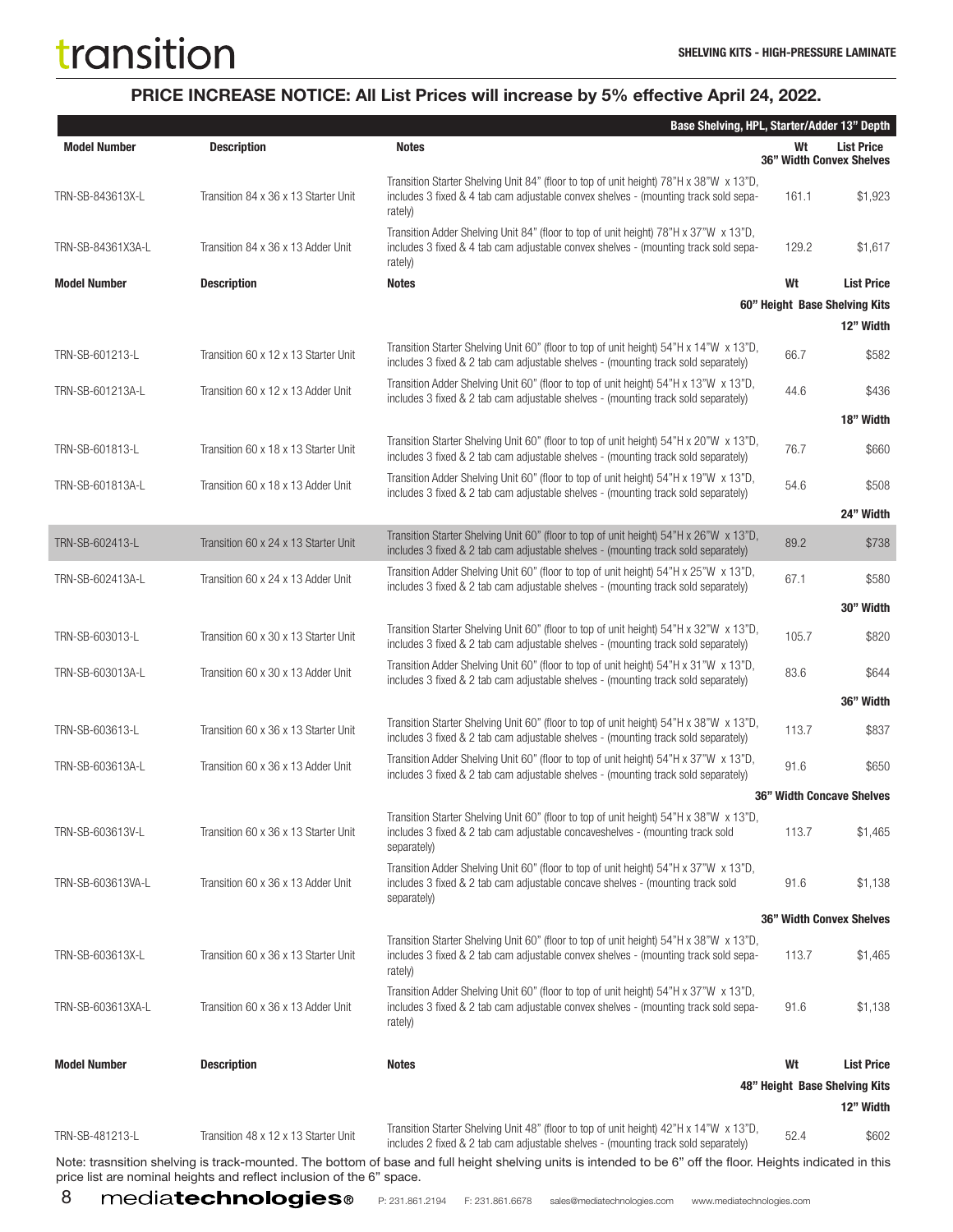|                     |                                      | <b>Base Shelving, HPL Starter/Adder 13" Depth</b>                                                                                                                                        |      |                                  |
|---------------------|--------------------------------------|------------------------------------------------------------------------------------------------------------------------------------------------------------------------------------------|------|----------------------------------|
| <b>Model Number</b> | <b>Description</b>                   | <b>Notes</b>                                                                                                                                                                             | Wt   | <b>List Price</b>                |
| TRN-SB-481213A-L    | Transition 48 x 12 x 13 Adder Unit   | Transition Adder Shelving Unit 48" (floor to top of unit height) 42"H x 13"W x 13"D,<br>includes 2 fixed & 2 tab cam adjustable shelves - (mounting track sold separately)               | 35.2 | \$429                            |
|                     |                                      |                                                                                                                                                                                          |      | 18" Width                        |
| TRN-SB-481813-L     | Transition 48 x 18 x 13 Starter Unit | Transition Starter Shelving Unit 48" (floor to top of unit height) 42"H x 20"W x 13"D,<br>includes 2 fixed & 2 tab cam adjustable shelves - (mounting track sold separately)             | 60.4 | \$626                            |
| TRN-SB-481813A-L    | Transition 48 x 18 x 13 Adder Unit   | Transition Adder Shelving Unit 48" (floor to top of unit height) 42"H x 19"W x 13"D,<br>includes 2 fixed & 2 tab cam adjustable shelves - (mounting track sold separately)               | 43.2 | \$453                            |
|                     |                                      |                                                                                                                                                                                          |      | 24" Width                        |
| TRN-SB-482413-L     | Transition 48 x 24 x 13 Starter Unit | Transition Starter Shelving Unit 48" (floor to top of unit height) 42"H x 26"W x 13"D,<br>includes 2 fixed & 2 tab cam adjustable shelves - (mounting track sold separately)             | 70.4 | \$667                            |
| TRN-SB-482413A-L    | Transition 48 x 24 x 13 Adder Unit   | Transition Adder Shelving Unit 48" (floor to top of unit height) 42"H x 25"W x 13"D,<br>includes 2 fixed & 2 tab cam adjustable shelves - (mounting track sold separately)               | 53.2 | \$494                            |
|                     |                                      |                                                                                                                                                                                          |      | 30" Width                        |
| TRN-SB-483013-L     | Transition 48 x 30 x 13 Starter Unit | Transition Starter Shelving Unit 48" (floor to top of unit height) 42"H x 32"W x 13"D,<br>includes 2 fixed & 2 tab cam adjustable shelves - (mounting track sold separately)             | 83.6 | \$716                            |
| TRN-SB-483013A-L    | Transition 48 x 30 x 13 Adder Unit   | Transition Adder Shelving Unit 48" (floor to top of unit height) 42"H x 31"W x 13"D,<br>includes 2 fixed & 2 tab cam adjustable shelves - (mounting track sold separately)               | 66.4 | \$543                            |
|                     |                                      |                                                                                                                                                                                          |      | 36" Width                        |
| TRN-SB-483613-L     | Transition 48 x 36 x 13 Starter Unit | Transition Starter Shelving Unit 36" (floor to top of unit height) 42"H x 38"W x 13"D,<br>includes 2 fixed & 1 tab cam adjustable shelves - (mounting track sold separately)             | 72.8 | \$613                            |
| TRN-SB-483613A-L    | Transition 48 x 36 x 13 Adder Unit   | Transition Adder Shelving Unit 48" (floor to top of unit height) 42"H x 37"W x 13"D,<br>includes 2 fixed & 2 tab cam adjustable shelves - (mounting track sold separately)               | 66.3 | \$560                            |
|                     |                                      |                                                                                                                                                                                          |      | <b>36" Width Concave Shelves</b> |
| TRN-SB-483613V-L    | Transition 48 x 36 x 13 Starter Unit | Transition Starter Shelving Unit 36" (floor to top of unit height) 42"H x 38"W x 13"D,<br>includes 2 fixed & 1 tab cam adjustable concave shelves - (mounting track sold<br>separately)  | 72.8 | \$1,075                          |
| TRN-SB-483613VA-L   | Transition 48 x 36 x 13 Adder Unit   | Transition Adder Shelving Unit 48" (floor to top of unit height) 42"H x 37"W x 13"D,<br>includes 2 fixed & 2 tab cam adjustable concave shelves - (mounting track sold<br>separately)    | 66.3 | \$980                            |
|                     |                                      |                                                                                                                                                                                          |      | 36" Width Convex Shelves         |
| TRN-SB-483613X-L    | Transition 48 x 36 x 13 Starter Unit | Transition Starter Shelving Unit 36" (floor to top of unit height) 42"H x 38"W x 13"D,<br>includes 2 fixed & 1 tab cam adjustable convex shelves - (mounting track sold sepa-<br>rately) | 72.8 | \$1,075                          |
| TRN-SB-483613XA-L   | Transition 48 x 36 x 13 Adder Unit   | Transition Adder Shelving Unit 48" (floor to top of unit height) 42"H x 37"W x 13"D,<br>includes 2 fixed & 2 tab cam adjustable convex shelves - (mounting track sold sepa-<br>rately)   | 66.3 | \$980                            |
| <b>Model Number</b> | <b>Description</b>                   | <b>Notes</b>                                                                                                                                                                             | Wt   | <b>List Price</b>                |
|                     |                                      |                                                                                                                                                                                          |      | 36" Height Base Shelving Kits    |
|                     |                                      |                                                                                                                                                                                          |      | 12" Width                        |
| TRN-SB-361213-L     | Transition 36 x 12 x 13 Starter Unit | Transition Starter Shelving Unit 36" (floor to top of unit height) 30"H x 14"W x 13"D,<br>includes 2 fixed & 1 tab cam adjustable shelves - (mounting track sold separately)             | 38.1 | \$552                            |
| TRN-SB-361213A-L    | Transition 36 x 12 x 13 Adder Unit   | Transition Adder Shelving Unit 36" (floor to top of unit height) 30"H x 13"W x 13"D,<br>includes 2 fixed & 1 tab cam adjustable shelves - (mounting track sold separately)               | 25.8 | \$339                            |
|                     |                                      |                                                                                                                                                                                          |      | 18" Width                        |
| TRN-SB-361813-L     | Transition 36 x 18 x 13 Starter Unit | Transition Starter Shelving Unit 36" (floor to top of unit height) 30"H x 20"W x 13"D,<br>includes 2 fixed & 1 tab cam adjustable shelves - (mounting track sold separately)             | 44.1 | \$535                            |
| TRN-SB-361813A-L    | Transition 36 x 18 x 13 Adder Unit   | Transition Adder Shelving Unit 36" (floor to top of unit height) 30"H x 19"W x 13"D,<br>includes 2 fixed & 1 tab cam adjustable shelves - (mounting track sold separately)               | 31.8 | \$381                            |
|                     |                                      |                                                                                                                                                                                          |      | 24" Width                        |
| TRN-SB-362413-L     | Transition 36 x 24 x 13 Starter Unit | Transition Starter Shelving Unit 36" (floor to top of unit height) 30"H x 26"W x 13"D,<br>includes 2 fixed & 1 tab cam adjustable shelves - (mounting track sold separately)             | 51.6 | \$567                            |
| TRN-SB-362413A-L    | Transition 36 x 24 x 13 Adder Unit   | Transition Adder Shelving Unit 36" (floor to top of unit height) 30"H x 25"W x 13"D,<br>includes 2 fixed & 1 tab cam adjustable shelves - (mounting track sold separately)               | 39.3 | \$412                            |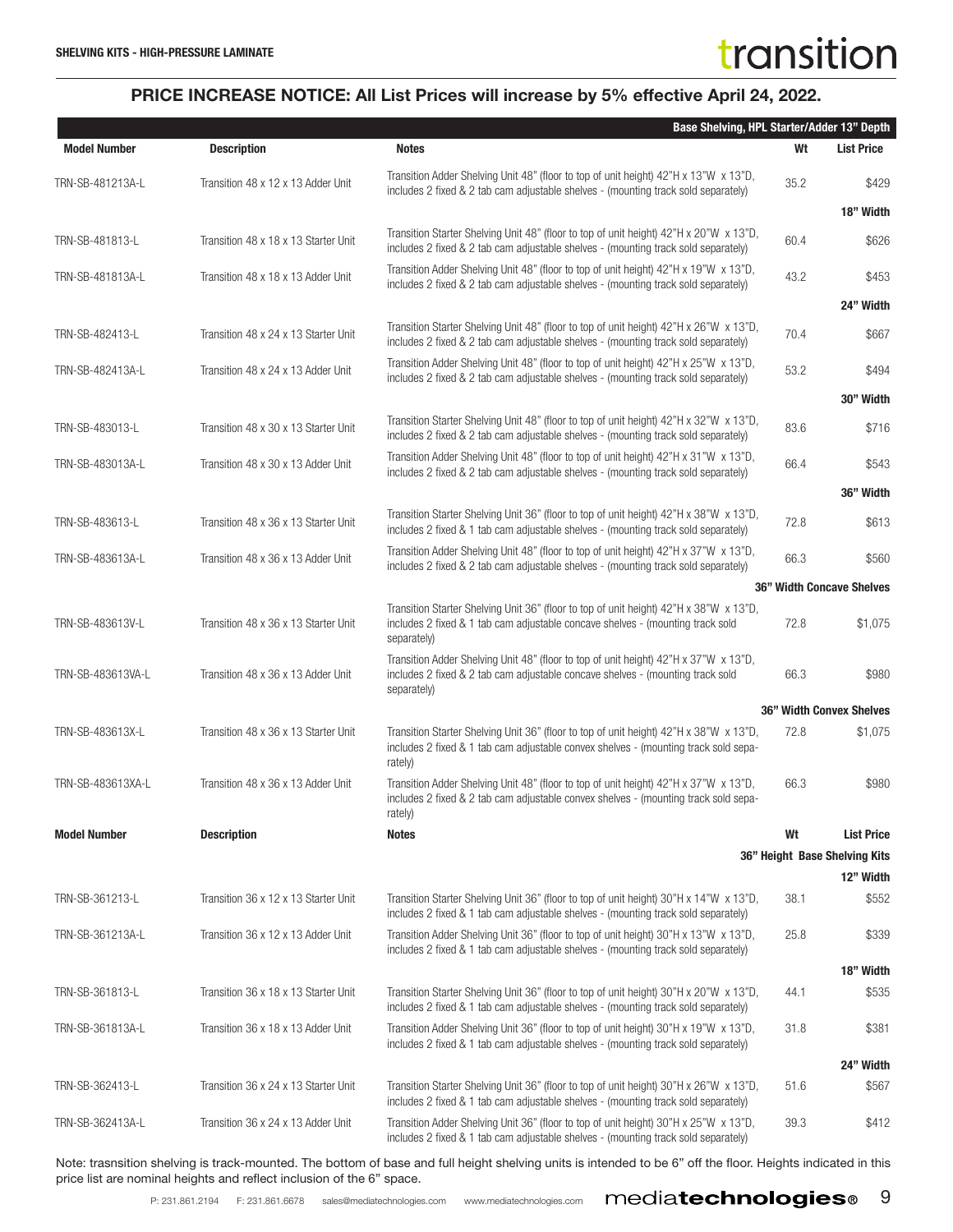### PRICE INCREASE NOTICE: All List Prices will increase by 5% effective April 24, 2022.

|                     |                                      | Base Shelving, HPL, Starter/Adder 13" Depth                                                                                                                                              |       |                                  |
|---------------------|--------------------------------------|------------------------------------------------------------------------------------------------------------------------------------------------------------------------------------------|-------|----------------------------------|
| <b>Model Number</b> | <b>Description</b>                   | <b>Notes</b>                                                                                                                                                                             | Wt    | <b>List Price</b>                |
|                     |                                      |                                                                                                                                                                                          |       | 30" Width                        |
| TRN-SB-363013-L     | Transition 36 x 30 x 13 Starter Unit | Transition Starter Shelving Unit 36" (floor to top of unit height) 30"H x 32"W x 13"D,<br>includes 2 fixed & 1 tab cam adjustable shelves - (mounting track sold separately)             | 61.5  | \$602                            |
| TRN-SB-363013A-L    | Transition 36 x 30 x 13 Adder Unit   | Transition Adder Shelving Unit 36" (floor to top of unit height) 30"H x 31"W x 13"D,<br>includes 2 fixed & 1 tab cam adjustable shelves - (mounting track sold separately)               | 49.2  | \$451                            |
|                     |                                      |                                                                                                                                                                                          |       | 36" Width                        |
| TRN-SB-363613-L     | Transition 36 x 36 x 13 Starter Unit | Transition Starter Shelving Unit 36" (floor to top of unit height) 30"H x 38"W x 13"D,<br>includes 2 fixed & 1 tab cam adjustable shelves - (mounting track sold separately)             | 66.3  | \$575                            |
| TRN-SB-363613A-L    | Transition 36 x 36 x 13 Adder Unit   | Transition Adder Shelving Unit 36" (floor to top of unit height) 30"H x 37"W x 13"D,<br>includes 2 fixed & 1 tab cam adjustable shelves - (mounting track sold separately)               | 54    | \$431                            |
|                     |                                      |                                                                                                                                                                                          |       | <b>36" Width Concave Shelves</b> |
| TRN-SB-363613V-L    | Transition 36 x 36 x 13 Starter Unit | Transition Starter Shelving Unit 36" (floor to top of unit height) 30"H x 38"W x 13"D,<br>includes 2 fixed & 1 tab cam adjustable concave shelves - (mounting track sold<br>separately)  | 66.3  | \$1,006                          |
| TRN-SB-363613VA-L   | Transition 36 x 36 x 13 Adder Unit   | Transition Adder Shelving Unit 36" (floor to top of unit height) 30"H x 37"W x 13"D,<br>includes 2 fixed & 1 tab cam adjustable concave shelves - (mounting track sold<br>separately)    | 54    | \$755                            |
|                     |                                      |                                                                                                                                                                                          |       | <b>36" Width Convex Shelves</b>  |
| TRN-SB-363613X-L    | Transition 36 x 36 x 13 Starter Unit | Transition Starter Shelving Unit 36" (floor to top of unit height) 30"H x 38"W x 13"D,<br>includes 2 fixed & 1 tab cam adjustable convex shelves - (mounting track sold sepa-<br>rately) | 66.3  | \$1,006                          |
| TRN-SB-363613XA-L   | Transition 36 x 36 x 13 Adder Unit   | Transition Adder Shelving Unit 36" (floor to top of unit height) 30"H x 37"W x 13"D,<br>includes 2 fixed & 1 tab cam adjustable convex shelves - (mounting track sold sepa-<br>rately)   | 54    | \$755                            |
|                     |                                      | Base Shelving, HPL, Starter/Adder 19" Depth                                                                                                                                              |       |                                  |
| <b>Model Number</b> | <b>Description</b>                   | <b>Notes</b>                                                                                                                                                                             | Wt    | <b>List Price</b>                |
|                     |                                      |                                                                                                                                                                                          |       | 84" Height Base Shelving Kits    |
|                     |                                      |                                                                                                                                                                                          |       | 12" Width                        |
| TRN-SB-841219-L     | Transition 84 x 12 x 19 Starter Unit | Transition Starter Shelving Unit 84" (floor to top of unit height) 78"H x 14"W x 19"D,<br>includes 3 fixed & 4 tab cam adjustable shelves - (mounting track sold separately)             | 140.1 | \$1,103                          |
| TRN-SB-841219A-L    | Transition 84 x 12 x 19 Adder Unit   | Transition Adder Shelving Unit 84" (floor to top of unit height) 78"H x 13"W x 19"D,<br>includes 3 fixed & 4 tab cam adjustable shelves - (mounting track sold separately)               | 93.5  | \$814                            |
|                     |                                      |                                                                                                                                                                                          |       | 18" Width                        |
| TRN-SB-841819-L     | Transition 84 x 18 x 19 Starter Unit | Transition Starter Shelving Unit 84" (floor to top of unit height) 78"H x 20"W x 19"D,<br>includes 3 fixed & 4 tab cam adjustable shelves - (mounting track sold separately)             | 160.4 | \$1,174                          |
| TRN-SB-841819A-L    | Transition 84 x 18 x 19 Adder Unit   | Transition Adder Shelving Unit 84" (floor to top of unit height) 78"H x 19"W x 19"D,<br>includes 3 fixed & 4 tab cam adjustable shelves - (mounting track sold separately)               | 113.8 | \$883                            |
|                     |                                      |                                                                                                                                                                                          |       | 24" Width                        |
| TRN-SB-842419-L     | Transition 84 x 24 x 19 Starter Unit | Transition Starter Shelving Unit 84" (floor to top of unit height) 78"H x 26"W x 19"D,<br>includes 3 fixed & 4 tab cam adjustable shelves - (mounting track sold separately)             | 186.3 | \$1,217                          |
| TRN-SB-842419A-L    | Transition 84 x 24 x 19 Adder Unit   | Transition Adder Shelving Unit 84" (floor to top of unit height) 78"H x 25"W x 19"D,<br>includes 3 fixed & 4 tab cam adjustable shelves - (mounting track sold separately)               | 139.7 | \$925                            |
|                     |                                      |                                                                                                                                                                                          |       | 30" Width                        |
| TRN-SB-843019-L     | Transition 84 x 30 x 19 Starter Unit | Transition Starter Shelving Unit 84" (floor to top of unit height) 78"H x 32"W x 19"D,<br>includes 3 fixed & 4 tab cam adjustable shelves - (mounting track sold separately)             | 219.9 | \$1,318                          |
| TRN-SB-843019A-L    | Transition 84 x 30 x 19 Adder Unit   | Transition Adder Shelving Unit 84" (floor to top of unit height) 78"H x 31"W x 19"D,<br>includes 3 fixed & 4 tab cam adjustable shelves - (mounting track sold separately)               | 173.3 | \$1,029                          |
|                     |                                      |                                                                                                                                                                                          |       | 36" Width                        |
| TRN-SB-843619-L     | Transition 84 x 36 x 19 Starter Unit | Transition Starter Shelving Unit 84" (floor to top of unit height) 78"H x 38"W x 19"D,<br>includes 3 fixed & 4 tab cam adjustable shelves - (mounting track sold separately)             | 236.7 | \$1,388                          |
| TRN-SB-843619A-L    | Transition 84 x 36 x 19 Adder Unit   | Transition Adder Shelving Unit 84" (floor to top of unit height) 78"H x 37"W x 19"D,<br>includes 3 fixed & 4 tab cam adjustable shelves - (mounting track sold separately)               | 190.1 | \$1,097                          |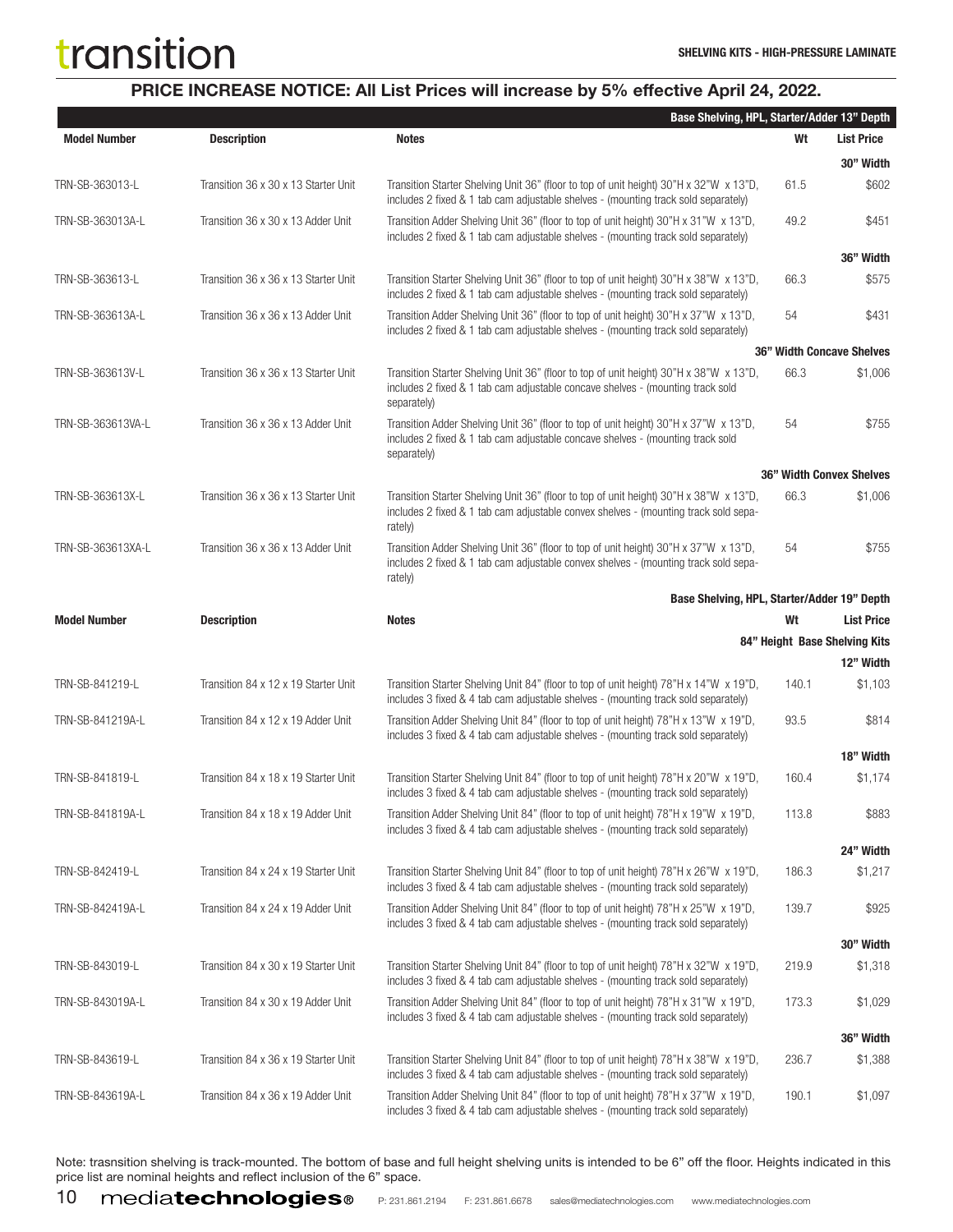### PRICE INCREASE NOTICE: All List Prices will increase by 5% effective April 24, 2022.

|                     |                                                                       | Base Shelving, HPL Starter/Adder 19" Depth                                                                                                                                               |       |                                  |
|---------------------|-----------------------------------------------------------------------|------------------------------------------------------------------------------------------------------------------------------------------------------------------------------------------|-------|----------------------------------|
| <b>Model Number</b> | <b>Description</b>                                                    | <b>Notes</b>                                                                                                                                                                             | Wt    | <b>List Price</b>                |
|                     |                                                                       |                                                                                                                                                                                          |       | <b>36" Width Concave Shelves</b> |
| TRN-SB-843619V-L    | Transition 84 x 36 x 19 Starter Unit                                  | Transition Starter Shelving Unit 84" (floor to top of unit height) 78"H x 38"W x 19"D,<br>includes 3 fixed & 4 tab cam adjustable concave shelves - (mounting track sold<br>separately)  | 236.7 | \$2,429                          |
| TRN-SB-843619VA-L   | Transition 84 x 36 x 19 Adder Unit                                    | Transition Adder Shelving Unit 84" (floor to top of unit height) 78"H x 37"W x 19"D,<br>includes 3 fixed & 4 tab cam adjustable concave shelves - (mounting track sold<br>separately)    | 190.1 | \$1,920                          |
|                     |                                                                       |                                                                                                                                                                                          |       | <b>36" Width Convex Shelves</b>  |
| TRN-SB-843619X-L    | Transition 84 x 36 x 19 Starter Unit                                  | Transition Starter Shelving Unit 84" (floor to top of unit height) 78"H x 38"W x 19"D,<br>includes 3 fixed & 4 tab cam adjustable convex shelves - (mounting track sold sepa-<br>rately) | 236.7 | \$2,429                          |
| TRN-SB-843619XA-L   | Transition 84 x 36 x 19 Adder Unit                                    | Transition Adder Shelving Unit 84" (floor to top of unit height) 78"H x 37"W x 19"D,<br>includes 3 fixed & 4 tab cam adjustable convex shelves - (mounting track sold sepa-<br>rately)   | 190.1 | \$1,920                          |
|                     |                                                                       |                                                                                                                                                                                          |       | 60" Height Base Shelving Kits    |
|                     |                                                                       |                                                                                                                                                                                          |       | 12" Width                        |
| TRN-SB-601219-L     | Transition 60 x 12 x 19 Starter Unit                                  | Transition Starter Shelving Unit 60" (floor to top of unit height) 54"H x 14"W x 19"D,<br>includes 3 fixed & 2 tab cam adjustable shelves - (mounting track sold separately)             | 98.1  | \$809                            |
| TRN-SB-601219A-L    | Transition 60 x 12 x 19 Adder Unit                                    | Transition Adder Shelving Unit 60" (floor to top of unit height) 54"H x 13"W x 19"D,<br>includes 3 fixed & 2 tab cam adjustable shelves - (mounting track sold separately)               | 65.8  | \$600                            |
|                     |                                                                       |                                                                                                                                                                                          |       | 18" Width                        |
| TRN-SB-601819-L     | Transition 60 x 18 x 19 Starter Unit                                  | Transition Starter Shelving Unit 60" (floor to top of unit height) 54"H x 20"W x 19"D,<br>includes 3 fixed & 2 tab cam adjustable shelves - (mounting track sold separately)             | 112.6 | \$858                            |
| TRN-SB-601819A-L    | Transition 60 x 18 x 19 Adder Unit                                    | Transition Adder Shelving Unit 60" (floor to top of unit height) 54"H x 19"W x 19"D,<br>includes 3 fixed & 2 tab cam adjustable shelves - (mounting track sold separately)               | 80.3  | \$652                            |
|                     |                                                                       |                                                                                                                                                                                          |       | 24" Width                        |
| TRN-SB-602419-L     | Transition 60 x 24 x 19 Starter Unit                                  | Transition Starter Shelving Unit 60" (floor to top of unit height) 54"H x 26"W x 19"D,<br>includes 3 fixed & 2 tab cam adjustable shelves - (mounting track sold separately)             | 131.1 | \$890                            |
| TRN-SB-602419A-L    | Transition 60 x 24 x 19 Adder Unit                                    | Transition Adder Shelving Unit 60" (floor to top of unit height) 54"H x 25"W x 19"D,<br>includes 3 fixed & 1 tab cam adjustable shelves - (mounting track sold separately)               | 98.8  | \$682                            |
|                     |                                                                       |                                                                                                                                                                                          |       | 30" Width                        |
| TRN-SB-603019-L     | Transition 60 x 30 x 19 Starter Unit                                  | Transition Starter Shelving Unit 60" (floor to top of unit height) 54"H x 32"W x 19"D,<br>includes 3 fixed & 2tab cam adjustable shelves - (mounting track sold separately)              | 155.1 | \$962                            |
| TRN-SB-603019A-L    | Transition 60 x 30 x 19 Adder Unit                                    | Transition Adder Shelving Unit 60" (floor to top of unit height) 54"H x 31"W x 19"D,<br>includes 3 fixed & 2 tab cam adjustable shelves - (mounting track sold separately)               | 122.8 | \$754                            |
|                     |                                                                       |                                                                                                                                                                                          |       | 36" Width                        |
| TRN-SB-843619-L     | Transition 84 x 36 x 19 Starter Unit                                  | Transition Starter Shelving Unit 84" (floor to top of unit height) 78"H x 38"W x 19"D,<br>includes 3 fixed & 4 tab cam adjustable shelves - (mounting track sold separately)             | 236.7 | \$1,389                          |
| TRN-SB-843619A-L    | Transition 84 x 36 x 19 Adder Unit                                    | Transition Adder Shelving Unit 84" (floor to top of unit height) 78"H x 37"W x 19"D,<br>includes 3 fixed & 4 tab cam adjustable shelves - (mounting track sold separately)               | 190.1 | \$1,097                          |
|                     |                                                                       |                                                                                                                                                                                          |       | <b>36" Width Concave Shelves</b> |
| TRN-SB-843619V-L    | Transition 84 x 36 x 19 Starter Unit                                  | Transition Starter Shelving Unit 84" (floor to top of unit height) 78"H x 38"W x 19"D,<br>includes 3 fixed & 4 tab cam adjustable concave shelves - (mounting track sold<br>separately)  | 236.7 | \$2,430                          |
| TRN-SB-843619VA-L   | Transition 84 x 36 x 19 Adder Unit                                    | Transition Adder Shelving Unit 84" (floor to top of unit height) 78"H x 37"W x 19"D,<br>includes 3 fixed & 4 tab cam adjustable concave shelves - (mounting track sold<br>separately)    | 190.1 | \$1,920                          |
|                     |                                                                       |                                                                                                                                                                                          |       | <b>36" Width Convex Shelves</b>  |
| TRN-SB-843619X-L    | Transition 84 x 36 x 19 Starter Unit                                  | Transition Starter Shelving Unit 84" (floor to top of unit height) 78"H x 38"W x 19"D,<br>includes 3 fixed & 4 tab cam adjustable convex shelves - (mounting track sold sepa-<br>rately) | 236.7 | \$2,430                          |
| TRN-SB-843619XA-L   | Transition 84 x 36 x 19 Adder Unit                                    | Transition Adder Shelving Unit 84" (floor to top of unit height) 78"H x 37"W x 19"D,<br>includes 3 fixed & 4 tab cam adjustable convex shelves - (mounting track sold sepa-<br>rately)   | 190.1 | \$1,920                          |
|                     | price list are nominal heights and reflect inclusion of the 6" space. | Note: trasnsition shelving is track-mounted. The bottom of base and full height shelving units is intended to be 6" off the floor. Heights indicated in this                             |       |                                  |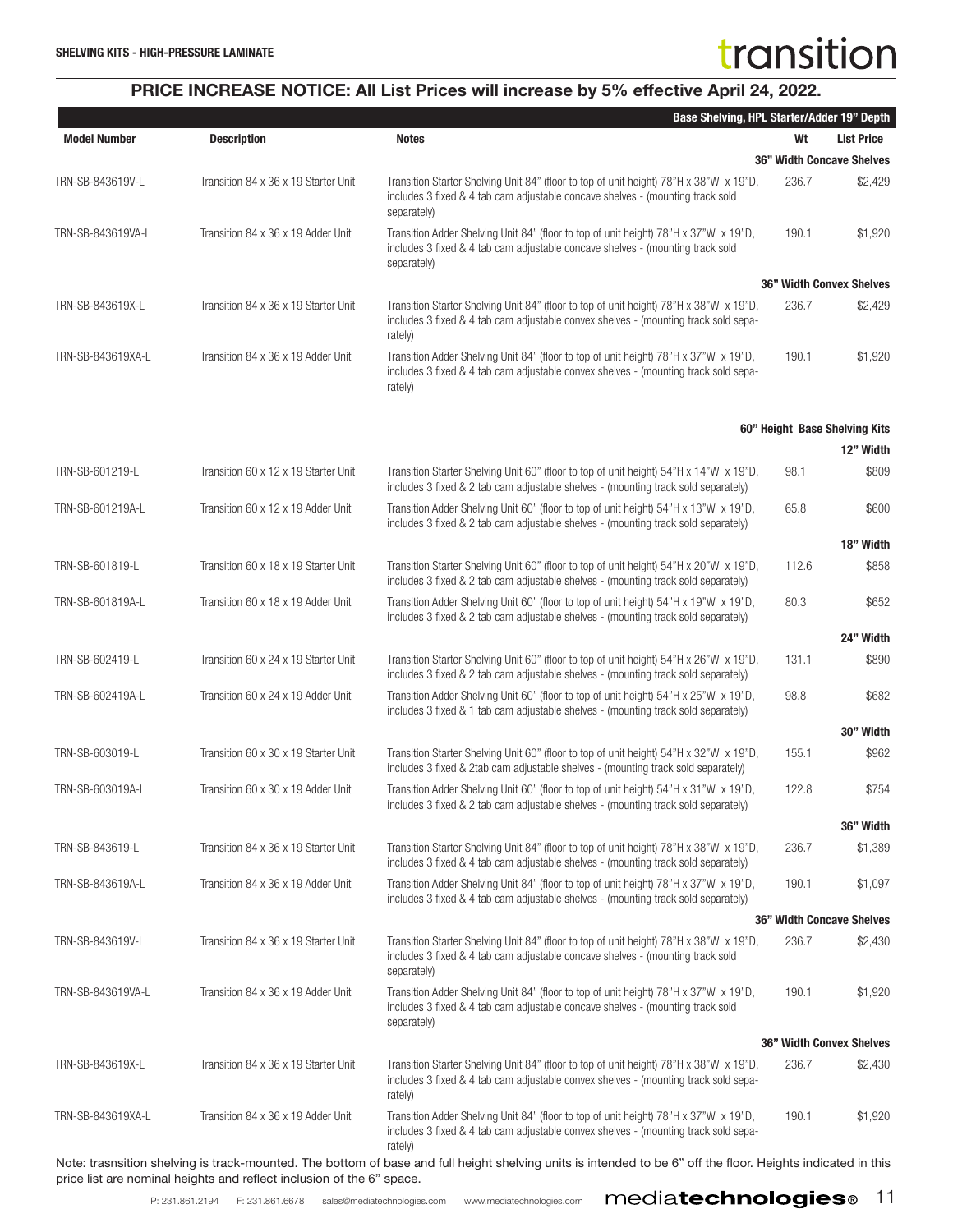### PRICE INCREASE NOTICE: All List Prices will increase by 5% effective April 24, 2022.

|                     |                                      | Base Shelving, HPL, Starter/Adder 19" Depth                                                                                                                                              |       |                                  |
|---------------------|--------------------------------------|------------------------------------------------------------------------------------------------------------------------------------------------------------------------------------------|-------|----------------------------------|
| <b>Model Number</b> | <b>Description</b>                   | <b>Notes</b>                                                                                                                                                                             | Wt    | <b>List Price</b>                |
|                     |                                      |                                                                                                                                                                                          |       | 48" Height Base Shelving Kits    |
|                     |                                      |                                                                                                                                                                                          |       | 12" Width                        |
| TRN-SB-481219-L     | Transition 48 x 12 x 19 Starter Unit | Transition Starter Shelving Unit 48" (floor to top of unit height) 42"H x 14"W x 19"D,<br>includes 2 fixed & 2 tab cam adjustable shelves - (mounting track sold separately)             | 77.2  | \$702                            |
| TRN-SB-481219A-L    | Transition 48 x 12 x 19 Adder Unit   | Transition Adder Shelving Unit 48" (floor to top of unit height) 42"H x 13"W x 19"D,<br>includes 2 fixed & 2 tab cam adjustable shelves - (mounting track sold separately)               | 52    | \$515                            |
|                     |                                      |                                                                                                                                                                                          |       | 18" Width                        |
| TRN-SB-481819-L     | Transition 48 x 18 x 19 Starter Unit | Transition Starter Shelving Unit 48" (floor to top of unit height) 42"H x 20"W x 19"D,<br>includes 2 fixed & 2 tab cam adjustable shelves - (mounting track sold separately)             | 88.8  | \$742                            |
| TRN-SB-481819A-L    | Transition 48 x 18 x 19 Adder Unit   | Transition Adder Shelving Unit 48" (floor to top of unit height) 42"H x 19"W x 19"D,<br>includes 2 fixed & 2 tab cam adjustable shelves - (mounting track sold separately)               | 63.6  | \$555                            |
|                     |                                      |                                                                                                                                                                                          |       | 24" Width                        |
| TRN-SB-482419-L     | Transition 48 x 24 x 19 Starter Unit | Transition Starter Shelving Unit 48" (floor to top of unit height) 42"H x 26"W x 19"D,<br>includes 2 fixed & 2 tab cam adjustable shelves - (mounting track sold separately)             | 103.6 | \$766                            |
| TRN-SB-482419A-L    | Transition 48 x 24 x 19 Adder Unit   | Transition Adder Shelving Unit 48" (floor to top of unit height) 42"H x 25"W x 19"D,<br>includes 2 fixed & 2 tab cam adjustable shelves - (mounting track sold separately)               | 78.4  | \$581                            |
|                     |                                      |                                                                                                                                                                                          |       | 30" Width                        |
| TRN-SB-483019-L     | Transition 48 x 30 x 19 Starter Unit | Transition Starter Shelving Unit 48" (floor to top of unit height) 42"H x 32"W x 19"D,<br>includes 2 fixed & 2 tab cam adjustable shelves - (mounting track sold separately)             | 122.8 | \$824                            |
| TRN-SB-483019A-L    | Transition 48 x 30 x 19 Adder Unit   | Transition Adder Shelving Unit 48" (floor to top of unit height) 42"H x 31"W x 19"D,<br>includes 2 fixed & 2 tab cam adjustable shelves - (mounting track sold separately)               | 97.6  | \$638                            |
|                     |                                      |                                                                                                                                                                                          |       | 36" Width                        |
| TRN-SB-483619-L     | Transition 48 x 36 x 19 Starter Unit | Transition Starter Shelving Unit 48" (floor to top of unit height) 42"H x 38"W x 19"D,<br>includes 2 fixed & 2 tab cam adjustable shelves - (mounting track sold separately)             | 132.4 | \$870                            |
| TRN-SB-483619A-L    | Transition 48 x 36 x 19 Adder Unit   | Transition Adder Shelving Unit 48" (floor to top of unit height) 42"H x 37"W x 19"D,<br>includes 2 fixed & 2 tab cam adjustable shelves - (mounting track sold separately)               | 107.2 | \$677                            |
|                     |                                      |                                                                                                                                                                                          |       | <b>36" Width Concave Shelves</b> |
| TRN-SB-483619V-L    | Transition 48 x 36 x 19 Starter Unit | Transition Starter Shelving Unit 48" (floor to top of unit height) 42"H x 38"W x 19"D,<br>includes 2 fixed & 2 tab cam adjustable concave shelves - (mounting track sold<br>separately)  | 132.4 | \$1,522                          |
| TRN-SB-483619VA-L   | Transition 48 x 36 x 19 Adder Unit   | Transition Adder Shelving Unit 48" (floor to top of unit height) 42"H x 37"W x 19"D,<br>includes 2 fixed & 2 tab cam adjustable concave shelves - (mounting track sold<br>separately)    | 107.2 | \$1,184                          |
|                     |                                      |                                                                                                                                                                                          |       | <b>36" Width Convex Shelves</b>  |
| TRN-SB-483619X-L    | Transition 48 x 36 x 19 Starter Unit | Transition Starter Shelving Unit 48" (floor to top of unit height) 42"H x 38"W x 19"D,<br>includes 2 fixed & 2 tab cam adjustable convex shelves - (mounting track sold sepa-<br>rately) | 132.4 | \$1,522                          |
| TRN-SB-483619XA-L   | Transition 48 x 36 x 19 Adder Unit   | Transition Adder Shelving Unit 48" (floor to top of unit height) 42"H x 37"W x 19"D,<br>includes 2 fixed & 2 tab cam adjustable convex shelves - (mounting track sold sepa-<br>rately)   | 107.2 | \$1,184                          |
| <b>Model Number</b> | <b>Description</b>                   | <b>Notes</b>                                                                                                                                                                             | Wt    | <b>List Price</b>                |
|                     |                                      |                                                                                                                                                                                          |       | 36" Height Base Shelving Kits    |
|                     |                                      |                                                                                                                                                                                          |       | 12" Width                        |
| TRN-SB-361219-L     | Transition 36 x 12 x 19 Starter Unit | Transition Starter Shelving Unit 36" (floor to top of unit height) 30"H x 14"W x 19"D,<br>includes 3 fixed cam adjustable shelves - (mounting track sold separately)                     | 56.1  | \$603                            |
| TRN-SB-361219A-L    | Transition 36 x 12 x 19 Adder Unit   | Transition Adder Shelving Unit 36" (floor to top of unit height) 30"H x 13"W x 19"D,<br>includes 3 fixed cam adjustable shelves - (mounting track sold separately)                       | 38.1  | \$434                            |
|                     |                                      |                                                                                                                                                                                          |       | 18" Width                        |
| TRN-SB-361819-L     | Transition 36 x 18 x 19 Starter Unit | Transition Starter Shelving Unit 36" (floor to top of unit height) 30"H x 20"W x 19"D,<br>includes 2 fixed & 1 tab cam adjustable shelves - (mounting track sold separately)             | 64.8  | \$636                            |
| TRN-SB-361819A-L    | Transition 36 x 18 x 19 Adder Unit   | Transition Adder Shelving Unit 36" (floor to top of unit height) 30"H x 19"W x 19"D,<br>includes 2 fixed & 1 tab cam adjustable shelves - (mounting track sold separately)               | 46.8  | \$464                            |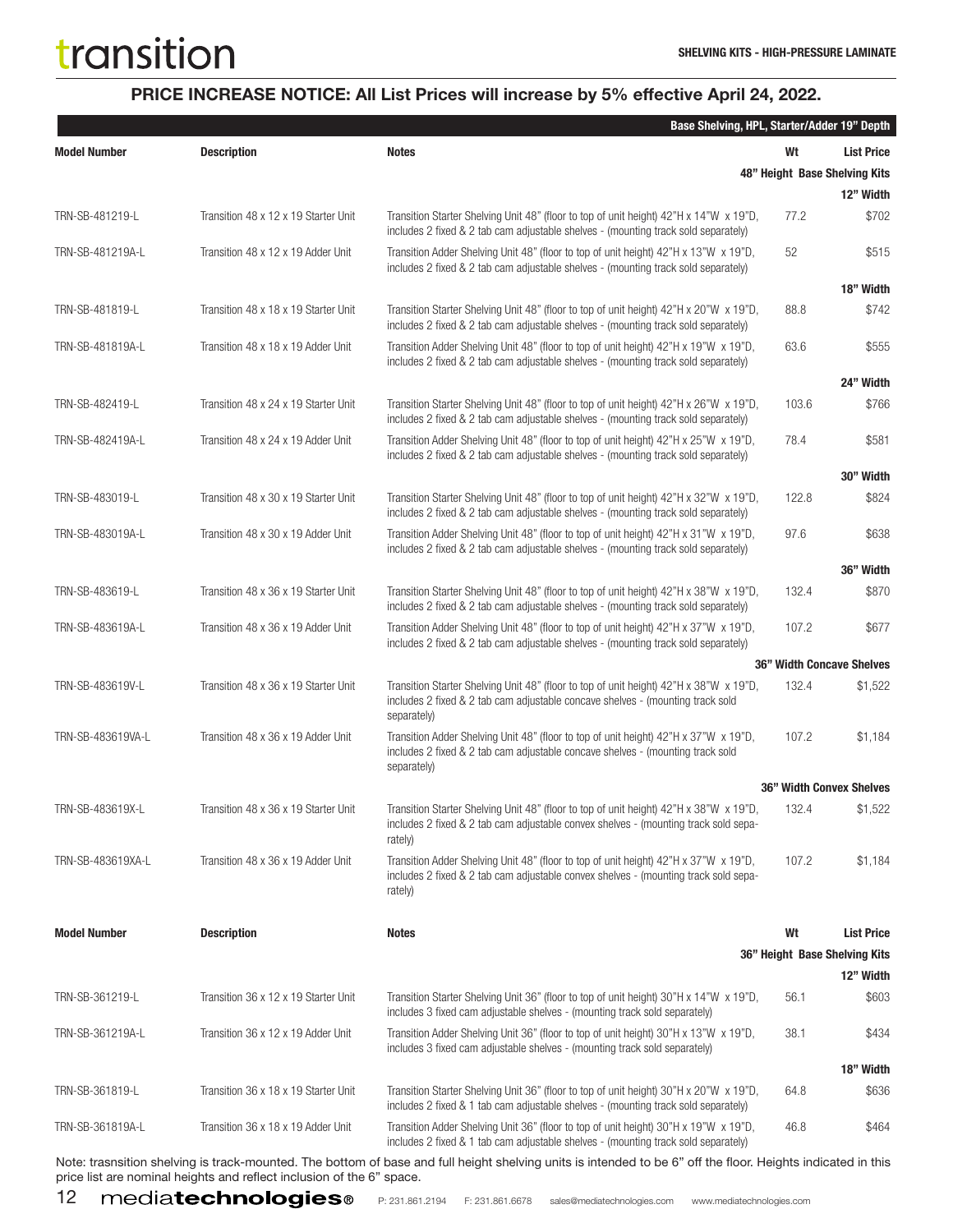#### PRICE INCREASE NOTICE: All List Prices will increase by 5% effective April 24, 2022.

|                   |                                      | Base Shelving, HPL, Starter/Adder 19" Depth                                                                                                                                              |      |                           |
|-------------------|--------------------------------------|------------------------------------------------------------------------------------------------------------------------------------------------------------------------------------------|------|---------------------------|
|                   |                                      |                                                                                                                                                                                          |      | 24" Width                 |
| TRN-SB-362419-L   | Transition 36 x 24 x 19 Starter Unit | Transition Starter Shelving Unit 36" (floor to top of unit height) 30"H x 26"W x 19"D,<br>includes 2 fixed & 1 tab cam adjustable shelves - (mounting track sold separately)             | 75.9 | \$653                     |
| TRN-SB-362419A-L  | Transition 36 x 24 x 19 Adder Unit   | Transition Adder Shelving Unit 36" (floor to top of unit height) 30"H x 25"W x 19"D,<br>includes 2 fixed & 1 tab cam adjustable shelves - (mounting track sold separately)               | 57.9 | \$483                     |
|                   |                                      |                                                                                                                                                                                          |      | 30" Width                 |
| TRN-SB-363019-L   | Transition 36 x 30 x 19 Starter Unit | Transition Starter Shelving Unit 36" (floor to top of unit height) 30"H x 32"W x 19"D,<br>includes 2 fixed & 1 tab cam adjustable shelves - (mounting track sold separately)             | 90.3 | \$697                     |
| TRN-SB-363019A-L  | Transition 36 x 30 x 19 Adder Unit   | Transition Adder Shelving Unit 36" (floor to top of unit height) 30"H x 31"W x 19"D,<br>includes 2 fixed & 1 tab cam adjustable shelves - (mounting track sold separately)               | 72.3 | \$526                     |
|                   |                                      |                                                                                                                                                                                          |      | 36" Width                 |
| TRN-SB-363619-L   | Transition 36 x 36 x 19 Starter Unit | Transition Starter Shelving Unit 36" (floor to top of unit height) 30"H x 38"W x 19"D,<br>includes 2 fixed & 1 tab cam adjustable shelves - (mounting track sold separately)             | 97.5 | \$730                     |
| TRN-SB-363619A-L  | Transition 36 x 36 x 19 Adder Unit   | Transition Adder Shelving Unit 36" (floor to top of unit height) 30"H x 37"W x 19"D,<br>includes 2 fixed & 1 tab cam adjustable shelves - (mounting track sold separately)               | 79.5 | \$557                     |
|                   |                                      |                                                                                                                                                                                          |      | 36" Width Concave Shelves |
| TRN-SB-363619V-L  | Transition 36 x 36 x 19 Starter Unit | Transition Starter Shelving Unit 36" (floor to top of unit height) 30"H x 38"W x 19"D,<br>includes 2 fixed & 1 tab cam adjustable concave shelves - (mounting track sold<br>separately)  | 97.5 | \$1,278                   |
| TRN-SB-363619VA-L | Transition 36 x 36 x 19 Adder Unit   | Transition Adder Shelving Unit 36" (floor to top of unit height) 30"H x 37"W x 19"D,<br>includes 2 fixed & 1 tab cam adjustable concave shelves - (mounting track sold<br>separately)    | 79.5 | \$975                     |
|                   |                                      |                                                                                                                                                                                          |      | 36" Width Convex Shelves  |
| TRN-SB-363619X-L  | Transition 36 x 36 x 19 Starter Unit | Transition Starter Shelving Unit 36" (floor to top of unit height) 30"H x 38"W x 19"D,<br>includes 2 fixed & 1 tab cam adjustable convex shelves - (mounting track sold sepa-<br>rately) | 97.5 | \$1,278                   |
| TRN-SB-363619XA-L | Transition 36 x 36 x 19 Adder Unit   | Transition Adder Shelving Unit 36" (floor to top of unit height) 30"H x 37"W x 19"D,<br>includes 2 fixed & 1 tab cam adjustable convex shelves - (mounting track sold sepa-<br>rately)   | 79.5 | \$975                     |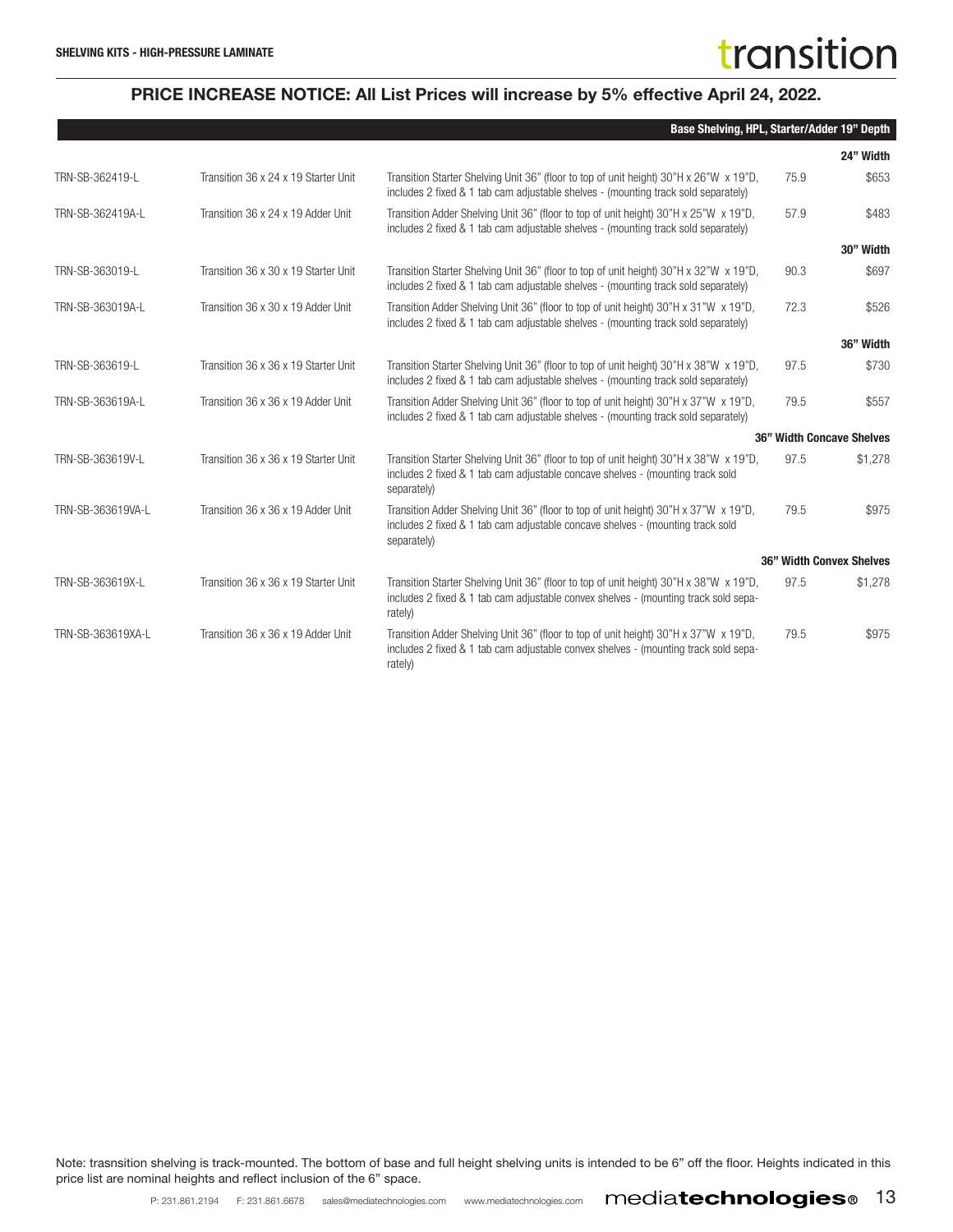### PRICE INCREASE NOTICE: All List Prices will increase by 5% effective April 24, 2022.

|                       |                                          |                                                                                                                                                          |      | <b>Upper Doors, Melamine</b> |
|-----------------------|------------------------------------------|----------------------------------------------------------------------------------------------------------------------------------------------------------|------|------------------------------|
| <b>Model Number</b>   | <b>Description</b>                       | <b>Notes</b>                                                                                                                                             | Wt   | <b>List Price</b>            |
|                       |                                          | <b>Single Right and Left Hand Doors</b>                                                                                                                  |      |                              |
|                       |                                          |                                                                                                                                                          |      | 12" Width                    |
| TRN-DOORUR-1215-T-P?N | Transition 12 x 15 Upper SGL RH Door Kit | Door Kit Upper 12"W x 15"H x 3/4"T, melamine, 1 door 12"W x 15"H, 1 - door pull, 2<br>euro style hinges and mounting hardware, right hand swing, no lock | 3    | \$74                         |
| TRN-DOORUL-1215-T-P?N | Transition 12 x 15 Upper SGL LH Door Kit | Door Kit Upper 12"W x 15"H x 3/4"T, melamine, 1 door 12"W x 15"H, 1 - door pull, 2<br>euro style hinges and mounting hardware, left hand swing, no lock  | 3    | \$74                         |
| TRN-DOORUR-1225-T-P?N | Transition 12 x 25 Upper SGL RH Door Kit | Door Kit Upper 12"W x 25"H x 3/4"T, melamine, 1 door 12"W x 25"H, 1 - door pull, 2<br>euro style hinges and mounting hardware, right hand swing, no lock | 5.8  | \$95                         |
| TRN-DOORUL-1225-T-P?N | Transition 12 x 25 Upper SGL LH Door Kit | Door Kit Upper 12"W x 25"H x 3/4"T, melamine, 1 door 12"W x 25"H, 1 - door pull, 2<br>euro style hinges and mounting hardware, left hand swing, no lock  | 5.8  | \$95                         |
|                       |                                          |                                                                                                                                                          |      | 18" Width                    |
| TRN-DOORUR-1815-T-P?N | Transition 18 x 15 Upper SGL RH Door Kit | Door Kit Upper 18"W x 15"H x 3/4"T, melamine, 1 door 12"W x 15"H, 1 - door pull, 2<br>euro style hinges and mounting hardware, right hand swing, no lock | 4.7  | \$85                         |
| TRN-DOORUL-1815-T-P?N | Transition 18 x 15 Upper SGL LH Door Kit | Door Kit Upper 18"W x 15"H x 3/4"T, melamine, 1 door 12"W x 15"H, 1 - door pull, 2<br>euro style hinges and mounting hardware, left hand swing, no lock  | 4.7  | \$85                         |
| TRN-DOORUR-1825-T-P?N | Transition 18 x 25 Upper SGL RH Door Kit | Door Kit Upper 18"W x 25"H x 3/4"T, melamine, 1 door 18"W x 25"H, 1 - door pull, 2<br>euro stlye hinges and mounting hardware, right hand swing, no lock | 8.7  | \$109                        |
| TRN-DOORUL-1825-T-P?N | Transition 18 x 25 Upper SGL LH Door Kit | Door Kit Upper 18"W x 25"H x 3/4"T, melamine, 1 door 18"W x 25"H, 1 - door pull, 2<br>euro stlye hinges and mounting hardware, left hand swing, no lock  | 8.7  | \$109                        |
|                       |                                          |                                                                                                                                                          |      | <b>Double Doors</b>          |
|                       |                                          |                                                                                                                                                          |      | 24" Width                    |
| TRN-DOORU-2415-T-P?N  | Transition 24 x 15 Upper DBL Door Kit    | Door Kit Upper 24"W x 15"H x 3/4"T, melamine, 2 doors 12"W x 15"H, 2 - door pulls,<br>4 euro style hinges and mounting hardware, no lock                 | 8.1  | \$147                        |
| TRN-DOORU-2425-T-P?N  | Transition 24 x 25 Upper DBL Door Kit    | Door Kit Upper 24"W x 25"H x 3/4"T, melamine, 2 doors 12"W x 25"H, 2 - door pulls,<br>4 euro style hinges and mounting hardware, no lock                 | 16.2 | \$189                        |
|                       |                                          |                                                                                                                                                          |      |                              |
|                       |                                          |                                                                                                                                                          |      | 30" Width                    |
| TRN-DOORU-3015-T-P?N  | Transition 30 x 15 Upper DBL Door Kit    | Door Kit Upper 30"W x 15"H x 3/4"T, melamine, 2 doors 18"W x 15"H, 2 - door pulls,<br>4 euro style hinges and mounting hardware, no lock                 | 12   | \$169                        |
| TRN-DOORU-3030-T-P?N  | Transition 30 x 30 Upper DBL Door Kit    | Door Kit Upper 30"W x 30"H x 3/4"T, melamine, 2 doors 15"W x 30"H, 2 - door pulls,<br>4 euro style hinges and mounting hardware, no lock                 | 24   | \$217                        |
|                       |                                          |                                                                                                                                                          |      |                              |
| TRN-DOORU-3615-T-P?N  | Transition 36 x 15 Upper DBL Door Kit    | Door Kit Upper 36"W x 15"H x 3/4"T, melamine, 2 doors 18"W x 15"H, 2 - door pulls,                                                                       | 12   | 36" Width<br>\$194           |
| TRN-DOORU-3625-T-P?N  | Transition 36 x 25 Upper DBL Door Kit    | 4 euro style hinges and mounting hardware, no lock<br>Door Kit Upper 36"W x 25"H x 3/4"T, melamine, 2 doors 18"W x 25"H, 2 - door pulls,                 | 24   | \$250                        |
|                       |                                          | 4 euro style hinges and mounting hardware, no lock                                                                                                       |      | <b>Base Doors, Melamine</b>  |
| <b>Model Number</b>   |                                          |                                                                                                                                                          | Wt   |                              |
|                       | <b>Description</b>                       | <b>Notes</b>                                                                                                                                             |      | <b>List Price</b>            |
|                       |                                          | <b>Single Right and Left Hand Doors</b>                                                                                                                  |      |                              |
|                       |                                          |                                                                                                                                                          |      | 12" Width                    |
| TRN-DOORBR-1236-T-P?N | Transition 12 x 36 Base SGL RH Door Kit  | RH Sgl Door Kit for 12"W x 36"H (nom.) Base Unit, 3/4"T, melamine, 1 - door pull,<br>concealed hinges, no lock                                           | 5.8  | \$106                        |
| TRN-DOORBL-1236-T-P?N | Transition 12 x 36 Base SGL LH Door Kit  | LH Sgl Door Kit for 12"W x 36"H (nom.) Base Unit, 3/4"T, melamine, 1 - door pull,<br>concealed hinges, no lock                                           | 5.8  | \$106                        |
| TRN-DOORBR-1248-T-P?N | Transition 12 x 48 Base SGL RH Door Kit  | RH Sgl Door Kit for 12"W x 48"H (nom.) Base Unit, 3/4"T, melamine, 1 - door pull,<br>concealed hinges, no lock                                           | 10.6 | \$118                        |
| TRN-DOORBL-1248-T-P?N | Transition 12 x 48 Base SGL LH Door Kit  | LH Sgl Door Kit for 12"W x 48"H (nom.) Base Unit, 3/4"T, melamine, 1 - door pull,<br>concealed hinges, no lock                                           | 10.6 | \$118                        |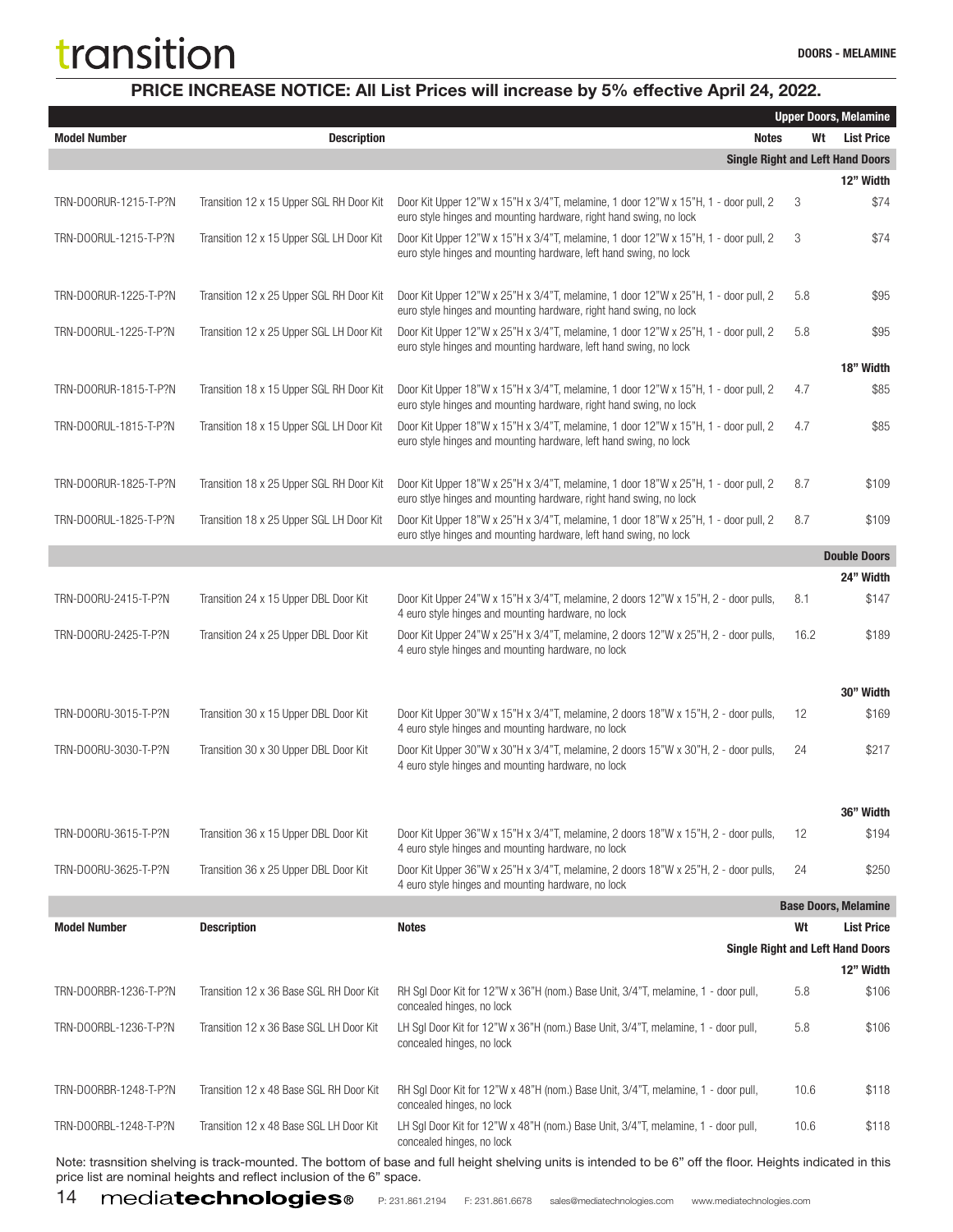### PRICE INCREASE NOTICE: All List Prices will increase by 5% effective April 24, 2022.

|                        |                                                   |                                                                                                                         |      | <b>Base Doors, Melamine</b>                          |
|------------------------|---------------------------------------------------|-------------------------------------------------------------------------------------------------------------------------|------|------------------------------------------------------|
| <b>Model Number</b>    | <b>Description</b>                                | <b>Notes</b>                                                                                                            | Wt   | <b>List Price</b><br>18" Width                       |
| TRN-DOORBR-1836-T-P?N  | Transition 18 x 36 Base SGL RH Door Kit           | RH Sgl Door Kit for 18"W x 36"H (nom.) Base Unit, 3/4"T, melamine, 1 - door pull,<br>concealed hinges, no lock          | 8.7  | \$158                                                |
| TRN-DOORBL-1836-T-P?N  | Transition 18 x 36 Base SGL LH Door Kit           | LH Sgl Door Kit for 18"W x 36"H (nom.) Base Unit, 3/4"T, melamine, 1 - door pull,<br>concealed hinges, no lock          | 8.7  | \$158                                                |
| TRN-DOORBR-1848-T-P?N  | Transition 18 x 48 Base SGL RH Door Kit           | RH Sgl Door Kit for 18"W x 48"H (nom.) Base Unit, 3/4"T, melamine, 1 - door pull,<br>concealed hinges, no lock          | 16   | \$177                                                |
| TRN-DOORBL-1848-T-P?N  | Transition 18 x 48 Base SGL LH Door Kit           | LH Sgl Door Kit for 18"W x 48"H (nom.) Base Unit, 3/4"T, melamine, 1 - door pull,<br>concealed hinges, no lock          | 16   | \$177                                                |
|                        |                                                   |                                                                                                                         |      | <b>Double Doors</b>                                  |
| TRN-DOORB-2436-T-P?N   | Transition 24 x 36 Base DBL Door Kit              | Dbl Door Kit for 24"W x 36"H (nom.) Base Unit, 3/4"T, melamine, 1 - door pull, con-<br>cealed hinges, no lock           | 16.2 | \$210                                                |
| TRN-DOORB-2448-T-P?N   | Transition 24 x 48 Base DBL Door Kit              | Dbl Door Kit for 24"W x 48"H (nom.) Base Unit, 3/4"T, melamine, 1 - door pull, con-<br>cealed hinges, no lock           | 21.3 | \$235                                                |
|                        |                                                   |                                                                                                                         |      | 30" Width                                            |
| TRN-DOORB-3036-T-P?N   | Transition 30 x 36 Base DBL Door Kit              | Dbl Door Kit for 30"W x 36"H (nom.) Base Unit, 3/4"T, melamine, 1 - door pull, con-<br>cealed hinges, no lock           | 24   | \$224                                                |
| TRN-DOORB-3048-T-P?N   | Transition 30 x 48 Base DBL Door Kit              | Dbl Door Kit for 30"W x 48"H (nom.) Base Unit, 3/4"T, melamine, 1 - door pull, con-<br>cealed hinges, no lock           | 28.5 | \$251                                                |
|                        |                                                   |                                                                                                                         |      | 36" Width                                            |
| TRN-DOORB-3636-T-P?N   | Transition 36 x 36 Base DBL Door Kit              | Dbl Door Kit for 36"W x 36"H (nom.) Base Unit, 3/4"T, melamine, 1 - door pull, con-<br>cealed hinges, no lock           | 24   | \$233                                                |
| TRN-DOORB-3648-T-P?N   | Transition 36 x 48 Base DBL Door Kit              | Dbl Door Kit for 36"W x 48"H (nom.) Base Unit, 3/4"T, melamine, 1 - door pull, con-<br>cealed hinges, no lock           | 32   | \$261                                                |
|                        |                                                   |                                                                                                                         |      | <b>Full Height Doors, Melamine</b>                   |
| <b>Model Number</b>    | <b>Description</b>                                | <b>Notes</b>                                                                                                            | Wt   | <b>List Price</b>                                    |
|                        |                                                   |                                                                                                                         |      | <b>Single Right and Left Hand Doors</b><br>12" Width |
| TRN-DOORFR-1260-T-P?N  | Transition 12 X 60 Full Height SGL RH<br>Door Kit | RH SgI Full Hgt Door Kit for 12"W x 60"H (nom.) Base Unit, 3/4"T, melamine, 1 - door<br>pull, concealed hinges, no lock | 13.7 | \$161                                                |
| TRN-DOORFL-1260-T-P?N  | Transition 12 X 60 Full Height SGL LH<br>Door Kit | LH Sgl Full Hgt Door Kit for 12"W x 60"H (nom.) Base Unit, 3/4"T, melamine, 1 - door<br>pull, concealed hinges, no lock | 13.7 | \$161                                                |
| TRN-DOORFR-1284-T-P?N  | Transition 12 X 84 Full Height SGL RH<br>Door Kit | RH SgI Full Hgt Door Kit for 12"W x 84"H (nom.) Base Unit, 3/4"T, melamine, 1 - door<br>pull, concealed hinges, no lock | 20   | \$175                                                |
| TRN-DOORFL-1284-T-P?N  | Transition 12 X 84 Full Height SGL LH<br>Door Kit | LH SgI Full Hgt Door Kit for 12"W x 84"H (nom.) Base Unit, 3/4"T, melamine, 1 - door<br>pull, concealed hinges, no lock | 20   | \$175                                                |
|                        |                                                   |                                                                                                                         |      |                                                      |
| TRN-DOORFR-1860-T-P?N  | Transition 18 X 60 Full Height SGL RH<br>Door Kit | RH Sgl Full Hgt Door Kit for 18"W x 60"H (nom.) Base Unit, 3/4"T, melamine, 1 - door<br>pull, concealed hinges, no lock | 20.6 | 18" Width<br>\$223                                   |
| TRN-DOORFL-1860F-T-P?N | Transition 18 X 60 Full Height SGL LH<br>Door Kit | LH SgI Full Hgt Door Kit for 18"W x 60"H (nom.) Base Unit, 3/4"T, melamine, 1 - door<br>pull, concealed hinges, no lock | 20.6 | \$223                                                |
|                        |                                                   |                                                                                                                         |      |                                                      |
| TRN-DOORFR-1884-T-P?N  | Transition 18 X 84 Full Height SGL RH<br>Door Kit | RH SgI Full Hgt Door Kit for 18"W x 84"H (nom.) Base Unit, 3/4"T, melamine, 1 - door<br>pull, concealed hinges, no lock | 30   | \$242                                                |
| TRN-DOORFL-1884F-T-P?N | Transition 18 X 84 Full Height SGL LH<br>Door Kit | LH Sgl Full Hgt Door Kit for 18"W x 84"H (nom.) Base Unit, 3/4"T, melamine, 1 - door<br>pull, concealed hinges, no lock | 30   | \$242                                                |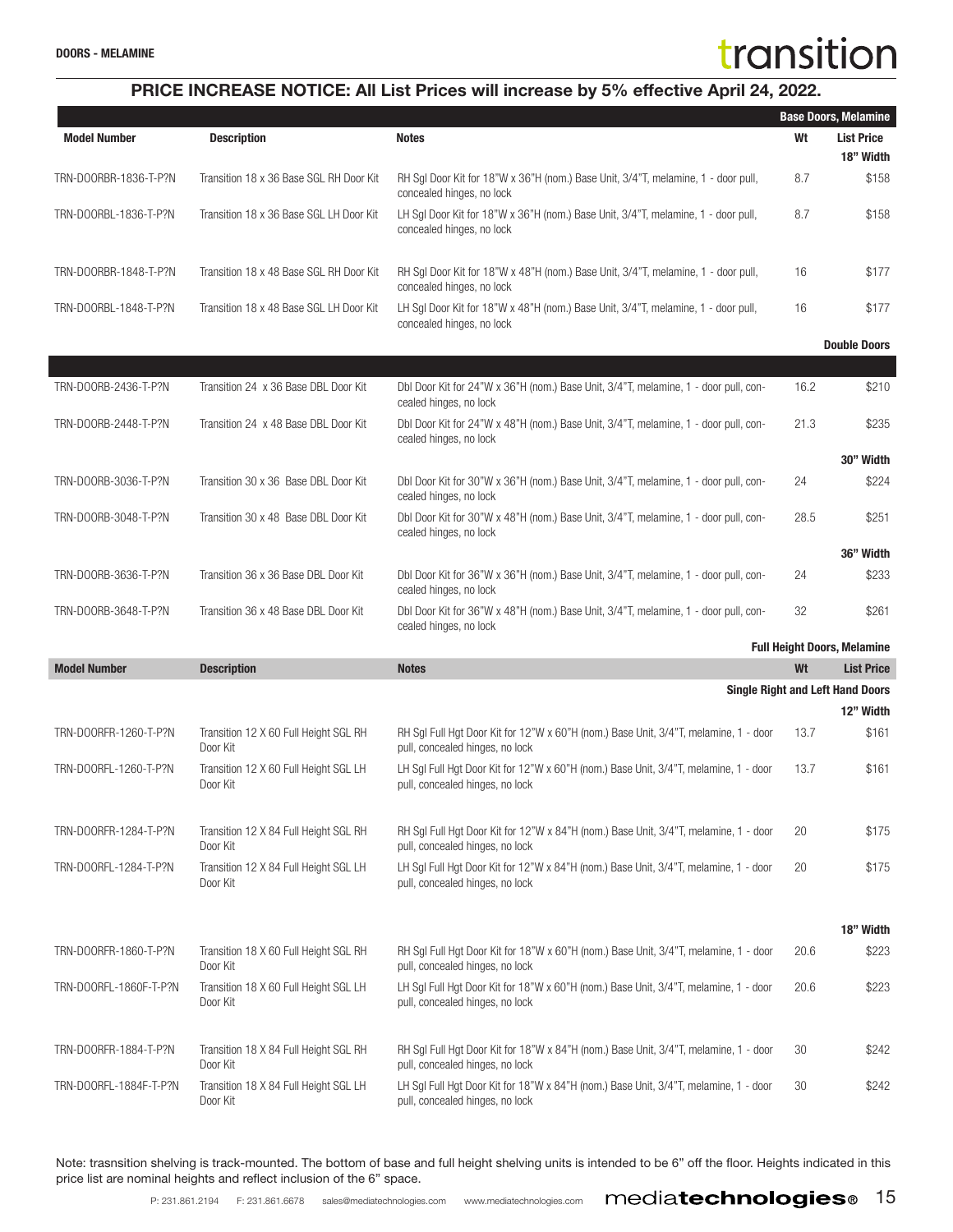### PRICE INCREASE NOTICE: All List Prices will increase by 5% effective April 24, 2022.

|                       |                                                |                                                                                                                                                                           |      | <b>Full Height Doors, Melamine</b>      |
|-----------------------|------------------------------------------------|---------------------------------------------------------------------------------------------------------------------------------------------------------------------------|------|-----------------------------------------|
| <b>Model Number</b>   | <b>Description</b>                             | <b>Notes</b>                                                                                                                                                              | Wt   | <b>List Price</b>                       |
|                       |                                                |                                                                                                                                                                           |      | <b>Double Doors</b>                     |
|                       |                                                |                                                                                                                                                                           |      | 24" Width                               |
| TRN-DOORF-2460-T-P?N  | Transition 24 X 60 Full Height DBL Door<br>Kit | Dbl Full Hgt Door Kit for 24"W x 60"H (nom.) Base Unit, 3/4"T, melamine, 1 - door pull,<br>concealed hinges, no lock                                                      | 27.5 | \$262                                   |
| TRN-DOORF-2484-T-P?N  | Transition 24 X 84 Full Height DBL Door<br>Kit | Dbl Full Hgt Door Kit for 24"W x 84"H (nom.) Base Unit, 3/4"T, melamine, 1 - door pull,<br>concealed hinges, no lock                                                      | 40   | \$285                                   |
|                       |                                                |                                                                                                                                                                           |      | 30" Width                               |
| TRN-DOORF-3060-T-P?N  | Transition 30 X 60 Full Height Door DBL<br>Kit | Dbl Full Hgt Door Kit for 30"W x 60"H (nom.) Base Unit, 3/4"T, melamine, 1 - door pull,<br>concealed hinges, no lock                                                      | 36.7 | \$294                                   |
| TRN-DOORF-3084-T-P?N  | Transition 30 X 84 Full Height Door DBL<br>Kit | Dbl Full Hgt Door Kit for 30"W x 84"H (nom.) Base Unit, 3/4"T, melamine, 1 - door pull,<br>concealed hinges, no lock                                                      | 53.4 | \$320                                   |
|                       |                                                |                                                                                                                                                                           |      | 36" Width                               |
| TRN-DOORF-3660-T-P?N  | Transition 36 X 60 Full Height Door DBL<br>Kit | Dbl Full Hgt Door Kit for 36"W x 60"H (nom.) Base Unit, 3/4"T, melamine, 1 - door pull,<br>concealed hinges, no lock                                                      | 41.2 | \$310                                   |
| TRN-DOORF-3684-T-P?N  | Transition 36 X 84 Full Height Door DBL<br>Kit | Dbl Full Hgt Door Kit for 36"W x 84"H (nom.) Base Unit, 3/4"T, melamine, 1 - door pull,<br>concealed hinges, no lock                                                      | 60   | \$337                                   |
|                       |                                                |                                                                                                                                                                           |      | <b>Upper Doors, HPL</b>                 |
| <b>Model Number</b>   | <b>Description</b>                             | <b>Notes</b>                                                                                                                                                              | Wt   | <b>List Price</b>                       |
|                       |                                                |                                                                                                                                                                           |      | <b>Single Right and Left Hand Doors</b> |
|                       |                                                |                                                                                                                                                                           |      | 12" Width                               |
| TRN-DOORUR-1215-L-P?N | Transition 12 x 15 Upper SGL RH Door Kit       | Door Kit Upper 12"W x 15"H x 3/4"T, high-pressure laminate, 1 door 12"W x 15"H, 1 -<br>door pull, 2 euro style hinges and mounting hardware, right hand swing, no lock    | -3   | \$114                                   |
| TRN-DOORUL-1215-L-P?N | Transition 12 x 15 Upper SGL LH Door Kit       | Door Kit Upper 12"W x 15"H x 3/4"T, high-pressure laminate, 1 door 12"W x 15"H, 1 -<br>door pull, 2 euro style hinges and mounting hardware, left hand swing, no lock     | 3    | \$114                                   |
| TRN-DOORUR-1225-L-P?N | Transition 12 x 25 Upper SGL RH Door Kit       | Door Kit Upper 12"W x 25"H x 3/4"T, high-pressure laminate, 1 door 12"W x 25"H, 1 -<br>door pull, 2 euro style hinges and mounting hardware, right hand swing, no lock    | 5.8  | \$146                                   |
| TRN-DOORUL-1225-L-P?N | Transition 12 x 25 Upper SGL LH Door Kit       | Door Kit Upper 12"W x 25"H x 3/4"T, high-pressure laminate, 1 door 12"W x 25"H, 1 -<br>door pull, 2 euro style hinges and mounting hardware, left hand swing, no lock     | 5.8  | \$146                                   |
|                       |                                                |                                                                                                                                                                           |      | 18" Width                               |
| TRN-DOORUR-1815-L-P?N | Transition 18 x 15 Upper SGL RH Door Kit       | Door Kit Upper 18"W x 15"H x 3/4"T, high-pressure laminate, 1 door 12"W x 15"H, 1 -<br>door pull, 2 euro style hinges and mounting hardware, right hand swing, no lock    | 4.7  | \$131                                   |
| TRN-DOORUL-1815-L-P?N | Transition 18 x 15 Upper SGL LH Door Kit       | Door Kit Upper 18"W x 15"H x 3/4"T, high-pressure laminate, 1 door 12"W x 15"H, 1 - 4.7<br>door pull, 2 euro style hinges and mounting hardware, left hand swing, no lock |      | \$131                                   |
| TRN-DOORUR-1825-L-P?N | Transition 18 x 25 Upper SGL RH Door Kit       | Door Kit Upper 18"W x 25"H x 3/4"T, high-pressure laminate, 1 door 18"W x 25"H, 1 -<br>door pull, 2 euro stiye hinges and mounting hardware, right hand swing, no lock    | 8.7  | \$168                                   |
| TRN-DOORUL-1825-L-P?N | Transition 18 x 25 Upper SGL LH Door Kit       | Door Kit Upper 18"W x 25"H x 3/4"T, high-pressure laminate, 1 door 18"W x 25"H, 1 -<br>door pull, 2 euro stiye hinges and mounting hardware, left hand swing, no lock     | 8.7  | \$168                                   |
|                       |                                                |                                                                                                                                                                           |      | <b>Double Doors</b><br>24" Width        |
| TRN-DOORU-2415-L-P?N  | Transition 24 x 15 Upper DBL Door Kit          | Door Kit Upper 24"W x 15"H x 3/4"T, high-pressure laminate, 2 doors 12"W x 15"H,<br>2 - door pulls, 4 euro style hinges and mounting hardware, no lock                    | 8.1  | \$227                                   |
| TRN-DOORU-2425-L-P?N  | Transition 24 x 25 Upper DBL Door Kit          | Door Kit Upper 24"W x 25"H x 3/4"T, high-pressure laminate, 2 doors 12"W x 25"H,<br>2 - door pulls, 4 euro style hinges and mounting hardware, no lock                    | 16.2 | \$292                                   |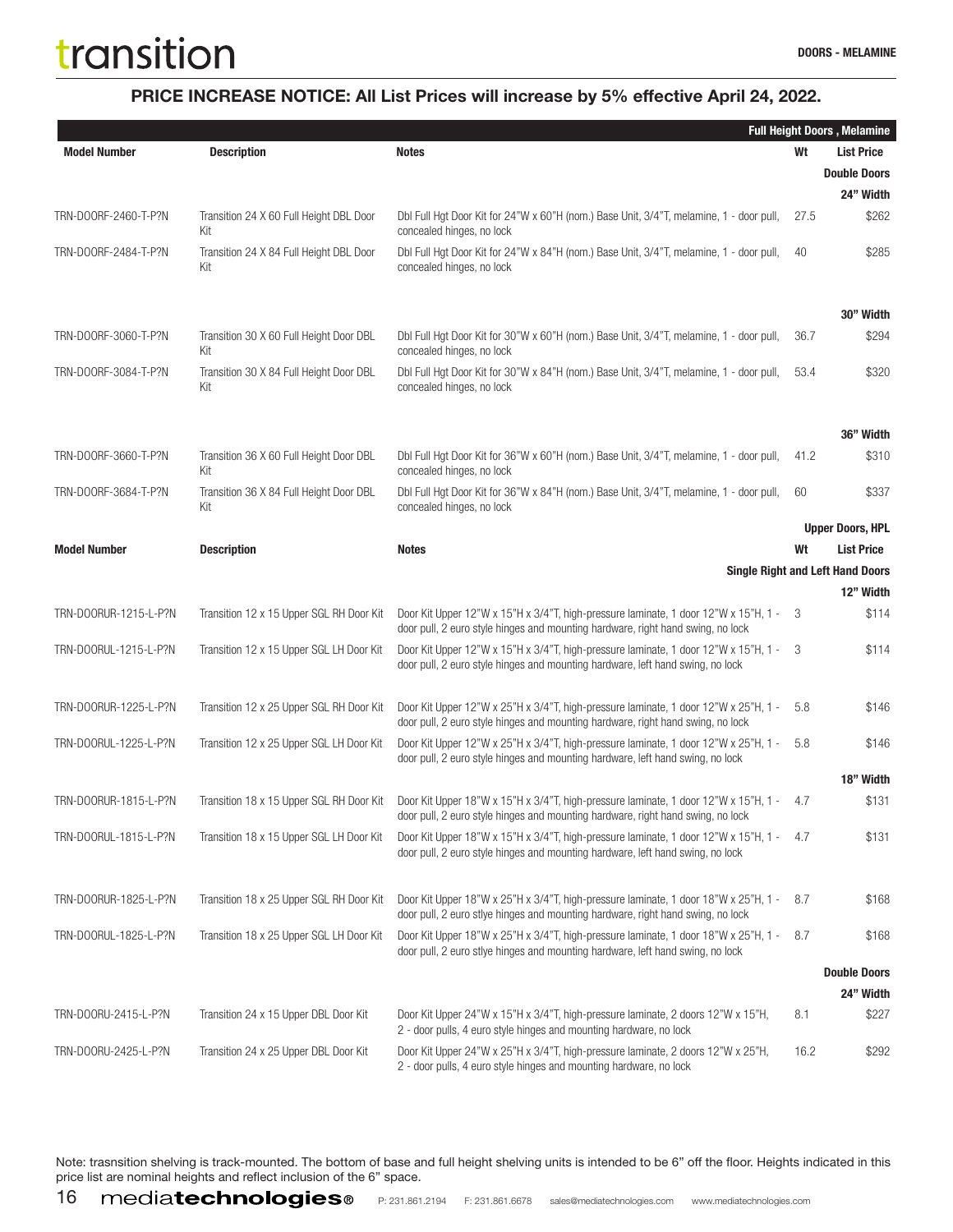|                                                                                                                                                              |                                         |                                                                                                                                                        |      | 30" Width                               |
|--------------------------------------------------------------------------------------------------------------------------------------------------------------|-----------------------------------------|--------------------------------------------------------------------------------------------------------------------------------------------------------|------|-----------------------------------------|
| TRN-DOORU-3015-L-P?N                                                                                                                                         | Transition 30 x 15 Upper DBL Door Kit   | Door Kit Upper 30"W x 15"H x 3/4"T, high-pressure laminate, 2 doors 18"W x 15"H,<br>2 - door pulls, 4 euro style hinges and mounting hardware, no lock | 12   | \$261                                   |
| TRN-DOORU-3025-L-P?N                                                                                                                                         | Transition 30 x 25 Upper DBL Door Kit   | Door Kit Upper 30"W x 25"H x 3/4"T, high-pressure laminate, 2 doors 15"W x 30"H,<br>2 - door pulls, 4 euro style hinges and mounting hardware, no lock | 24   | \$336                                   |
|                                                                                                                                                              |                                         |                                                                                                                                                        |      | 36" Width                               |
| TRN-DOORU-3615-L-P?N                                                                                                                                         | Transition 36 x 15 Upper DBL Door Kit   | Door Kit Upper 36"W x 15"H x 3/4"T, high-pressure laminate, 2 doors 18"W x 15"H,<br>2 - door pulls, 4 euro style hinges and mounting hardware, no lock | 12   | \$300                                   |
| TRN-DOORU-3625-L-P?N                                                                                                                                         | Transition 36 x 25 Upper DBL Door Kit   | Door Kit Upper 36"W x 25"H x 3/4"T, high-pressure laminate, 2 doors 18"W x 25"H,<br>2 - door pulls, 4 euro style hinges and mounting hardware, no lock | 24   | \$386                                   |
|                                                                                                                                                              |                                         |                                                                                                                                                        |      | <b>Base Doors, HPL</b>                  |
| <b>Model Number</b>                                                                                                                                          | <b>Description</b>                      | <b>Notes</b>                                                                                                                                           | Wt   | <b>List Price</b>                       |
|                                                                                                                                                              |                                         |                                                                                                                                                        |      | <b>Single Right and Left Hand Doors</b> |
|                                                                                                                                                              |                                         |                                                                                                                                                        |      | 12" Width                               |
| TRN-DOORBR-1236-L-P?N                                                                                                                                        | Transition 12 x 36 Base SGL RH Door Kit | RH Sgl Door Kit for 12"W x 36"H (nom.) Base Unit, 3/4"T, high-pressure laminate, 1 -<br>door pull, concealed hinges, no lock                           | 5.8  | \$164                                   |
| TRN-DOORBL-1236-L-P?N                                                                                                                                        | Transition 12 x 36 Base SGL LH Door Kit | LH Sgl Door Kit for 12"W x 36"H (nom.) Base Unit, 3/4"T, high-pressure laminate, 1 -<br>door pull, concealed hinges, no lock                           | 5.8  | \$164                                   |
| TRN-DOORBR-1248-L-P?N                                                                                                                                        | Transition 12 x 48 Base SGL RH Door Kit | RH Sgl Door Kit for 12"W x 48"H (nom.) Base Unit, 3/4"T, high-pressure laminate, 1 -<br>door pull, concealed hinges, no lock                           | 10.6 | \$184                                   |
| TRN-DOORBL-1248-L-P?N                                                                                                                                        | Transition 12 x 48 Base SGL LH Door Kit | LH Sgl Door Kit for 12"W x 48"H (nom.) Base Unit, 3/4"T, high-pressure laminate, 1 -<br>door pull, concealed hinges, no lock                           | 10.6 | \$184                                   |
|                                                                                                                                                              |                                         |                                                                                                                                                        |      |                                         |
|                                                                                                                                                              |                                         |                                                                                                                                                        |      | 18" Width                               |
| TRN-DOORBR-1836-L-P?N                                                                                                                                        | Transition 18 x 36 Base SGL RH Door Kit | RH Sgl Door Kit for 18"W x 36"H (nom.) Base Unit, 3/4"T, high-pressure laminate, 1 -<br>door pull, concealed hinges, no lock                           | 8.7  | \$244                                   |
| TRN-DOORBL-1836-L-P?N                                                                                                                                        | Transition 18 x 36 Base SGL LH Door Kit | LH Sgl Door Kit for 18"W x 36"H (nom.) Base Unit, 3/4"T, high-pressure laminate, 1 -<br>door pull, concealed hinges, no lock                           | 8.7  | \$244                                   |
| TRN-DOORBR-1848-L-P?N                                                                                                                                        | Transition 18 x 48 Base SGL RH Door Kit | RH Sgl Door Kit for 18"W x 48"H (nom.) Base Unit, 3/4"T, high-pressure laminate, 1 -<br>door pull, concealed hinges, no lock                           | 16   | \$274                                   |
| TRN-DOORBL-1848-L-P?N                                                                                                                                        | Transition 18 x 48 Base SGL LH Door Kit | LH Sgl Door Kit for 18"W x 48"H (nom.) Base Unit, 3/4"T, high-pressure laminate, 1 -<br>door pull, concealed hinges, no lock                           | 16   | \$274                                   |
|                                                                                                                                                              |                                         |                                                                                                                                                        |      |                                         |
|                                                                                                                                                              |                                         |                                                                                                                                                        |      | <b>Double Doors</b>                     |
|                                                                                                                                                              |                                         |                                                                                                                                                        |      | 24" Width                               |
| TRN-DOORB-2436-L-P?N                                                                                                                                         | Transition 24 x 36 Base DBL Door Kit    | Dbl Door Kit for 24"W x 36"H (nom.) Base Unit, 3/4"T, high-pressure laminate, 1 - door<br>pull, concealed hinges, no lock                              | 16.2 | \$324                                   |
| TRN-DOORB-2448-L-P?N                                                                                                                                         | Transition 24 x 48 Base DBL Door Kit    | Dbl Door Kit for 24"W x 48"H (nom.) Base Unit, 3/4"T, high-pressure laminate, 1 - door<br>pull, concealed hinges, no lock                              | 21.3 | \$363                                   |
|                                                                                                                                                              |                                         |                                                                                                                                                        |      | 30" Width                               |
| TRN-DOORB-3036-L-P?N                                                                                                                                         | Transition 30 x 36 Base DBL Door Kit    | Dbl Door Kit for 30"W x 36"H (nom.) Base Unit, 3/4"T, high-pressure laminate, 1 - door<br>pull, concealed hinges, no lock                              | 24   | \$345                                   |
| TRN-DOORB-3048-L-P?N                                                                                                                                         | Transition 30 x 48 Base DBL Door Kit    | Dbl Door Kit for 30"W x 48"H (nom.) Base Unit, 3/4"T, high-pressure laminate, 1 - door<br>pull, concealed hinges, no lock                              | 28.5 | \$386                                   |
|                                                                                                                                                              |                                         |                                                                                                                                                        |      | 36" Width                               |
|                                                                                                                                                              |                                         |                                                                                                                                                        |      |                                         |
| TRN-DOORB-3636-L-P?N                                                                                                                                         | Transition 36 x 36 Base DBL Door Kit    | Dbl Door Kit for 36"W x 36"H (nom.) Base Unit, 3/4"T, high-pressure laminate, 1 - door<br>pull, concealed hinges, no lock                              | 24   | \$359                                   |
| TRN-DOORB-3648-L-P?N                                                                                                                                         | Transition 36 x 48 Base DBL Door Kit    | Dbl Door Kit for 36"W x 48"H (nom.) Base Unit, 3/4"T, high-pressure laminate, 1 - door<br>pull, concealed hinges, no lock                              | 32   | \$402                                   |
| Note: trasnsition shelving is track-mounted. The bottom of base and full height shelving units is intended to be 6" off the floor. Heights indicated in this |                                         |                                                                                                                                                        |      |                                         |

P: 231.861.2194 F: 231.861.6678 sales@mediatechnologies.com www.mediatechnologies.com mediatechnologies.com 17

price list are nominal heights and reflect inclusion of the 6" space.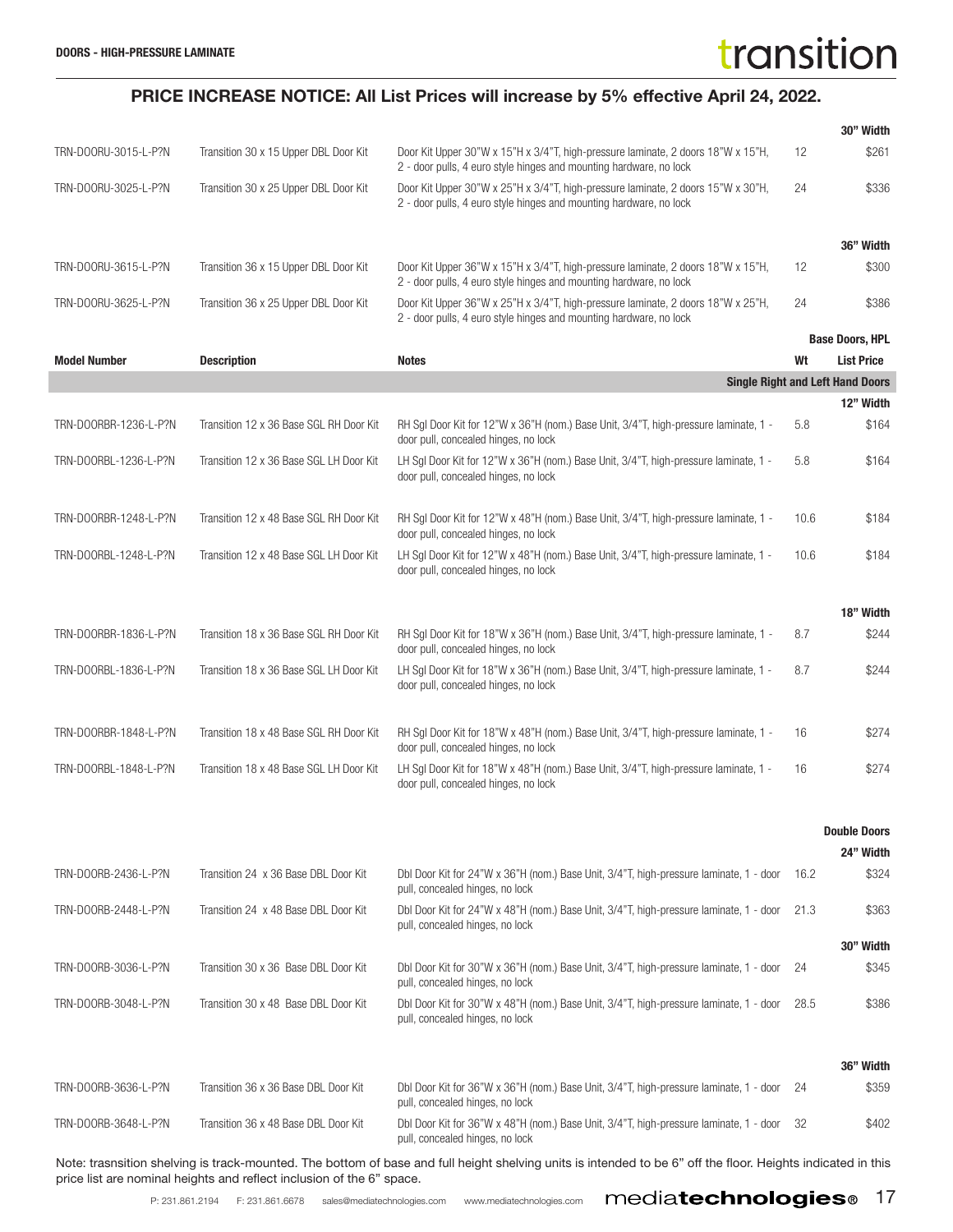#### PRICE INCREASE NOTICE: All List Prices will increase by 5% effective April 24, 2022.

|                        |                                                   |                                                                                                                                         |      | <b>Full Height Doors, HPL</b>                        |
|------------------------|---------------------------------------------------|-----------------------------------------------------------------------------------------------------------------------------------------|------|------------------------------------------------------|
| <b>Model Number</b>    | <b>Description</b>                                | <b>Notes</b>                                                                                                                            | Wt   | <b>List Price</b>                                    |
|                        |                                                   |                                                                                                                                         |      | <b>Full Height Doors, HPL</b>                        |
| <b>Model Number</b>    | <b>Description</b>                                | <b>Notes</b>                                                                                                                            | Wt   | <b>List Price</b>                                    |
|                        |                                                   |                                                                                                                                         |      | <b>Single Right and Left Hand Doors</b><br>12" Width |
| TRN-DOORFR-1260-L-P?N  | Transition 12 X 60 Full Height SGL RH<br>Door Kit | RH Sgl Full Hgt Door Kit for 12"W x 60"H (nom.) Base Unit, 3/4"T, high-pressure<br>laminate, 1 - door pull, concealed hinges, no lock   | 13.7 | \$248                                                |
| TRN-DOORFL-1260-L-P?N  | Transition 12 X 60 Full Height SGL LH<br>Door Kit | LH SgI Full Hgt Door Kit for 12"W x 60"H (nom.) Base Unit, 3/4"T, high-pressure<br>laminate, 1 - door pull, concealed hinges, no lock   | 13.7 | \$248                                                |
| TRN-DOORFR-1284-L-P?N  | Transition 12 X 84 Full Height SGL RH<br>Door Kit | RH SgI Full Hgt Door Kit for 12"W x 84"H (nom.) Base Unit, 3/4"T, high-pressure<br>laminate, 1 - door pull, concealed hinges, no lock   | 20   | \$270                                                |
| TRN-DOORFL-1284-L-P?N  | Transition 12 X 84 Full Height SGL LH<br>Door Kit | LH SgI Full Hgt Door Kit for 12"W x 84"H (nom.) Base Unit, 3/4"T, high-pressure<br>laminate, 1 - door pull, concealed hinges, no lock   | 20   | \$270                                                |
|                        |                                                   |                                                                                                                                         |      | 18" Width                                            |
| TRN-DOORFR-1860-L-P?N  | Transition 18 X 60 Full Height SGL RH<br>Door Kit | RH Sgl Full Hgt Door Kit for 18"W x 60"H (nom.) Base Unit, 3/4"T, high-pressure<br>laminate, 1 - door pull, concealed hinges, no lock   | 20.6 | \$343                                                |
| TRN-DOORFL-1860F-L-P?N | Transition 18 X 60 Full Height SGL LH<br>Door Kit | LH SgI Full Hgt Door Kit for 18"W x 60"H (nom.) Base Unit, 3/4"T, high-pressure<br>laminate, 1 - door pull, concealed hinges, no lock   | 20.6 | \$343                                                |
| TRN-DOORFR-1884-L-P?N  | Transition 18 X 84 Full Height SGL RH<br>Door Kit | RH Sql Full Hqt Door Kit for 18"W x 84"H (nom.) Base Unit, 3/4"T, high-pressure<br>laminate, 1 - door pull, concealed hinges, no lock   | 30   | \$373                                                |
| TRN-DOORFL-1884F-L-P?N | Transition 18 X 84 Full Height SGL LH<br>Door Kit | LH SgI Full Hgt Door Kit for 18"W x 84"H (nom.) Base Unit, 3/4"T, high-pressure<br>laminate, 1 - door pull, concealed hinges, no lock   | 30   | \$373                                                |
|                        |                                                   |                                                                                                                                         |      | <b>Double Doors</b>                                  |
| TRN-DOORF-2460-L-P?N   | Transition 24 X 60 Full Height DBL Door           | Dbl Full Hgt Door Kit for 24"W x 60"H (nom.) Base Unit, 3/4"T, high-pressure laminate,                                                  | 27.5 | 24" Width<br>\$404                                   |
|                        | Kit                                               | 1 - door pull, concealed hinges, no lock                                                                                                |      |                                                      |
| TRN-DOORF-2484-L-P?N   | Transition 24 X 84 Full Height DBL Door<br>Kit    | Dbl Full Hgt Door Kit for 24"W x 84"H (nom.) Base Unit, 3/4"T, high-pressure laminate,<br>1 - door pull, concealed hinges, no lock      | 40   | \$439                                                |
|                        |                                                   |                                                                                                                                         |      | 30" Width                                            |
| TRN-DOORF-3060-L-P?N   | Transition 30 X 60 Full Height Door DBL<br>Kit    | Dbl Full Hgt Door Kit for 30"W x 60"H (nom.) Base Unit, 3/4"T, high-pressure laminate,<br>1 - door pull, concealed hinges, no lock      | 36.7 | \$454                                                |
| TRN-DOORF-3084-L-P?N   | Transition 30 X 84 Full Height Door DBL<br>Kit    | Dbl Full Hgt Door Kit for 30"W x 84"H (nom.) Base Unit, 3/4"T, high-pressure laminate, 53.4<br>1 - door pull, concealed hinges, no lock |      | \$493                                                |
|                        |                                                   |                                                                                                                                         |      | 36" Width                                            |
| TRN-DOORF-3660-L-P?N   | Transition 36 X 60 Full Height Door DBL<br>Kit    | Dbl Full Hgt Door Kit for 36"W x 60"H (nom.) Base Unit, 3/4"T, high-pressure laminate,<br>1 - door pull, concealed hinges, no lock      | 41.2 | \$477                                                |
| TRN-DOORF-3684-L-P?N   | Transition 36 X 84 Full Height Door DBL<br>Kit    | Dbl Full Hgt Door Kit for 36"W x 84"H (nom.) Base Unit, 3/4"T, high-pressure laminate,<br>1 - door pull, concealed hinges, no lock      | 60   | \$519                                                |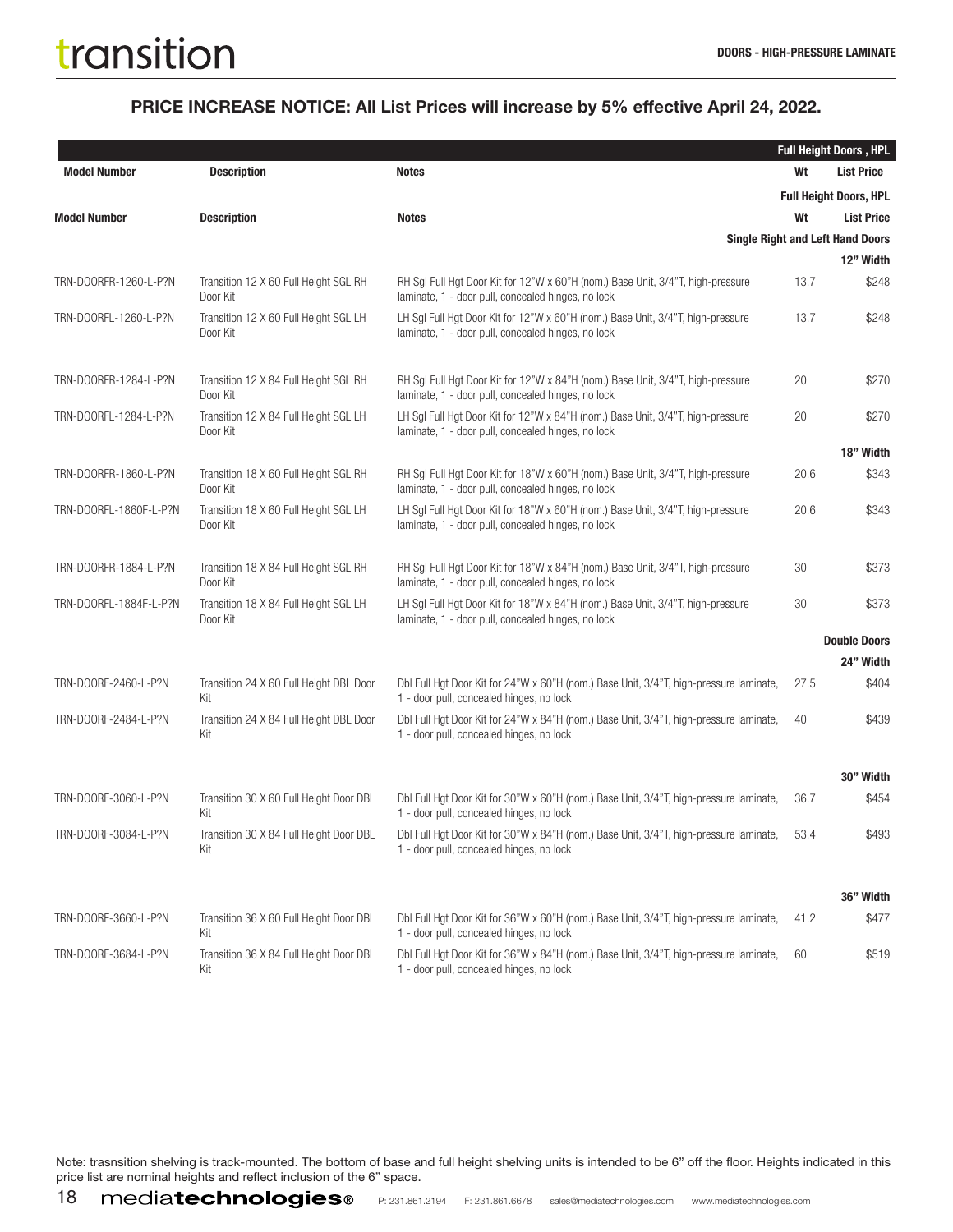#### PRICE INCREASE NOTICE: All List Prices will increase by 5% effective April 24, 2022.

|                                    |                                                                |                                                                                                                                                                |      | <b>SHELVES</b>                                    |
|------------------------------------|----------------------------------------------------------------|----------------------------------------------------------------------------------------------------------------------------------------------------------------|------|---------------------------------------------------|
| <b>Model Number</b>                | <b>Description</b>                                             | <b>Notes</b>                                                                                                                                                   | Wt   | Shelves, Melamine, 13" Depth<br><b>List Price</b> |
|                                    |                                                                |                                                                                                                                                                |      | <b>Fixed &amp; Tab Cam Shelves</b>                |
|                                    |                                                                |                                                                                                                                                                |      | 12" Width                                         |
| TRN-SH12F-13-T                     | Transition 12 x 13 Shelf - Fixed Cam                           | Shelf, adjustable, 12"W x 13"L x 1"D, melamine, includes 4 fixed cams and 4 connect-<br>ing bolts                                                              | 4.5  | \$34                                              |
| TRN-SH12T-13-T<br>18" Width        | Transition 12 x 13 Shelf - Tab Cam                             | Shelf adjustable 12"W x 13"L x 1"D, melamine, includes 4 tab cams and 4 shelf pins                                                                             | 4.5  | \$33                                              |
| TRN-SH18F-13-T                     | Transition 18 x 13 Shelf - Fixed Cam                           | Shelf, adjustable, 18"W x 13"L x 1"D, melamine, includes 4 fixed cams and 4 connect-<br>ing bolts                                                              | 6.5  | \$37                                              |
| <b>TRN-SH18T-13-T</b><br>24" Width | Transition 18 x 13 Shelf - Tab Cam                             | Shelf, adjustable, 18"W x 13"L x 1"D, melamine, includes 4 tab cams and 4 shelf pins                                                                           | 6.5  | \$36                                              |
| TRN-SH24F-13-T                     | Transition 24 x 13 Shelf - Fixed Cam                           | Shelf, adjustable, 24"W x 13"L x 1"D, melamine, includes 4 fixed cams and 4 connect-<br>ing bolts                                                              | -9   | \$45                                              |
| <b>TRN-SH24T-13-T</b><br>30" Width | Transition 24 x 13 Shelf - Tab Cam                             | Shelf, adjustable, 24"W x 13"L x 1"D, melamine, includes 4 tab cams and 4 shelf pins                                                                           | 9    | \$44                                              |
| <b>TRN-SH30F-13-T</b>              | Transition 30 x 13 Shelf - Fixed Cam                           | Shelf, adjustable, 30"W x 13"L x 1"D, melamine, includes 4 fixed cams and 4 connect-<br>ing bolts                                                              | 12.3 | \$53                                              |
| <b>TRN-SH30T-13-T</b><br>36" Width | Transition 30 x 13 Shelf - Tab Cam                             | Shelf, adjustable, 30"W x 13"L x 1"D, melamine, includes 4 tab cams and 4 shelf pins                                                                           | 12.3 | \$51                                              |
| <b>TRN-SH36F-13-T</b>              | Transition 36 x 13 Shelf - Fixed Cam                           | Shelf, adjustable, 36"W x 13"L x 1"D, melamine, includes 4 fixed cams and 4 connect-<br>ing bolts                                                              | 13.9 | \$57                                              |
| <b>TRN-SH36T-13-T</b>              | Transition 36 x 13 Shelf - Tab Cam                             | Shelf, adjustable, 36"W x 13"L x 1"D, melamine, includes 4 tab cams and 4 shelf pins                                                                           | 13.9 | \$55                                              |
| <b>TRN-SH36VF-13-T</b>             | Transition 36 x 13 Shelf - Fixed Cam                           | Concave Shelf, adjustable, 36"W x 13"L x 1"D, melamine, includes 4 fixed cams and 4<br>connecting bolts                                                        | 13.9 | \$57                                              |
| <b>TRN-SH36VT-13-T</b>             | Transition 36 x 13 Shelf - Tab Cam                             | Concave Shelf, adjustable, 36"W x 13"L x 1"D, melamine, includes 4 tab cams and 4<br>shelf pins                                                                | 13.9 | \$55                                              |
| <b>TRN-SH36XF-13-T</b>             | Transition 36 x 13 Shelf - Fixed Cam                           | Convex Shelf, adjustable, 36"W x 13"L x 1"D, melamine, includes 4 fixed cams and 4<br>connecting bolts                                                         | 13.9 | \$57                                              |
| <b>TRN-SH36XT-13-T</b>             | Transition 36 x 13 Shelf - Tab Cam                             | Convex Shelf, adjustable, 36"W x 13"L x 1"D, melamine, includes 4 tab cams and 4<br>shelf pins                                                                 | 13.9 | \$55                                              |
|                                    |                                                                |                                                                                                                                                                |      |                                                   |
|                                    |                                                                |                                                                                                                                                                |      | <b>Locker Shelf with Coat Hook</b>                |
| TRN-SH12F-LOCKER-13-T              | Transition 12 x 13 Locker Shelf with<br>Coat Hook - Fixed Cam  | Locker shelf, adjustable, 12"W x 13"L x 1"D, melamine, includes 4 fixed cams, 4<br>connecting bolts and 1 - dbl locker hook                                    | 4.5  | \$47                                              |
| TRN-SH18F-LOCKER-13-T              | Transition 18 x 13 Locker Shelf with<br>Coat Hook - Fixed Cam  | Locker shelf, adjustable, 18"W x 13"L x 1"D, melamine, includes 4 fixed cams, 4<br>connecting bolts and 1 - dbl locker hook                                    | 6.5  | \$50                                              |
| TRN-SH24F-LOCKER-13-T              | Transition 24 x 13 Locker Shelf with<br>Coat Hooks - Fixed Cam | Locker shelf, adjustable, 24"W x 13"L x 1"D, melamine, includes 4 fixed cams, 4<br>connecting bolts and 2 - dbl locker hook                                    | 9    | \$67                                              |
|                                    |                                                                |                                                                                                                                                                |      | <b>Outside Corner Shelf</b>                       |
| TRN-SHOS-13-T                      | Transition 13 x 13 Outside Corner Shelf<br>- Fixed Cam         | Outside corner shelf, adjustable, (use with 13" end panels), adjustable, 28.25"W x<br>20.25"L x 1"D OA, melamine, includes 4 fixed cams and 4 connecting bolts | 18   | \$174                                             |
|                                    |                                                                |                                                                                                                                                                |      | <b>Inside Corner Shelf</b>                        |
| TRN-SHIN-13-T                      | Transition 13 x 13 Inside Corner Shelf<br>- Fixed Cam          | Inside corner shelf, adjustable, (use with 13" end panels), adjustable, 31.25"W x<br>22.75" x 1"D 0A, melamine, includes 4 fixed cams and 4 connecting bolts   | 20   | \$182                                             |

22.75"L x 1"D OA, melamine, includes 4 fixed cams and 4 connecting bolts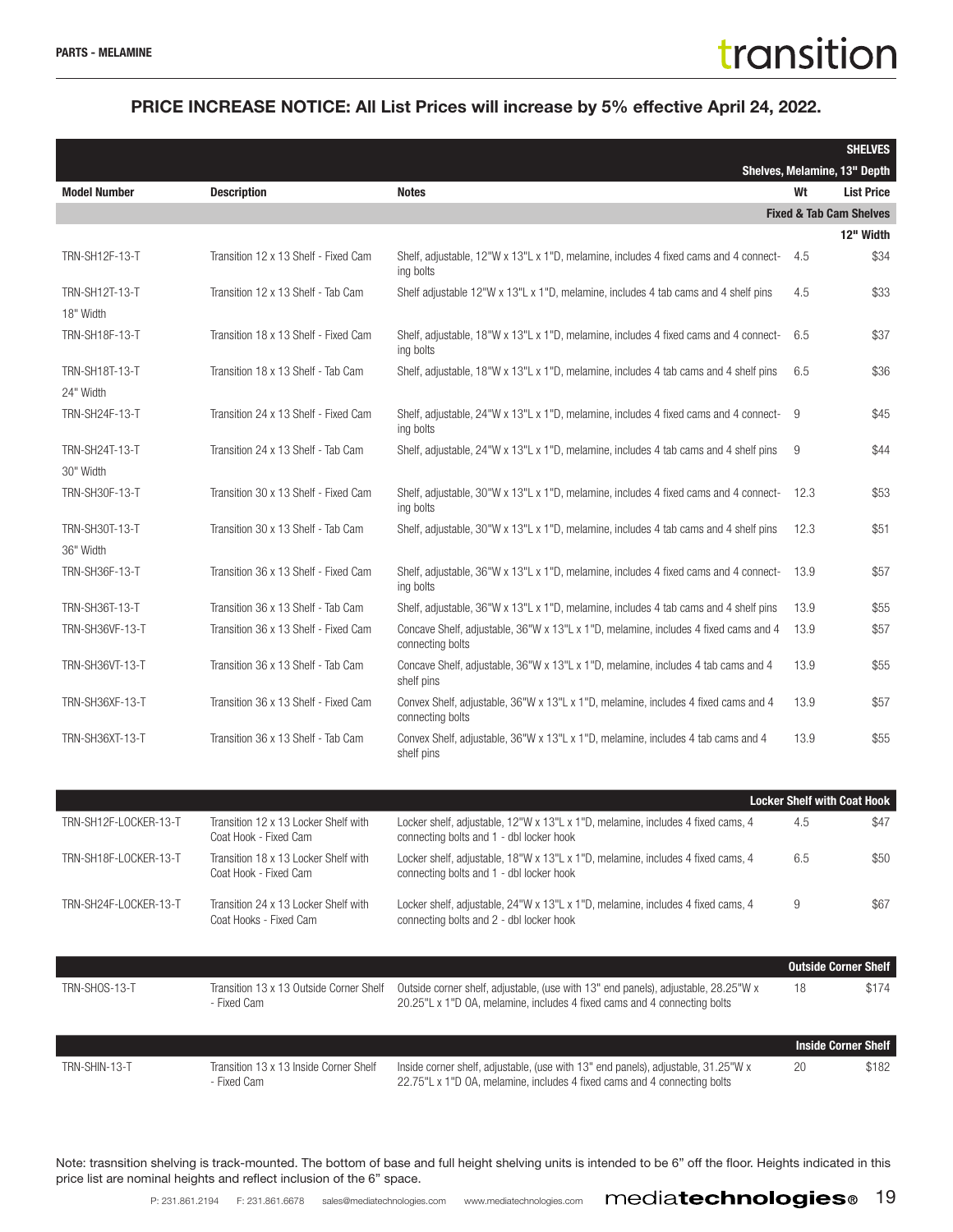#### PRICE INCREASE NOTICE: All List Prices will increase by 5% effective April 24, 2022.

|                        |                                                               |                                                                                                                                                                |      | Shelves, Melamine, 19" Depth       |
|------------------------|---------------------------------------------------------------|----------------------------------------------------------------------------------------------------------------------------------------------------------------|------|------------------------------------|
| <b>Model Number</b>    | <b>Description</b>                                            | <b>Notes</b>                                                                                                                                                   | Wt   | <b>List Price</b>                  |
|                        |                                                               |                                                                                                                                                                |      | <b>Fixed &amp; Tab Cam Shelves</b> |
|                        |                                                               |                                                                                                                                                                |      | 12" Width                          |
| TRN-SH12F-19-T         | Transition 12 x 19 Shelf - Fixed Cam                          | Shelf, adjustable, 12"W x 19"L x 1"D, melamine, includes 4 fixed cams and 4 connect-<br>ing bolts                                                              | 6.7  | \$47                               |
| TRN-SH12T-19-T         | Transition 12 x 19 Shelf - Tab Cam                            | Shelf, adjustable, 12"W x 19"L x 1"D, melamine, includes 4 tab cams and 4 shelf pins                                                                           | 6.7  | \$45<br>18" Width                  |
| <b>TRN-SH18F-19-T</b>  | Transition 18 x 19 Shelf - Fixed Cam                          | Shelf, adjustable, 18"W x 19"L x 1"D, melamine, includes 4 fixed cams and 4 connect-<br>ing bolts                                                              | 9.6  | \$53                               |
| TRN-SH18T-19-T         | Transition 18 x 19 Shelf - Tab Cam                            | Shelf, adjustable, 18"W x 19"L x 1"D, melamine, includes 4 tab cams and 4 shelf pins                                                                           | 9.6  | \$51<br>24" Width                  |
| TRN-SH24F-19-T         | Transition 24 x 19 Shelf Adjustable<br><b>Fixed Cam</b>       | Shelf, adjustable, 24"W x 19"L x 1"D, melamine, includes 4 fixed cams and 4 connect-<br>ing bolts                                                              | 13.3 | \$58                               |
| <b>TRN-SH24T-19-T</b>  | Transition 24 x 19 Shelf Adjustable<br>Tab Cam                | Shelf, adjustable, 24"W x 19"L x 1"D, melamine, includes 4 tab cams and 4 shelf pins                                                                           | 13.3 | \$57                               |
|                        |                                                               |                                                                                                                                                                |      | 30" Width                          |
| TRN-SH30F-19-T         | Transition 30 x 19 Shelf Adjustable<br><b>Fixed Cam</b>       | Shelf, adjustable, 30"W x 19"L x 1"D, melamine, includes 4 fixed cams and 4 connect-<br>ing bolts                                                              | 18.1 | \$67                               |
| <b>TRN-SH30T-19-T</b>  | Transition 30 x 19 Shelf Adjustable<br>Tab Cam                | Shelf, adjustable, 30"W x 19"L x 1"D, melamine, includes 4 tab cams and 4 shelf pins                                                                           | 18.1 | \$66                               |
|                        |                                                               |                                                                                                                                                                |      | 36" Width                          |
| <b>TRN-SH36F-19-T</b>  | Transition 36 x 19 Shelf Adjustable<br><b>Fixed Cam</b>       | Shelf, adjustable, 34"W x 19"L x 1"D, melamine, includes 4 fixed cams and 4 connect-<br>ing bolts                                                              | 20.5 | \$73                               |
| TRN-SH36T-19-T         | Transition 36 x 19 Shelf Adjustable<br>Tab Cam                | Shelf, adjustable, 34"W x 19"L x 1"D, melamine, includes 4 tab cams and 4 shelf pins                                                                           | 20.5 | \$72                               |
| <b>TRN-SH36VF-19-T</b> | Transition 36 x 19 Shelf Adjustable<br><b>Fixed Cam</b>       | Concave Shelf, adjustable, 34"W x 19"L x 1"D, melamine, includes 4 fixed cams and 4<br>connecting bolts                                                        | 20.5 | \$73                               |
| <b>TRN-SH36VT-19-T</b> | Transition 36 x 19 Shelf Adjustable<br>Tab Cam                | Concave Shelf, adjustable, 34"W x 19"L x 1"D, melamine, includes 4 tab cams and 4<br>shelf pins                                                                | 20.5 | \$72                               |
| <b>TRN-SH36XF-19-T</b> | Transition 36 x 19 Shelf Adjustable<br><b>Fixed Cam</b>       | Convex Shelf, adjustable, 34"W x 19"L x 1"D, melamine, includes 4 fixed cams and 4<br>connecting bolts                                                         | 20.5 | \$73                               |
| <b>TRN-SH36XT-19-T</b> | Transition 36 x 19 Shelf Adjustable<br>Tab Cam                | Convex Shelf, adjustable, 34"W x 19"L x 1"D, melamine, includes 4 tab cams and 4<br>shelf pins                                                                 | 20.5 | \$72                               |
|                        |                                                               |                                                                                                                                                                |      |                                    |
|                        |                                                               |                                                                                                                                                                |      | <b>Locker Shelf with Coat Hook</b> |
| TRN-SH12F-LOCKER-19-T  | Transition 12 x 19 Locker Shelf with<br>Coat Hook - Fixed Cam | Locker shelf, adjustable, 12"W x 19"L x 1"D, melamine, includes 4 fixed cams, 4<br>connecting bolts and 1 - dbl locker hook                                    | 6.7  | \$59                               |
| TRN-SH18F-LOCKER-19-T  | Transition 18 x 19 Locker Shelf with<br>Coat Hook - Fixed Cam | Locker shelf, adjustable, 18"W x 19"L x 1"D, melamine, includes 4 fixed cams, 4<br>connecting bolts and 1 - dbl locker hook                                    | 9.6  | \$66                               |
| TRN-SH24F-LOCKER-19-T  | Transition 24 x 19 Locker Shelf with<br>Coat Hooks            | Locker shelf, adjustable, 24"W x 19"L x 1"D, melamine, includes 4 fixed cams, 4<br>connecting bolts and 2 - dbl locker hook                                    | 13.3 | \$70                               |
|                        |                                                               |                                                                                                                                                                |      | <b>Outside Corner Shelf</b>        |
| TRN-SHOS-19-T          | Transition 19 x 19 Outside Corner Shelf<br>- Fixed Cam        | Outside corner shelf, adjustable, (use with 19" end panels), adjustable, 36.75"W x<br>26.25"L x 1"D OA, melamine, includes 4 fixed cams and 4 connecting bolts | 18   | \$252                              |
|                        |                                                               |                                                                                                                                                                |      |                                    |
|                        |                                                               |                                                                                                                                                                |      | <b>Inside Corner Shelf</b>         |
| TRN-SHIN-19-T          | Transition 19 x 19 Inside Corner Shelf<br>- Fixed Cam         | Inside corner shelf, adjustable, (use with 19" end panels), adjustable, 43"W x 31.25"L<br>x 1"D, melamine, includes 4 fixed cams and 4 connecting bolts        | 20   | \$266                              |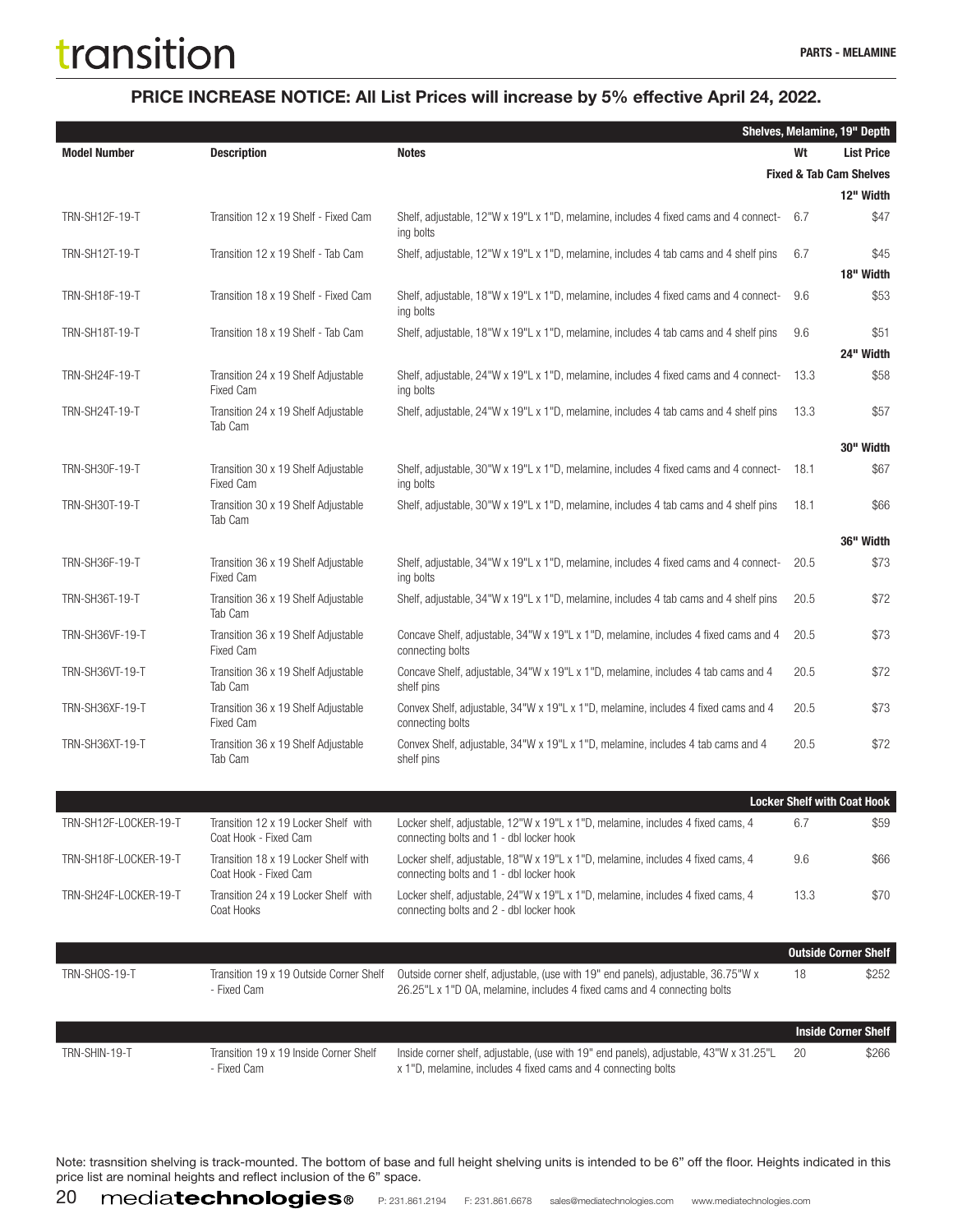|                     |                                         | Base End Panels, Melemine, 13" Depth                                                                      |      |                     |
|---------------------|-----------------------------------------|-----------------------------------------------------------------------------------------------------------|------|---------------------|
| <b>Model Number</b> | <b>Description</b>                      | <b>Notes</b>                                                                                              | Wt   | <b>List Price</b>   |
| TRN-EPBR-8413-T     | Transition 84 x 13 Starter RH End Panel | Right Hand Starter End Panel 84" (floor to top of panel height) panel size 78"H x 13"L<br>x 1"D, melamine | 31.9 | 84" Height<br>\$176 |
| TRN-EPBL-8413-T     | Transition 84 x 13 Starter LH End Panel | Left Hand Starter End Panel 84" (floor to top of panel height) panel size 78"H x 13"L x<br>1"D, melamine  | 31.9 | \$176               |
| TRN-EPB-8413A-T     | Transition 84 x 13 Adder Panel          | Adder Panel 84" (floor to top of panel height) panel size 78"H x 13"L x 1"D, melamine                     | 31.9 | \$202               |
|                     |                                         |                                                                                                           |      | 60" Height          |
| TRN-EPBR-6013-T     | Transition 60 x 13 Starter RH End Panel | Right Hand Starter End Panel 60" (floor to top of panel height) panel size 54"H x 13"L<br>x 1"D, melamine | 22.1 | \$142               |
| TRN-EPBL-6013-T     | Transition 60 x 13 Starter LH End Panel | Left Hand Starter End Panel 60" (floor to top of panel height) size 54"H x 13"L x 1"D,<br>melamine        | 22.1 | \$142               |
| TRN-EPB-6013A-T     | Transition 60 x 13 Adder Panel          | Adder Panel 60" (floor to top of panel height) panel size 54"H x 13"L x 1"D, melamine                     | 22.1 | \$163<br>48" Height |
| TRN-EPBR-4812-T     | Transition 48 x 13 Starter RH End Panel | Right Hand Starter End Panel 48" (floor to top of panel height) panel size 42"H x 13"L<br>x 1"D, melamine | 17.2 | \$142               |
| TRN-EPBL-4813-T     | Transition 48 x 13 Starter LH End Panel | Left Hand Starter End Panel 48" (floor to top of panel height) panel size 42"H x 13"L x<br>1"D, melamine  | 17.2 | \$142               |
| TRN-EPB-4813A-T     | Transition 48 x 13 Adder Panel          | Adder Panel 48" (floor to top of panel height) 42"H x 13"W x 1"T, melamine                                | 17.2 | \$165               |
|                     |                                         |                                                                                                           |      | 36" Height          |
| TRN-EPBR-3613-T     | Transition 36 x 13 Starter RH End Panel | Right Hand Starter End Panel 36" (floor to top of panel height) Panel size 30"H x 13"L<br>x 1"D, melamine | 12.3 | \$128               |
| TRN-EPBL-3613-T     | Transition 36 x 13 Starter LH End Panel | Left Hand Starter End Panel 36" (floor to top of panel height) panel size 30"H x 13"W<br>x 1"T, melamine  | 12.3 | \$128               |
| TRN-EPB-3613A-T     | Transition 36 x 13 Adder Panel          | Adder Panel 36" (floor to top of panel height) panel size 30"H x 13"L x 1"D, melamine                     | 12.3 | \$149               |
|                     |                                         |                                                                                                           |      |                     |
|                     |                                         |                                                                                                           |      |                     |
| <b>Model Number</b> | <b>Description</b>                      | Base End Panels, Melamine, 19" Depth<br><b>Notes</b>                                                      | Wt   | <b>List Price</b>   |
| TRN-EPBR-8419-T     | Transition 84 x 19 Starter RH End Panel | Right Hand Starter End Panel 84" (floor to top of panel height) panel size 78"H x 19"L<br>x 1"D, melamine | 46.6 | 84" Height<br>\$220 |
| TRN-EPBL-8419-T     | Transition 84 x 19 Starter LH End Panel | Left Hand Starter End Panel 84" (floor to top of panel height) panel size 78"H x 19"L x<br>1"D, melamine  | 46.6 | \$220               |
| TRN-EPB-8419A-T     | Transition 84 x 19 Adder Panel          | Adder Panel 84" (floor to top of panel height) panel size 78"H x 19"L x 1"D, melamine                     | 46.6 | \$242               |
| TRN-EPBR-6019-T     | Transition 60 x 19 Starter RH End Panel | Right Hand Starter End Panel 60" (floor to top of panel height) panel size 54"H x 19"L                    | 32.3 | 60" Height<br>\$165 |
| TRN-EPBL-6019-T     | Transition 60 x 19 Starter LH End Panel | x 1"D, melamine<br>Left Hand Starter End Panel 60" (floor to top of panel height) size 54"H x 19"L x 1"D, | 32.3 | \$165               |
| TRN-EPB-6019A-T     | Transition 60 x 19 Adder Panel          | melamine<br>Adder Panel 60" (floor to top of panel height) panel size 54"H x 13"L x 1"D, melamine         | 32.3 | \$185               |
|                     |                                         |                                                                                                           |      | 48" Height          |
| TRN-EPBR-4819-T     | Transition 48 x 19 Starter RH End Panel | Right Hand Starter End Panel 48" (floor to top of panel height) panel size 42"H x 19"L<br>x 1"D, melamine | 25.2 | \$149               |
| TRN-EPBL-4819-T     | Transition 48 x 19 Starter LH End Panel | Left Hand Starter End Panel 48" (floor to top of panel height) panel size 42"H x 19"L x<br>1"D, melamine  | 25.2 | \$149               |
| TRN-EPB-4819A-T     | Transition 48 x 19 Adder Panel          | Adder Panel 48" (floor to top of panel height) 42"H x 19"W x 1"T, melamine                                | 25.2 | \$172               |
|                     |                                         |                                                                                                           |      | 36" Height          |
| TRN-EPBR-3619-T     | Transition 36 x 19 Starter RH End Panel | Right Hand Starter End Panel 36" (floor to top of panel height) Panel size 30"H x 19"L<br>x 1"D, melamine | 18   | \$138               |
| TRN-EPBL-3619-T     | Transition 36 x 19 Starter LH End Panel | Left Hand Starter End Panel 36" (floor to top of panel height) panel size 30"H x 19"W<br>x 1"T, melamine  | 18   | \$138               |

P: 231.861.2194 F: 231.861.6678 sales@mediatechnologies.com www.mediatechnologies.com **mediateDinologieS®** 21

price list are nominal heights and reflect inclusion of the 6" space.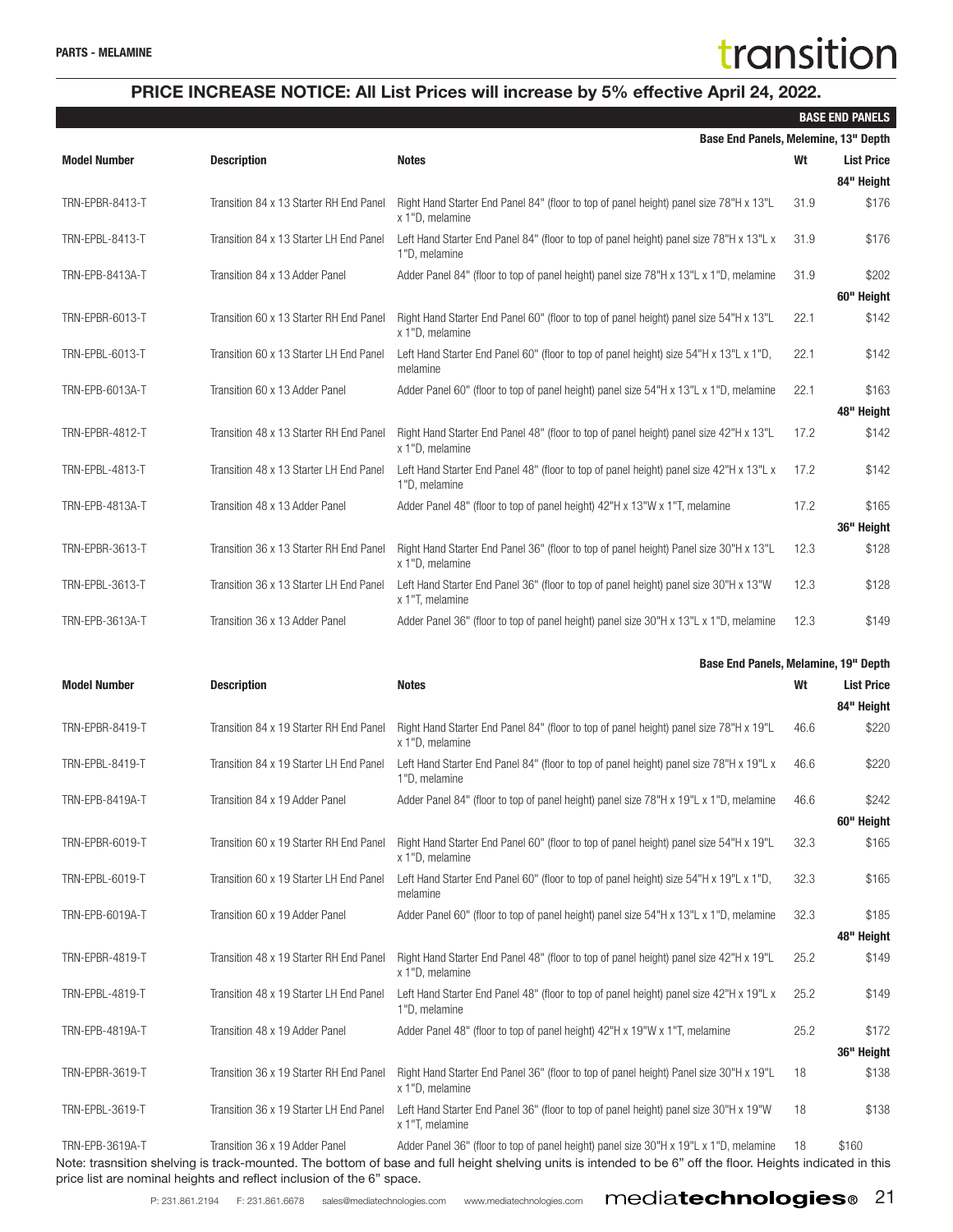#### PRICE INCREASE NOTICE: All List Prices will increase by 5% effective April 24, 2022.

|                          |                                                                                |                                                                                                                                                                                                                                         |    | Shelf Seat, 13" Depth |
|--------------------------|--------------------------------------------------------------------------------|-----------------------------------------------------------------------------------------------------------------------------------------------------------------------------------------------------------------------------------------|----|-----------------------|
| <b>Model Number</b>      | <b>Description</b>                                                             | <b>Notes</b>                                                                                                                                                                                                                            | Wt | <b>List Price</b>     |
| TRN-SH36F-SEAT-13-T-COM  | Transition 36 x 13 Upholstered Seat -<br><b>Fixed Cam</b>                      | Upholstered Shelf Seat, adjustable, 36"W x 13"D x 2"T, melamine, includes 4 fixed<br>cams and 4 connecting bolts, Fabric COM                                                                                                            | 24 | \$435                 |
| TRN-SH36F-SEAT-13-T-G1   | Transition 36 x 13 Upholstered Seat -<br><b>Fixed Cam</b>                      | Upholstered Shelf Seat, adjustable, 36"W x 13"D x 2"T, melamine, includes 4 fixed<br>cams and 4 connecting bolts, Fabric Grade 1                                                                                                        | 24 | \$435                 |
| TRN-SH36F-SEAT-13-T-G2   | Transition 36 x 13 Upholstered Seat -<br><b>Fixed Cam</b>                      | Upholstered Shelf Seat, adjustable, 36"W x 13"D x 2"T, melamine, includes 4 fixed<br>cams and 4 connecting bolts, Fabric Grade 2                                                                                                        | 24 | \$460                 |
| TRN-SH36F-SEAT-13-T-G3   | Transition 36 x 13 Upholstered Seat -<br><b>Fixed Cam</b>                      | Upholstered Shelf Seat, adjustable, 36"W x 13"D x 2"T, melamine, includes 4 fixed<br>cams and 4 connecting bolts, Fabric Grade 3                                                                                                        | 24 | \$485                 |
| TRN-SH36F-SEAT-13-T-G4   | Transition 36 x 13 Upholstered Seat -<br><b>Fixed Cam</b>                      | Upholstered Shelf Seat, adjustable, 36"W x 13"D x 2"T, melamine, includes 4 fixed<br>cams and 4 connecting bolts, Fabric Grade 4                                                                                                        | 24 | \$508                 |
| TRN-SH36F-SEAT-13-T-G5   | Transition 36 x 13 Upholstered Seat -<br><b>Fixed Cam</b>                      | Upholstered Shelf Seat, adjustable, 36"W x 13"D x 2"T, melamine, includes 4 fixed<br>cams and 4 connecting bolts, Fabric Grade 5                                                                                                        | 24 | \$542                 |
| TRN-SH36F-SEAT-13-T-G6   | Transition 36 x 13 Upholstered Seat -<br><b>Fixed Cam</b>                      | Upholstered Shelf Seat, adjustable, 36"W x 13"D x 2"T, melamine, includes 4 fixed<br>cams and 4 connecting bolts, Fabric Grade 6                                                                                                        | 24 | \$582                 |
| TRN-SH36F-SEAT-13-T-G7   | Transition 36 x 13 Upholstered Seat -<br><b>Fixed Cam</b>                      | Upholstered Shelf Seat, adjustable, 36"W x 13"D x 2"T, melamine, includes 4 fixed<br>cams and 4 connecting bolts, Fabric Grade 7                                                                                                        | 24 | \$623                 |
| TRN-SH36F-SEAT-13-T-G8   | Transition 36 x 13 Upholstered Seat -<br><b>Fixed Cam</b>                      | Upholstered Shelf Seat, adjustable, 36"W x 13"D x 2"T, melamine, includes 4 fixed<br>cams and 4 connecting bolts, Fabric Grade 8                                                                                                        | 24 | \$663                 |
| TRN-SH36F-SEAT-13-T-G9   | Transition 36 x 13 Upholstered Seat -<br><b>Fixed Cam</b>                      | Upholstered Shelf Seat, adjustable, 36"W x 13"D x 2"T, melamine, includes 4 fixed<br>cams and 4 connecting bolts, Fabric Grade 9                                                                                                        | 24 | \$705                 |
| TRN-SH36VF-SEAT-13-T-COM | Transition 36 x 13 Upholstered Seat -<br><b>Fixed Cam</b>                      | Concave Upholstered Shelf Seat, adjustable, 36"W x 13"D x 2"T, melamine, includes 4<br>fixed cams and 4 connecting bolts, Fabric COM                                                                                                    | 24 | \$495                 |
| TRN-SH36VF-SEAT-13-T-G1  | Transition 36 x 13 Upholstered Seat -<br><b>Fixed Cam</b>                      | Concave Upholstered Shelf Seat, adjustable, 36"W x 13"D x 2"T, melamine, includes 4<br>fixed cams and 4 connecting bolts, Fabric Grade 1                                                                                                | 24 | \$495                 |
| TRN-SH36VF-SEAT-13-T-G2  | Transition 36 x 13 Upholstered Seat -<br><b>Fixed Cam</b>                      | Concave Upholstered Shelf Seat, adjustable, 36"W x 13"D x 2"T, melamine, includes 4<br>fixed cams and 4 connecting bolts, Fabric Grade 2                                                                                                | 24 | \$523                 |
| TRN-SH36VF-SEAT-13-T-G3  | Transition 36 x 13 Upholstered Seat -<br><b>Fixed Cam</b>                      | Concave Upholstered Shelf Seat, adjustable, 36"W x 13"D x 2"T, melamine, includes 4<br>fixed cams and 4 connecting bolts, Fabric Grade 3                                                                                                | 24 | \$551                 |
| TRN-SH36VF-SEAT-13-T-G4  | Transition 36 x 13 Upholstered Seat -<br><b>Fixed Cam</b>                      | Concave Upholstered Shelf Seat, adjustable, 36"W x 13"D x 2"T, melamine, includes 4<br>fixed cams and 4 connecting bolts, Fabric Grade 4                                                                                                | 24 | \$578                 |
| TRN-SH36VF-SEAT-13-T-G5  | Transition 36 x 13 Upholstered Seat -<br><b>Fixed Cam</b>                      | Concave Upholstered Shelf Seat, adjustable, 36"W x 13"D x 2"T, melamine, includes 4<br>fixed cams and 4 connecting bolts, Fabric Grade 5                                                                                                | 24 | \$616                 |
| TRN-SH36VF-SEAT-13-T-G6  | Transition 36 x 13 Upholstered Seat -<br><b>Fixed Cam</b>                      | Concave Upholstered Shelf Seat, adjustable, 36"W x 13"D x 2"T, melamine, includes 4<br>fixed cams and 4 connecting bolts, Fabric Grade 6                                                                                                | 24 | \$662                 |
| TRN-SH36VF-SEAT-13-T-G7  | Transition 36 x 13 Upholstered Seat -<br><b>Fixed Cam</b>                      | Concave Upholstered Shelf Seat, adjustable, 36"W x 13"D x 2"T, melamine, includes 4<br>fixed cams and 4 connecting bolts, Fabric Grade 7                                                                                                | 24 | \$708                 |
| TRN-SH36VF-SEAT-13-T-G8  | Transition 36 x 13 Upholstered Seat -<br><b>Fixed Cam</b>                      | Concave Upholstered Shelf Seat, adjustable, 36"W x 13"D x 2"T, melamine, includes 4<br>fixed cams and 4 connecting bolts, Fabric Grade 8                                                                                                | 24 | \$754                 |
| TRN-SH36VF-SEAT-13-T-G9  | Transition 36 x 13 Upholstered Seat -<br><b>Fixed Cam</b>                      | Concave Upholstered Shelf Seat, adjustable, 36"W x 13"D x 2"T, melamine, includes 4<br>fixed cams and 4 connecting bolts, Fabric Grade 9                                                                                                | 24 | \$801                 |
| TRN-SH36XF-SEAT-13-T-COM | Transition 36 x 13 Upholstered Seat -<br><b>Fixed Cam</b>                      | Convex Upholstered Shelf Seat, adjustable, 36"W x 13"D x 2"T, melamine, includes 4<br>fixed cams and 4 connecting bolts, Fabric COM                                                                                                     | 24 | \$495                 |
| TRN-SH36XF-SEAT-13-T-G1  | Transition 36 x 13 Upholstered Seat -<br><b>Fixed Cam</b>                      | Convex Upholstered Shelf Seat, adjustable, 36"W x 13"D x 2"T, melamine, includes 4<br>fixed cams and 4 connecting bolts, Fabric Grade 1                                                                                                 | 24 | \$495                 |
| TRN-SH36XF-SEAT-13-T-G2  | Transition 36 x 13 Upholstered Seat -<br><b>Fixed Cam</b>                      | Convex Upholstered Shelf Seat, adjustable, 36"W x 13"D x 2"T, melamine, includes 4<br>fixed cams and 4 connecting bolts, Fabric Grade 2                                                                                                 | 24 | \$523                 |
| TRN-SH36XF-SEAT-13-T-G3  | Transition 36 x 13 Upholstered Seat -<br><b>Fixed Cam</b>                      | Convex Upholstered Shelf Seat, adjustable, 36"W x 13"D x 2"T, melamine, includes 4<br>fixed cams and 4 connecting bolts, Fabric Grade 3                                                                                                 | 24 | \$551                 |
| TRN-SH36XF-SEAT-13-T-G4  | Transition 36 x 13 Upholstered Seat -<br><b>Fixed Cam</b>                      | Convex Upholstered Shelf Seat, adjustable, 36"W x 13"D x 2"T, melamine, includes 4<br>fixed cams and 4 connecting bolts, Fabric Grade 4                                                                                                 | 24 | \$578                 |
| TRN-SH36XF-SEAT-13-T-G5  | Transition 36 x 13 Upholstered Seat -<br><b>Fixed Cam</b>                      | Convex Upholstered Shelf Seat, adjustable, 36"W x 13"D x 2"T, melamine, includes 4<br>fixed cams and 4 connecting bolts, Fabric Grade 5                                                                                                 | 24 | \$616                 |
| TRN-SH36XF-SEAT-13-T-G6  | Transition 36 x 13 Upholstered Seat -<br><b>Fixed Cam</b>                      | Convex Upholstered Shelf Seat, adjustable, 36"W x 13"D x 2"T, melamine, includes 4<br>fixed cams and 4 connecting bolts, Fabric Grade 6                                                                                                 | 24 | \$662                 |
| TRN-SH36XF-SEAT-13-T-G7  | Transition 36 x 13 Upholstered Seat -<br><b>Fixed Cam</b><br>aughed The hottom | Convex Upholstered Shelf Seat, adjustable, 36"W x 13"D x 2"T, melamine, includes 4<br>fixed cams and 4 connecting bolts, Fabric Grade 7<br>of boos and full beight obelising units in intended to be C" off the floor. Leighte indicate | 24 | \$708                 |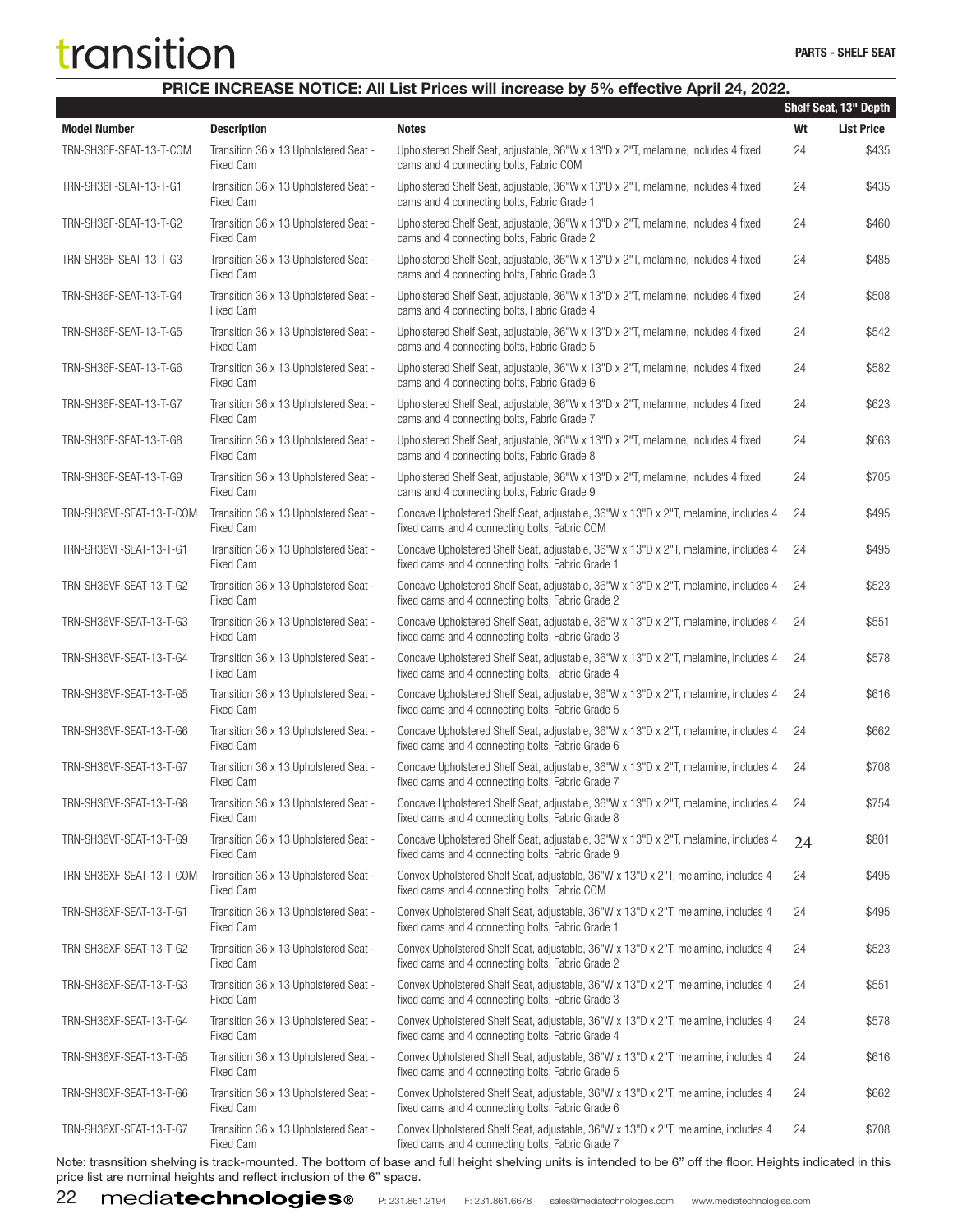#### PRICE INCREASE NOTICE: All List Prices will increase by 5% effective April 24, 2022.

|                         |                                                    |                                                                                                                                         |     | <b>Shelf Seat 13" Depth</b> |
|-------------------------|----------------------------------------------------|-----------------------------------------------------------------------------------------------------------------------------------------|-----|-----------------------------|
| <b>Model Number</b>     | <b>Description</b>                                 | Notes                                                                                                                                   | Wt  | <b>List Price</b>           |
| TRN-SH36XF-SEAT-13-T-G8 | Transition 36 x 13 Upholstered Seat -<br>Fixed Cam | Convex Upholstered Shelf Seat, adjustable, 36"W x 13"D x 2"T, melamine, includes 4<br>fixed cams and 4 connecting bolts, Fabric Grade 8 | -24 | \$754                       |
| TRN-SH36XF-SEAT-13-T-G9 | Transition 36 x 13 Upholstered Seat -<br>Fixed Cam | Convex Upholstered Shelf Seat, adjustable, 36"W x 13"D x 2"T, melamine, includes 4<br>fixed cams and 4 connecting bolts, Fabric Grade 9 | 24  | \$801                       |

|                          |                                                           |                                                                                                                                                              |    | Shelf Seat, 19" Depth |
|--------------------------|-----------------------------------------------------------|--------------------------------------------------------------------------------------------------------------------------------------------------------------|----|-----------------------|
| <b>Model Number</b>      | <b>Description</b>                                        | <b>Notes</b>                                                                                                                                                 | Wt | <b>List Price</b>     |
| TRN-SH36F-SEAT-19-T-COM  | Transition 36 x 19 Upholstered Seat -<br><b>Fixed Cam</b> | Upholstered Shelf Seat, adjustable, 36"W x 19"D x 2"T, melamine, includes 4 fixed<br>cams and 4 connecting bolts, Fabric COM                                 | 24 | \$544                 |
| TRN-SH36F-SEAT-19-T-G1   | Transition 36 x 19 Upholstered Seat -<br><b>Fixed Cam</b> | Upholstered Shelf Seat, adjustable, 36"W x 19"D x 2"T, melamine, includes 4 fixed<br>cams and 4 connecting bolts, Fabric Grade 1                             | 24 | \$544                 |
| TRN-SH36F-SEAT-19-T-G2   | Transition 36 x 19 Upholstered Seat -<br><b>Fixed Cam</b> | Upholstered Shelf Seat, adjustable, 36"W x 19"D x 2"T, melamine, includes 4 fixed<br>cams and 4 connecting bolts, Fabric Grade 2                             | 24 | \$575                 |
| TRN-SH36F-SEAT-19-T-G3   | Transition 36 x 19 Upholstered Seat -<br>Fixed Cam        | Upholstered Shelf Seat, adjustable, 36"W x 19"D x 2"T, melamine, includes 4 fixed<br>cams and 4 connecting bolts, Fabric Grade 3                             | 24 | \$606                 |
| TRN-SH36F-SEAT-19-T-G4   | Transition 36 x 19 Upholstered Seat -<br><b>Fixed Cam</b> | Upholstered Shelf Seat, adjustable, 36"W x 19"D x 2"T, melamine, includes 4 fixed<br>cams and 4 connecting bolts, Fabric Grade 4                             | 24 | \$635                 |
| TRN-SH36F-SEAT-19-T-G5   | Transition 36 x 19 Upholstered Seat -<br><b>Fixed Cam</b> | Upholstered Shelf Seat, adjustable, 36"W x 19"D x 2"T, melamine, includes 4 fixed<br>cams and 4 connecting bolts, Fabric Grade 5                             | 24 | \$677                 |
| TRN-SH36F-SEAT-19-T-G6   | Transition 36 x 19 Upholstered Seat -<br><b>Fixed Cam</b> | Upholstered Shelf Seat, adjustable, 36"W x 19"D x 2"T, melamine, includes 4 fixed<br>cams and 4 connecting bolts, Fabric Grade 6                             | 24 | \$727                 |
| TRN-SH36F-SEAT-19-T-G7   | Transition 36 x 19 Upholstered Seat -<br><b>Fixed Cam</b> | Upholstered Shelf Seat, adjustable, 36"W x 19"D x 2"T, melamine, includes 4 fixed<br>cams and 4 connecting bolts, Fabric Grade 7                             | 24 | \$778                 |
| TRN-SH36F-SEAT-19-T-G8   | Transition 36 x 19 Upholstered Seat -<br><b>Fixed Cam</b> | Upholstered Shelf Seat, adjustable, 36"W x 19"D x 2"T, melamine, includes 4 fixed<br>cams and 4 connecting bolts, Fabric Grade 8                             | 24 | \$828                 |
| TRN-SH36F-SEAT-19-T-G9   | Transition 36 x 19 Upholstered Seat -<br><b>Fixed Cam</b> | Upholstered Shelf Seat, adjustable, 36"W x 19"D x 2"T, melamine, includes 4 fixed<br>cams and 4 connecting bolts, Fabric Grade 9                             | 24 | \$881                 |
| TRN-SH36VF-SEAT-19-T-COM | Transition 36 x 19 Upholstered Seat -<br><b>Fixed Cam</b> | Concave Upholstered Shelf Seat, adjustable, 36"W x 19"D x 2"T, melamine, includes 4<br>fixed cams and 4 connecting bolts, Fabric COM                         | 24 | \$619                 |
| TRN-SH36VF-SEAT-19-T-G1  | Transition 36 x 19 Upholstered Seat -<br><b>Fixed Cam</b> | Concave Upholstered Shelf Seat, adjustable, 36"W x 19"D x 2"T, melamine, includes 4<br>fixed cams and 4 connecting bolts, Fabric Grade 1                     | 24 | \$619                 |
| TRN-SH36VF-SEAT-19-T-G2  | Transition 36 x 19 Upholstered Seat -<br><b>Fixed Cam</b> | Concave Upholstered Shelf Seat, adjustable, 36"W x 19"D x 2"T, melamine, includes 4<br>fixed cams and 4 connecting bolts, Fabric Grade 2                     | 24 | \$534                 |
| TRN-SH36VF-SEAT-19-T-G3  | Transition 36 x 19 Upholstered Seat -<br><b>Fixed Cam</b> | Concave Upholstered Shelf Seat, adjustable, 36"W x 19"D x 2"T, melamine, includes 4<br>fixed cams and 4 connecting bolts, Fabric Grade 3                     | 24 | \$689                 |
| TRN-SH36VF-SEAT-19-T-G4  | Transition 36 x 19 Upholstered Seat -<br><b>Fixed Cam</b> | Concave Upholstered Shelf Seat, adjustable, 36"W x 19"D x 2"T, melamine, includes 4<br>fixed cams and 4 connecting bolts, Fabric Grade 4                     | 24 | \$722                 |
| TRN-SH36VF-SEAT-19-T-G5  | Transition 36 x 19 Upholstered Seat -<br><b>Fixed Cam</b> | Concave Upholstered Shelf Seat, adjustable, 36"W x 19"D x 2"T, melamine, includes 4<br>fixed cams and 4 connecting bolts, Fabric Grade 5                     | 24 | \$770                 |
| TRN-SH36VF-SEAT-19-T-G6  | Transition 36 x 19 Upholstered Seat -<br>Fixed Cam        | Concave Upholstered Shelf Seat, adjustable, 36"W x 19"D x 2"T, melamine, includes 4<br>fixed cams and 4 connecting bolts, Fabric Grade 6                     | 24 | \$827                 |
| TRN-SH36VF-SEAT-19-T-G7  | Transition 36 x 19 Upholstered Seat -<br><b>Fixed Cam</b> | Concave Upholstered Shelf Seat, adjustable, 36"W x 19"D x 2"T, melamine, includes 4<br>fixed cams and 4 connecting bolts, Fabric Grade 7                     | 24 | \$885                 |
| TRN-SH36VF-SEAT-19-T-G8  | Transition 36 x 19 Upholstered Seat -<br><b>Fixed Cam</b> | Concave Upholstered Shelf Seat, adjustable, 36"W x 19"D x 2"T, melamine, includes 4 24<br>fixed cams and 4 connecting bolts, Fabric Grade 8                  |    | \$942                 |
| TRN-SH36VF-SEAT-19-T-G9  | Transition 36 x 19 Upholstered Seat -<br><b>Fixed Cam</b> | Concave Upholstered Shelf Seat, adjustable, 36"W x 19"D x 2"T, melamine, includes 4<br>fixed cams and 4 connecting bolts, Fabric Grade 9                     | 24 | \$1,001               |
| TRN-SH36XF-SEAT-19-T-COM | Transition 36 x 19 Upholstered Seat -<br><b>Fixed Cam</b> | Convex Upholstered Shelf Seat, adjustable, 36"W x 19"D x 2"T, melamine, includes 4<br>fixed cams and 4 connecting bolts, Fabric COM                          | 24 | \$619                 |
| TRN-SH36XF-SEAT-19-T-G1  | Transition 36 x 19 Upholstered Seat -<br><b>Fixed Cam</b> | Convex Upholstered Shelf Seat, adjustable, 36"W x 19"D x 2"T, melamine, includes 4<br>fixed cams and 4 connecting bolts, Fabric Grade 1                      | 24 | \$619                 |
| TRN-SH36XF-SEAT-19-T-G2  | Transition 36 x 19 Upholstered Seat -<br><b>Fixed Cam</b> | Convex Upholstered Shelf Seat, adjustable, 36"W x 19"D x 2"T, melamine, includes 4<br>fixed cams and 4 connecting bolts, Fabric Grade 2                      | 24 | \$534                 |
| TRN-SH36XF-SEAT-19-T-G3  | Transition 36 x 19 Upholstered Seat -<br><b>Fixed Cam</b> | Convex Upholstered Shelf Seat, adjustable, 36"W x 19"D x 2"T, melamine, includes 4<br>fixed cams and 4 connecting bolts, Fabric Grade 3                      | 24 | \$689                 |
|                          |                                                           | Note: trasnsition shelving is track-mounted. The bottom of base and full height shelving units is intended to be 6" off the floor. Heights indicated in this |    |                       |

price list are nominal heights and reflect inclusion of the 6" space.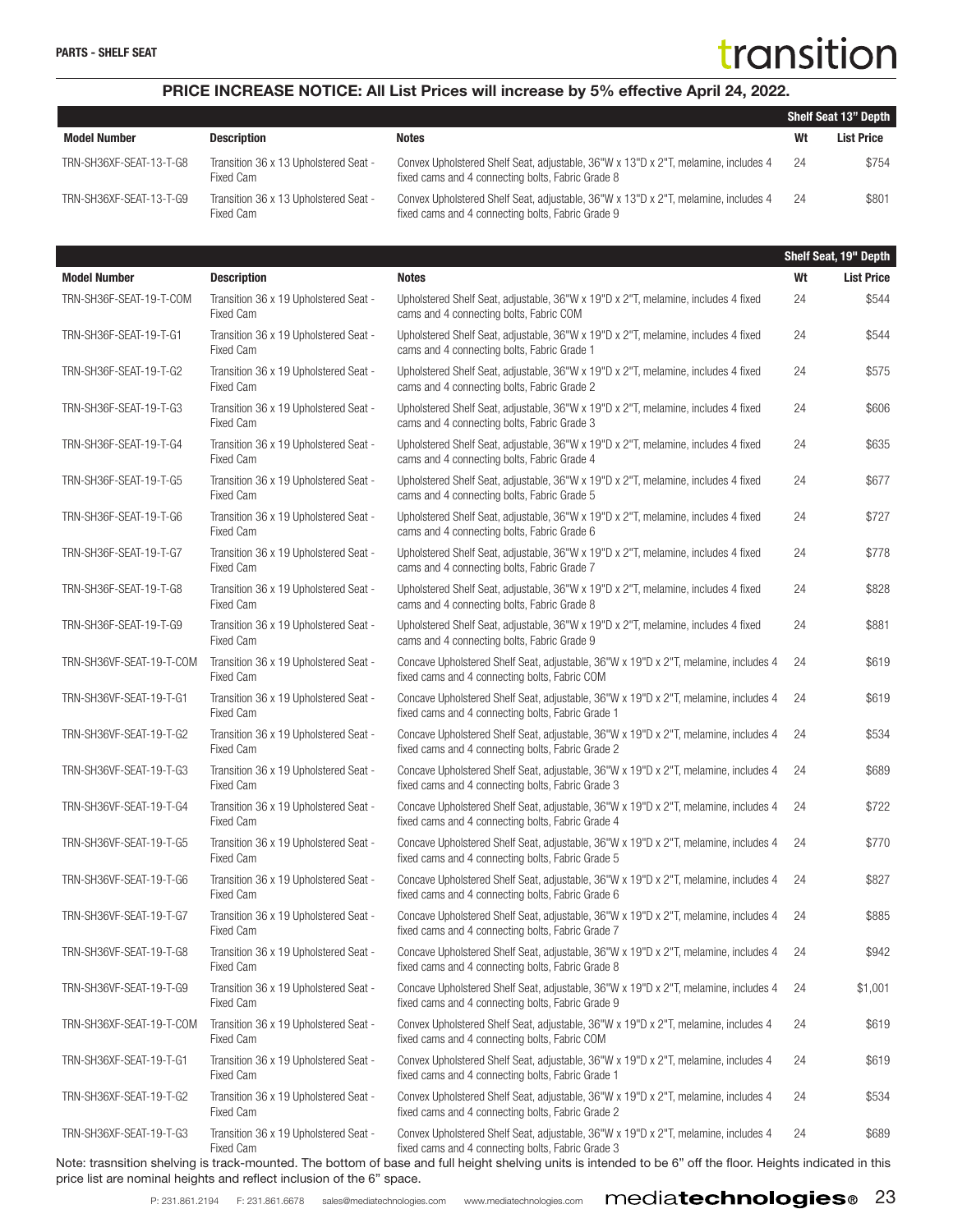SHELVES

#### PRICE INCREASE NOTICE: All List Prices will increase by 5% effective April 24, 2022.

|                         |                                                    |                                                                                                                                         |    | <b>Shelf Seat 19" Depth</b> |
|-------------------------|----------------------------------------------------|-----------------------------------------------------------------------------------------------------------------------------------------|----|-----------------------------|
| <b>Model Number</b>     | <b>Description</b>                                 | <b>Notes</b>                                                                                                                            | Wt | <b>List Price</b>           |
| TRN-SH36XF-SEAT-19-T-G4 | Transition 36 x 19 Upholstered Seat -<br>Fixed Cam | Convex Upholstered Shelf Seat, adjustable, 36"W x 19"D x 2"T, melamine, includes 4<br>fixed cams and 4 connecting bolts, Fabric Grade 4 | 24 | \$722                       |
| TRN-SH36XF-SEAT-19-T-G5 | Transition 36 x 19 Upholstered Seat -<br>Fixed Cam | Convex Upholstered Shelf Seat, adjustable, 36"W x 19"D x 2"T, melamine, includes 4<br>fixed cams and 4 connecting bolts. Fabric Grade 5 | 24 | \$770                       |
| TRN-SH36XF-SEAT-19-T-G6 | Transition 36 x 19 Upholstered Seat -<br>Fixed Cam | Convex Upholstered Shelf Seat, adjustable, 36"W x 19"D x 2"T, melamine, includes 4<br>fixed cams and 4 connecting bolts, Fabric Grade 6 | 24 | \$827                       |
| TRN-SH36XF-SEAT-19-T-G7 | Transition 36 x 19 Upholstered Seat -<br>Fixed Cam | Convex Upholstered Shelf Seat, adjustable, 36"W x 19"D x 2"T, melamine, includes 4<br>fixed cams and 4 connecting bolts, Fabric Grade 7 | 24 | \$885                       |
| TRN-SH36XF-SEAT-19-T-G8 | Transition 36 x 19 Upholstered Seat -<br>Fixed Cam | Convex Upholstered Shelf Seat, adjustable, 36"W x 19"D x 2"T, melamine, includes 4<br>fixed cams and 4 connecting bolts, Fabric Grade 8 | 24 | \$942                       |
| TRN-SH36XF-SEAT-19-T-G9 | Transition 36 x 19 Upholstered Seat -<br>Fixed Cam | Convex Upholstered Shelf Seat, adjustable, 36"W x 19"D x 2"T, melamine, includes 4<br>fixed cams and 4 connecting bolts, Fabric Grade 9 | 24 | \$1,001                     |

Shelves, HPL, 13" Depth Model Number Description Notes Wt List Price Fixed & Tab Cam Shelves 12" Width TRN-SH12F-13-L Transition 12 x 13 Shelf - Fixed Cam Shelf, adjustable, 12"W x 13"L x 1"D, HPL, includes 4 fixed cams and 4 connecting bolts 4.5 \$53 TRN-SH12T-13-L Transition 12 x 13 Shelf - Tab Cam Shelf adjustable 12"W x 13"L x 1"D, HPL, includes 4 tab cams and 4 shelf pins 4.5 \$51 18" Width TRN-SH18F-13-L Transition 18 x 13 Shelf - Fixed Cam Shelf, adjustable, 18"W x 13"L x 1"D, HPL, includes 4 fixed cams and 4 connecting bolts 6.5 \$57 TRN-SH18T-13-L Transition 18 x 13 Shelf - Tab Cam Shelf, adjustable, 18"W x 13"L x 1"D, HPL, includes 4 tab cams and 4 shelf pins 6.5 \$56 24" Width TRN-SH24F-13-L Transition 24 x 13 Shelf - Fixed Cam Shelf, adjustable, 24"W x 13"L x 1"D, HPL, includes 4 fixed cams and 4 connecting bolts 9 \$70 TRN-SH24T-13-L Transition 24 x 13 Shelf - Tab Cam Shelf, adjustable, 24"W x 13"L x 1"D, HPL, includes 4 tab cams and 4 shelf pins 9 \$68 30" Width TRN-SH30F-13-L Transition 30 x 13 Shelf - Fixed Cam Shelf, adjustable, 30"W x 13"L x 1"D, HPL, includes 4 fixed cams and 4 connecting bolts 12.3 \$82 TRN-SH30T-13-L Transition 30 x 13 Shelf - Tab Cam Shelf, adjustable, 30"W x 13"L x 1"D, HPL, includes 4 tab cams and 4 shelf pins 12.3 \$79 36" Width TRN-SH36F-13-L Transition 36 x 13 Shelf - Fixed Cam Shelf, adjustable, 36"W x 13"L x 1"D, HPL, includes 4 fixed cams and 4 connecting bolts 13.9 \$88 TRN-SH36T-13-L Transition 36 x 13 Shelf - Tab Cam Shelf, adjustable, 36"W x 13"L x 1"D, HPL, includes 4 tab cams and 4 shelf pins 13.9 \$85 TRN-SH36VF-13-L Transition 36 x 13 Shelf - Fixed Cam Concave Shelf, adjustable, 36"W x 13"L x 1"D, HPL, includes 4 fixed cams and 4 connecting bolts 13.9 \$88 TRN-SH36VT-13-L Transition 36 x 13 Shelf - Tab Cam Concave Shelf, adjustable, 36"W x 13"L x 1"D, HPL, includes 4 tab cams and 4 shelf pins 13.9 \$85 TRN-SH36XF-13-L Transition 36 x 13 Shelf - Fixed Cam Convex Shelf, adjustable, 36"W x 13"L x 1"D, HPL, includes 4 fixed cams and 4 connecting bolts 13.9 \$88 TRN-SH36XT-13-L Transition 36 x 13 Shelf - Tab Cam Convex Shelf, adjustable, 36"W x 13"L x 1"D, HPL, includes 4 tab cams and 4 shelf pins 13.9 \$85

|                       |                                                               |                                                                                                                            | <b>Locker Shelf with Coat Hook</b> |      |
|-----------------------|---------------------------------------------------------------|----------------------------------------------------------------------------------------------------------------------------|------------------------------------|------|
| TRN-SH12F-LOCKER-13-L | Transition 12 x 13 Locker Shelf with<br>Coat Hook - Fixed Cam | Locker shelf, adjustable, 12"W x 13"L x 1"D, HPL, includes 4 fixed cams, 4 connecting 4.5<br>bolts and 1 - dbl locker hook |                                    | \$73 |
| TRN-SH18F-LOCKER-13-L | Transition 18 x 13 Locker Shelf with<br>Coat Hook - Fixed Cam | Locker shelf, adjustable, 18"W x 13"L x 1"D, HPL, includes 4 fixed cams, 4 connecting 6.5<br>bolts and 1 - dbl locker hook |                                    | \$77 |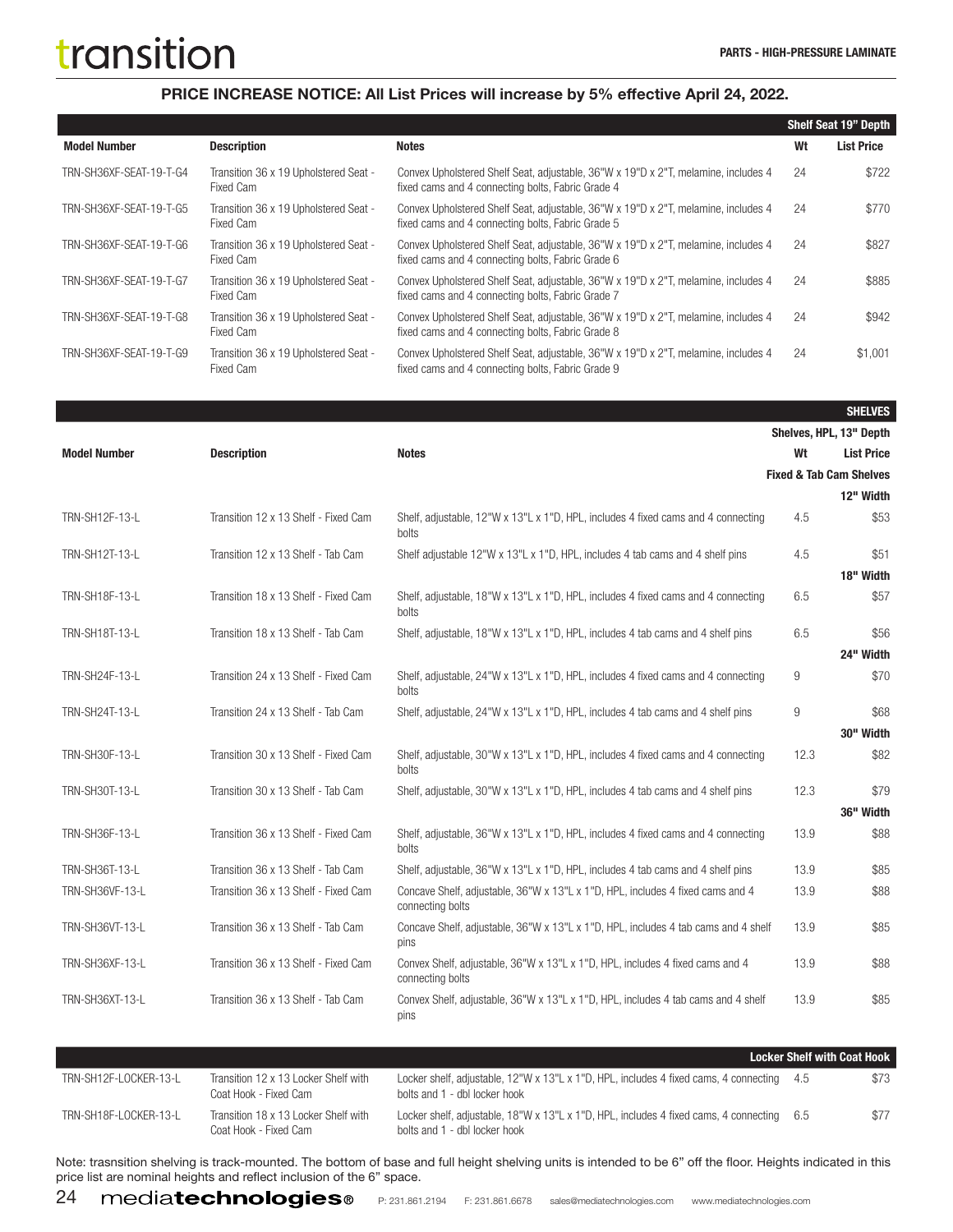#### PRICE INCREASE NOTICE: All List Prices will increase by 5% effective April 24, 2022.

|                       |                                                                |                                                                                                                                                           |    | <b>Shelf Seat 13" Depth</b> |
|-----------------------|----------------------------------------------------------------|-----------------------------------------------------------------------------------------------------------------------------------------------------------|----|-----------------------------|
| <b>Model Number</b>   | <b>Description</b>                                             | <b>Notes</b>                                                                                                                                              | Wt | <b>List Price</b>           |
| TRN-SH24F-LOCKER-13-L | Transition 24 x 13 Locker Shelf with<br>Coat Hooks - Fixed Cam | Locker shelf, adjustable, 24"W x 13"L x 1"D, HPL, includes 4 fixed cams, 4 connecting<br>bolts and 2 - dbl locker hook                                    | 9  | \$104                       |
|                       |                                                                |                                                                                                                                                           |    | <b>Outside Corner Shelf</b> |
| TRN-SHOS-13-L         | Transition 13 x 13 Outside Corner Shelf<br>- Fixed Cam         | Outside corner shelf, adjustable, (use with 13" end panels), adjustable, 28.25"W x<br>20.25"L x 1"D OA, HPL, includes 4 fixed cams and 4 connecting bolts | 18 | \$268                       |
|                       |                                                                |                                                                                                                                                           |    | <b>Inside Corner Shelf</b>  |
| TRN-SHIN-13-L         | Transition 13 x 13 Inside Corner Shelf<br>- Fixed Cam          | Inside corner shelf, adjustable, (use with 13" end panels), adjustable, 31.25"W x<br>22.75"L x 1"D OA, HPL, includes 4 fixed cams and 4 connecting bolts  | 20 | \$280                       |

|                       |                                                         |                                                                                                    |      | Shelves, HPL, 19" Depth            |
|-----------------------|---------------------------------------------------------|----------------------------------------------------------------------------------------------------|------|------------------------------------|
| <b>Model Number</b>   | <b>Description</b>                                      | <b>Notes</b>                                                                                       | Wt   | <b>List Price</b>                  |
|                       |                                                         |                                                                                                    |      | <b>Fixed &amp; Tab Cam Shelves</b> |
|                       |                                                         |                                                                                                    |      | 12" Width                          |
| TRN-SH12F-19-L        | Transition 12 x 19 Shelf - Fixed Cam                    | Shelf, adjustable, 12"W x 19"L x 1"D, HPL, includes 4 fixed cams and 4 connecting<br>bolts         | 6.7  | \$73                               |
| TRN-SH12T-19-L        | Transition 12 x 19 Shelf - Tab Cam                      | Shelf, adjustable, 12"W x 19"L x 1"D, HPL, includes 4 tab cams and 4 shelf pins                    | 6.7  | \$70                               |
|                       |                                                         |                                                                                                    |      | 18" Width                          |
| TRN-SH18F-19-L        | Transition 18 x 19 Shelf - Fixed Cam                    | Shelf, adjustable, 18"W x 19"L x 1"D, HPL, includes 4 fixed cams and 4 connecting<br>bolts         | 9.6  | \$82                               |
| TRN-SH18T-19-L        | Transition 18 x 19 Shelf - Tab Cam                      | Shelf, adjustable, 18"W x 19"L x 1"D, HPL, includes 4 tab cams and 4 shelf pins                    | 9.6  | \$79                               |
|                       |                                                         |                                                                                                    |      | 24" Width                          |
| TRN-SH24F-19-L        | Transition 24 x 19 Shelf Adjustable<br><b>Fixed Cam</b> | Shelf, adjustable, 24"W x 19"L x 1"D, HPL, includes 4 fixed cams and 4 connecting<br>bolts         | 13.3 | \$90                               |
| TRN-SH24T-19-L        | Transition 24 x 19 Shelf Adjustable<br>Tab Cam          | Shelf, adjustable, 24"W x 19"L x 1"D, HPL, includes 4 tab cams and 4 shelf pins                    | 13.3 | \$88                               |
|                       |                                                         |                                                                                                    |      | 30" Width                          |
| TRN-SH30F-19-L        | Transition 30 x 19 Shelf Adjustable<br>Fixed Cam        | Shelf, adjustable, 30"W x 19"L x 1"D, HPL, includes 4 fixed cams and 4 connecting<br>bolts         | 18.1 | \$104                              |
| <b>TRN-SH30T-19-L</b> | Transition 30 x 19 Shelf Adjustable<br>Tab Cam          | Shelf, adjustable, 30"W x 19"L x 1"D, HPL, includes 4 tab cams and 4 shelf pins                    | 18.1 | \$102                              |
|                       |                                                         |                                                                                                    |      | 36" Width                          |
| TRN-SH36F-19-L        | Transition 36 x 19 Shelf Adjustable<br><b>Fixed Cam</b> | Shelf, adjustable, 34"W x 19"L x 1"D, HPL, includes 4 fixed cams and 4 connecting<br>bolts         | 20.5 | \$113                              |
| TRN-SH36T-19-L        | Transition 36 x 19 Shelf Adjustable<br>Tab Cam          | Shelf, adjustable, 34"W x 19"L x 1"D, HPL, includes 4 tab cams and 4 shelf pins                    | 20.5 | \$111                              |
| TRN-SH36VF-19-L       | Transition 36 x 19 Shelf Adjustable<br><b>Fixed Cam</b> | Concave Shelf, adjustable, 34"W x 19"L x 1"D, HPL, includes 4 fixed cams and 4<br>connecting bolts | 20.5 | \$113                              |
| TRN-SH36VT-19-L       | Transition 36 x 19 Shelf Adjustable<br>Tab Cam          | Concave Shelf, adjustable, 34"W x 19"L x 1"D, HPL, includes 4 tab cams and 4 shelf<br>pins         | 20.5 | \$111                              |
| TRN-SH36XF-19-L       | Transition 36 x 19 Shelf Adjustable<br>Fixed Cam        | Convex Shelf, adjustable, 34"W x 19"L x 1"D, HPL, includes 4 fixed cams and 4<br>connecting bolts  | 20.5 | \$113                              |
| TRN-SH36XT-19-L       | Transition 36 x 19 Shelf Adjustable<br>Tab Cam          | Convex Shelf, adjustable, 34"W x 19"L x 1"D, HPL, includes 4 tab cams and 4 shelf<br>pins          | 20.5 | \$111                              |

|                       |                                                               |                                                                                                                            | <b>Locker Shelf with Coat Hook</b> |       |
|-----------------------|---------------------------------------------------------------|----------------------------------------------------------------------------------------------------------------------------|------------------------------------|-------|
| TRN-SH12F-LOCKER-19-L | Transition 12 x 19 Locker Shelf with<br>Coat Hook - Fixed Cam | Locker shelf, adjustable, 12"W x 19"L x 1"D, HPL, includes 4 fixed cams, 4 connecting 6.7<br>bolts and 1 - dbl locker hook |                                    | \$91  |
| TRN-SH18F-LOCKER-19-L | Transition 18 x 19 Locker Shelf with<br>Coat Hook - Fixed Cam | Locker shelf, adjustable, 18"W x 19"L x 1"D, HPL, includes 4 fixed cams, 4 connecting 9.6<br>bolts and 1 - dbl locker hook |                                    | \$102 |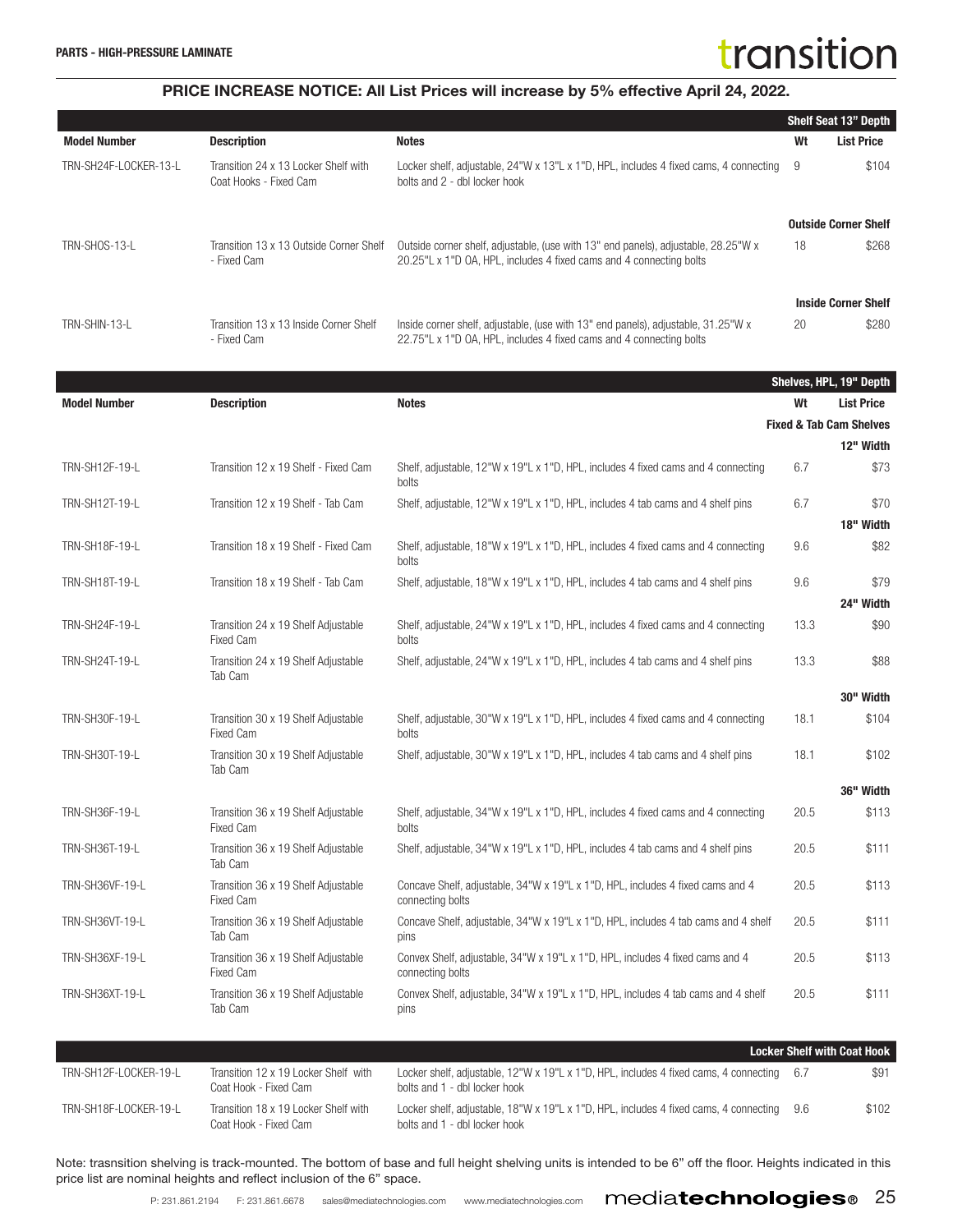|                       |                                                        |                                                                                                                                                           |      | <b>Shelves, HPL, 19" Depth</b> |
|-----------------------|--------------------------------------------------------|-----------------------------------------------------------------------------------------------------------------------------------------------------------|------|--------------------------------|
| <b>Model Number</b>   | <b>Description</b>                                     | <b>Notes</b>                                                                                                                                              | Wt   | <b>List Price</b>              |
| TRN-SH24F-LOCKER-19-L | Transition 24 x 19 Locker Shelf with<br>Coat Hooks     | Locker shelf, adjustable, 24"W x 19"L x 1"D, HPL, includes 4 fixed cams, 4 connecting<br>bolts and 2 - dbl locker hook                                    | 13.3 | \$108                          |
|                       |                                                        |                                                                                                                                                           |      | <b>Outside Corner Shelf</b>    |
| TRN-SHOS-19-L         | Transition 19 x 19 Outside Corner Shelf<br>- Fixed Cam | Outside corner shelf, adjustable, (use with 19" end panels), adjustable, 36.75"W x<br>26.25"L x 1"D OA, HPL, includes 4 fixed cams and 4 connecting bolts | 18   | \$388                          |
|                       |                                                        |                                                                                                                                                           |      | <b>Inside Corner Shelf</b>     |
| TRN-SHIN-19-L         | Transition 19 x 19 Inside Corner Shelf<br>- Fixed Cam  | lnside corner shelf, adjustable, (use with 19" end panels), adjustable, 43"W x 31.25"L<br>x 1"D, HPL, includes 4 fixed cams and 4 connecting bolts        | 20   | \$410                          |

|                     |                                         |                                                                                                      |      | <b>BASE END PANELS</b>          |
|---------------------|-----------------------------------------|------------------------------------------------------------------------------------------------------|------|---------------------------------|
|                     |                                         |                                                                                                      |      | Base End Panels, HPL, 13" Depth |
| <b>Model Number</b> | <b>Description</b>                      | <b>Notes</b>                                                                                         | Wt   | <b>List Price</b>               |
|                     |                                         |                                                                                                      |      | 84" Height                      |
| TRN-EPBR-8413-L     | Transition 84 x 13 Starter RH End Panel | Right Hand Starter End Panel 84" (floor to top of panel height) panel size 78"H x 13"L<br>x 1"D, HPL | 31.9 | \$271                           |
| TRN-EPBL-8413-L     | Transition 84 x 13 Starter LH End Panel | Left Hand Starter End Panel 84" (floor to top of panel height) panel size 78"H x 13"L x<br>1"D, HPL  | 31.9 | \$271                           |
| TRN-EPB-8413A-L     | Transition 84 x 13 Adder Panel          | Adder Panel 84" (floor to top of panel height) panel size 78"H x 13"L x 1"D, HPL                     | 31.9 | \$311                           |
|                     |                                         |                                                                                                      |      | 60" Height                      |
| TRN-EPBR-6013-L     | Transition 60 x 13 Starter RH End Panel | Right Hand Starter End Panel 60" (floor to top of panel height) panel size 54"H x 13"L<br>x 1"D, HPL | 22.1 | \$219                           |
| TRN-EPBL-6013-L     | Transition 60 x 13 Starter LH End Panel | Left Hand Starter End Panel 60" (floor to top of panel height) size 54"H x 13"L x 1"D,<br><b>HPL</b> | 22.1 | \$219                           |
| TRN-EPB-6013A-L     | Transition 60 x 13 Adder Panel          | Adder Panel 60" (floor to top of panel height) panel size 54"H x 13"L x 1"D, HPL                     | 22.1 | \$251                           |
|                     |                                         |                                                                                                      |      | 48" Height                      |
| TRN-EPBR-4812-L     | Transition 48 x 13 Starter RH End Panel | Right Hand Starter End Panel 48" (floor to top of panel height) panel size 42"H x 13"L<br>x 1"D, HPL | 17.2 | \$219                           |
| TRN-EPBL-4813-L     | Transition 48 x 13 Starter LH End Panel | Left Hand Starter End Panel 48" (floor to top of panel height) panel size 42"H x 13"L x<br>1"D, HPL  | 17.2 | \$219                           |
| TRN-EPB-4813A-L     | Transition 48 x 13 Adder Panel          | Adder Panel 48" (floor to top of panel height) 42"H x 13"W x 1"T, HPL                                | 17.2 | \$254                           |
|                     |                                         |                                                                                                      |      | 36" Height                      |
| TRN-EPBR-3613-L     | Transition 36 x 13 Starter RH End Panel | Right Hand Starter End Panel 36" (floor to top of panel height) Panel size 30"H x 13"L<br>x 1"D, HPL | 12.3 | \$197                           |
| TRN-EPBL-3613-L     | Transition 36 x 13 Starter LH End Panel | Left Hand Starter End Panel 36" (floor to top of panel height) panel size 30"H x 13"W<br>x 1"T, HPL  | 12.3 | \$197                           |
| TRN-EPB-3613A-L     | Transition 36 x 13 Adder Panel          | Adder Panel 36" (floor to top of panel height) panel size 30"H x 13"L x 1"D, HPL                     | 12.3 | \$230                           |
|                     |                                         |                                                                                                      |      |                                 |

|                     |                                         |                                                                                                      |      | Base End Panels, HPL, 19" Depth |
|---------------------|-----------------------------------------|------------------------------------------------------------------------------------------------------|------|---------------------------------|
| <b>Model Number</b> | <b>Description</b>                      | <b>Notes</b>                                                                                         | Wt   | <b>List Price</b>               |
|                     |                                         |                                                                                                      |      | 84" Height                      |
| TRN-EPBR-8419-L     | Transition 84 x 19 Starter RH End Panel | Right Hand Starter End Panel 84" (floor to top of panel height) panel size 78"H x 19"L<br>x 1"D. HPL | 46.6 | \$339                           |
| TRN-EPBL-8419-L     | Transition 84 x 19 Starter LH End Panel | Left Hand Starter End Panel 84" (floor to top of panel height) panel size 78"H x 19"L x<br>1"D. HPL  | 46.6 | \$339                           |
| TRN-EPB-8419A-L     | Transition 84 x 19 Adder Panel          | Adder Panel 84" (floor to top of panel height) panel size 78"H x 19"L x 1"D, HPL                     | 46.6 | \$373                           |

Note: trasnsition shelving is track-mounted. The bottom of base and full height shelving units is intended to be 6" off the floor. Heights indicated in this price list are nominal heights and reflect inclusion of the 6" space.

26 mediatechnologies.com